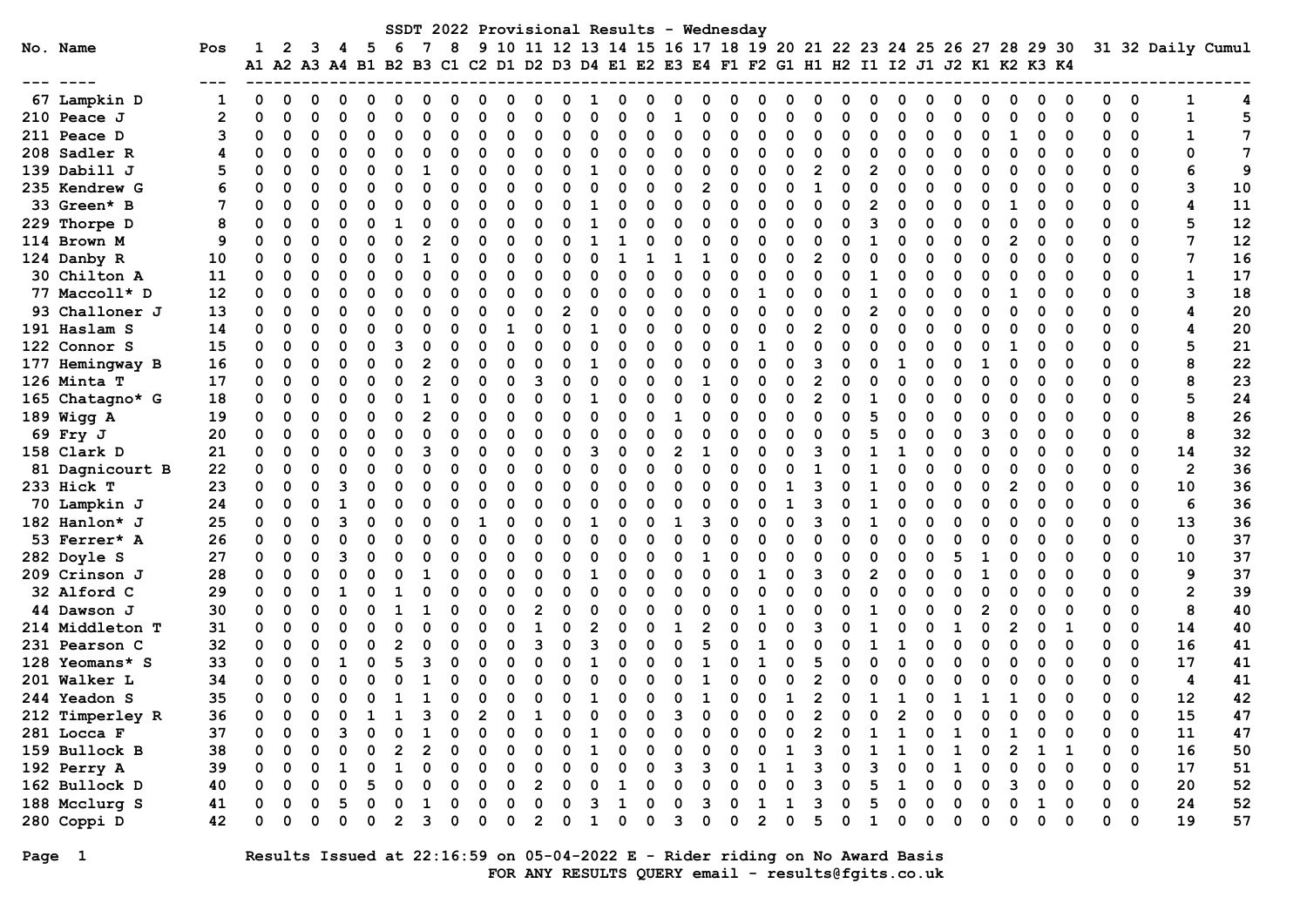|                       |       |              |              |             |    |    |          |   |                |   |   |                |    |                |          |   |                |                | SSDT 2022 Provisional Results - Wednesday                                                 |                |    |          |          |   |                |          |    |                |                |          |                |                |             |                   |     |
|-----------------------|-------|--------------|--------------|-------------|----|----|----------|---|----------------|---|---|----------------|----|----------------|----------|---|----------------|----------------|-------------------------------------------------------------------------------------------|----------------|----|----------|----------|---|----------------|----------|----|----------------|----------------|----------|----------------|----------------|-------------|-------------------|-----|
| No. Name              | Pos   | 1            | $\mathbf{2}$ | 3           | 4  | -5 | 6        | 7 | 8              |   |   |                |    |                |          |   |                |                | 9 10 11 12 13 14 15 16 17 18 19 20 21 22 23 24 25 26 27 28 29 30                          |                |    |          |          |   |                |          |    |                |                |          |                |                |             | 31 32 Daily Cumul |     |
|                       | $---$ |              |              |             |    |    |          |   |                |   |   |                |    |                |          |   |                |                | A1 A2 A3 A4 B1 B2 B3 C1 C2 D1 D2 D3 D4 E1 E2 E3 E4 F1 F2 G1 H1 H2 I1 I2 J1 J2 K1 K2 K3 K4 |                |    |          |          |   |                |          |    |                |                |          |                |                |             |                   |     |
| 28 Affleck T          | 43    | 0            | $\Omega$     | $\Omega$    | n  | 2  |          |   | 0              | O | O | $\Omega$       | O  | n              | n        | o | O              | C              |                                                                                           | 1              |    | O        |          |   | o              | O        |    | 1              | 1              | 0        | 0              | 0              | 0           | 11                | 57  |
| 175 Hemingway D       | 44    | 0            | $\Omega$     | $\Omega$    |    | O  |          |   | $\Omega$       | n |   | $\Omega$       |    |                |          |   |                |                |                                                                                           | $\Omega$       |    |          |          |   | 5              | O        |    | 3              | 2              | 0        | $\mathbf 0$    | $\mathbf 0$    | $\mathbf 0$ | 18                | 57  |
| 176 Rushton T         | 45    | 0            | $\Omega$     | $\Omega$    |    | O  | З        |   | O              |   |   | $\Omega$       |    |                | O        |   | 1              | $\mathbf{1}$   |                                                                                           | $\mathbf{1}$   |    |          | ∩        | ٩ | $\mathfrak{p}$ | 1        |    | 0              |                | $\Omega$ | $\Omega$       | 0              | 0           | 17                | 58  |
| 132 Smith O           | 46    | $\Omega$     | $\Omega$     | $\Omega$    | ი  | O  |          |   | $\Omega$       | O |   | 3              | O  |                | $\Omega$ | O | $\Omega$       | $\overline{2}$ | O                                                                                         | $\Omega$       |    | 5        | $\Omega$ | n | $\Omega$       | $\Omega$ |    | $\Omega$       | $\overline{2}$ | ŋ        | $\Omega$       | $\Omega$       | $\Omega$    | 16                | 58  |
| 41 Dixon S            | 47    | 0            | O            | O           |    | n  |          |   | O              | n |   | O              | O  |                | O        | O | 0              | 1              |                                                                                           | $\Omega$       |    | 3        | ∩        | 1 | O              | O        | ิว | 0              |                | 0        | ∩              | 0              | $\Omega$    | 12                | 59  |
| 120 Starmer J         | 48    | 0            | $\Omega$     | $\Omega$    |    | 3  |          |   | O              |   |   |                |    |                | $\Omega$ |   | $\Omega$       |                |                                                                                           | O              |    |          |          |   |                |          |    |                |                | 0        | 1              | $\mathbf 0$    | $\mathbf 0$ | 22                | 61  |
| 270 Knight J          | 49    | 0            | 0            | $\mathbf 0$ |    | O  |          |   | $\Omega$       | n |   | $\Omega$       |    |                | O        | U | O              | C              |                                                                                           | O              |    | ٩        |          |   | $\overline{2}$ | 0        |    | $\Omega$       |                | O        | $\Omega$       | 0              | $\mathbf 0$ | 17                | 64  |
| 238 Myers S           | 50    | 0            | O            | $\Omega$    |    |    |          |   | O              |   |   | $\mathfrak{p}$ |    |                |          |   | O              | З              |                                                                                           | O              |    |          |          |   | O              |          |    | 0              |                | O        | ∩              | $\Omega$       | $\Omega$    | 21                | 65  |
| 242 Housecroft T      | 51    | $\Omega$     | $\Omega$     | $\Omega$    |    | O  |          |   | O              |   |   |                |    |                |          |   | O              | 5              |                                                                                           |                |    | ٩        | ٦        |   | ٩              |          |    | 2              |                | O        | $\Omega$       | 0              | $\Omega$    | 26                | 67  |
| 73 Bristow E          | 52    | $\Omega$     | $\Omega$     | $\Omega$    |    | O  | З        |   | O              | O |   | $\mathfrak{p}$ |    |                |          | O | $\Omega$       |                |                                                                                           | $\Omega$       |    | ٩        |          |   | $\Omega$       |          |    | $\Omega$       |                | O        | $\Omega$       | $\Omega$       | $\Omega$    | 14                | 68  |
| 240 Alderson P        | 53    | $\Omega$     | O            | $\Omega$    |    | O  |          |   | O              | O |   | $\Omega$       |    | 5              | $\Omega$ |   | O              | ٩              |                                                                                           |                | O  | ٩        | n        |   | $\Omega$       | O        |    | $\Omega$       |                | 1        | $\Omega$       | 0              | 0           | 18                | 69  |
| 156 Butterworth B     | 54    | $\Omega$     | $\Omega$     | $\Omega$    | ิว | O  | 2        |   | $\Omega$       |   |   | $\Omega$       | O  | $\mathfrak{p}$ |          |   | 1              | $\mathcal{P}$  |                                                                                           | $\mathbf{1}$   | ิว | จ        | $\Omega$ | 1 | $\Omega$       |          |    | $\Omega$       | 2              | O        | $\Omega$       | $\Omega$       | $\Omega$    | 23                | 71  |
| 223 Drachenberg A     | 55    | $\Omega$     | $\Omega$     | $\Omega$    |    | O  |          |   | O              |   |   |                |    | 3              |          | U | $\Omega$       |                | n                                                                                         |                |    | 3        | $\Omega$ |   | $\Omega$       |          |    | $\Omega$       |                | 0        | $\Omega$       | 0              | $\Omega$    | 15                | 71  |
| 103 Stay* C           | 56    | $\mathbf 0$  | 1            | O           |    | O  |          |   | O              |   |   | $\Omega$       |    | २              | $\Omega$ |   | $\mathfrak{p}$ | 3              |                                                                                           |                |    | 3        |          |   |                |          |    | O              |                | 0        |                | $\Omega$       | $\mathbf 0$ | 23                | 74  |
| 170 Dubik C           | 57    | 0            | $\Omega$     | $\Omega$    |    | O  | ∩        |   | $\Omega$       | C |   | $\overline{2}$ | O  | 2              | 3        | O | $\overline{2}$ | 5              |                                                                                           | 1              |    | ٩        | ∩        |   | $\overline{2}$ | n        |    | 1              |                | 5        | $\Omega$       | $\Omega$       | $\mathbf 0$ | 34                | 74  |
| 185 Hanlon* S         | 58    | 0            | $\Omega$     | $\Omega$    | 5  | O  | 3        |   | $\Omega$       |   |   | $\Omega$       | O  | २              | $\Omega$ | O | 3              | 2              |                                                                                           | O              |    |          |          | O | 1              | 0        |    | 1              | 3              | O        | $\Omega$       | $\Omega$       | $\Omega$    | 26                | 75  |
| 180 Hanlon* J         | 59    | $\Omega$     | $\Omega$     | $\Omega$    |    | O  |          |   | $\mathfrak{p}$ |   |   | $\Omega$       |    | ٩              | $\Omega$ | O | $\Omega$       |                |                                                                                           |                |    |          | $\Omega$ |   | $\Omega$       |          |    | $\Omega$       |                | O        | $\Omega$       | $\overline{2}$ | $\Omega$    | 24                | 76  |
| 226 Larkin S          | 60    | $\Omega$     | $\Omega$     | $\Omega$    |    |    | З        |   | $\Omega$       |   |   |                |    |                | $\Omega$ | O | 1              |                |                                                                                           | $\overline{2}$ |    | 5        | ∩        |   | 1              |          |    | 0              |                | O        | $\Omega$       | $\mathbf 0$    | $\Omega$    | 28                | 76  |
| 117 Shirt J           | 61    | $\Omega$     | O            | $\Omega$    |    | O  |          |   | O              |   |   | $\mathbf{1}$   |    |                | O        |   | $\Omega$       | $\mathbf{1}$   |                                                                                           | 1              | ٩  |          |          |   | $\mathfrak{p}$ |          |    | $\mathbf{1}$   |                | O        | 1              | $\Omega$       | $\Omega$    | 29                | 77  |
| 49 Anderson A         | 62    | $\Omega$     | $\Omega$     | O           |    | ٩  | O        |   | $\Omega$       |   |   | $\mathbf{1}$   |    |                |          | O | O              | $\Omega$       |                                                                                           | $\Omega$       |    | $\Omega$ |          |   | $\Omega$       | O        |    | $\Omega$       |                | O        | ∩              | $\Omega$       | $\Omega$    | 8                 | 78  |
| 75 Lampkin H          | 63    | $\Omega$     | $\Omega$     | $\Omega$    |    |    |          |   | $\Omega$       |   |   | $\mathbf{1}$   |    |                | $\Omega$ | O | $\Omega$       | C              |                                                                                           | $\Omega$       |    | ٩        | $\Omega$ |   |                | O        |    | O              |                | O        | $\Omega$       | $\Omega$       | $\Omega$    | 14                | 78  |
| 266 Gianmaria* J      | 64    | 0            | O            | -1          |    | O  | n        |   | 1              |   |   | 5              |    |                | O        |   | 3              | O              |                                                                                           | $\Omega$       |    | 5        |          |   | n              |          |    | 1              |                | 1        | 0              | 0              | $\Omega$    | 28                | 78  |
| 202 Doyle C           | 65    | $\Omega$     | O            | $\Omega$    |    | 3  |          |   | U              |   |   | $\Omega$       | -1 |                | 1        | O | $\overline{2}$ |                |                                                                                           | U              | O  | ว        | 2        |   | 1              |          |    | 1              |                | n        | ∩              | $\Omega$       | $\Omega$    | 25                | 78  |
| 232 Sunter M          | 66    | 0            | 1            | $\Omega$    |    | O  |          |   |                |   |   | U              |    | 3              | $\Omega$ | U | $\mathbf{1}$   |                |                                                                                           | २              |    | ٩        |          |   | 1              | 0        |    | 1              |                |          |                | O              | $\mathbf 0$ | 25                | 79  |
| 249 Mcdonald M        | 67    | 0            | $\Omega$     | $\Omega$    |    | O  |          |   | O              |   |   | O              |    |                |          |   | O              |                |                                                                                           |                |    |          |          |   |                |          |    |                |                |          |                | 0              | $\mathbf 0$ | 29                | 84  |
| 251 Pollard R         | 68    | 0            | 0            | $\Omega$    |    | O  | O        |   | 0              |   |   | 1              |    |                | O        |   |                |                |                                                                                           |                |    | 3        |          |   | $\overline{2}$ | O        |    | $\mathfrak{p}$ |                | O        | 1              | $\Omega$       | $\mathbf 0$ | 29                | 84  |
| 106 Gosden* G         | 69    | $\Omega$     | $\Omega$     | $\Omega$    |    | O  | $\Omega$ |   | $\Omega$       | O |   | $\mathbf{1}$   |    |                | $\Omega$ |   | $\Omega$       |                |                                                                                           | $\mathbf{1}$   |    |          |          |   |                |          |    | O              |                | O        | 3              | $\Omega$       | $\Omega$    | 29                | 86  |
| 137 Spivey J          | 70    | $\Omega$     | $\Omega$     | $\Omega$    |    | O  | З        |   | O              |   |   |                |    | ٩              |          |   | $\Omega$       |                |                                                                                           | $\mathfrak{p}$ |    | ٩        |          |   |                |          |    | O              |                | O        | $\Omega$       | $\mathbf 0$    | $\Omega$    | 34                | 87  |
| 288 Webster B         | 71    | $\Omega$     | $\Omega$     | $\Omega$    |    |    |          |   | O              |   |   | $\Omega$       |    |                |          |   | O              |                |                                                                                           | $\Omega$       |    |          |          |   | $\mathfrak{p}$ |          |    |                |                |          | $\Omega$       | $\Omega$       | 0           | 33                | 90  |
| 246 Wooldridge* S     | 72    | 0            | 1            | $\Omega$    |    | O  |          |   | O              |   |   | $\Omega$       |    |                |          |   | 3              | 2              |                                                                                           |                |    | ٩        |          |   | ٩              |          |    | $\Omega$       |                | O        | $\Omega$       | $\Omega$       | $\Omega$    | 28                | 91  |
| 160 Woods J           | 73    | $\Omega$     | $\mathbf{1}$ | O           |    | O  | З        |   | $\Omega$       | ∩ |   | $\overline{2}$ | 1  |                | $\Omega$ |   | $\Omega$       | ৭              |                                                                                           | $\Omega$       | O  | ว        | $\Omega$ |   | २              |          |    | 5              |                |          | ∩              | $\mathbf 0$    | $\Omega$    | 33                | 93  |
| 59 Gaskell R          | 74    | 0            | $\Omega$     | $\Omega$    |    |    | $\Omega$ |   | $\Omega$       | O |   | $\Omega$       | O  |                | O        |   | U              |                |                                                                                           | O              | U  |          | ∩        |   | U              |          |    | $\Omega$       |                | O        | $\Omega$       | 0              | $\Omega$    | 21                | 94  |
| 199 Wiffen P          | 75    | $\mathbf{1}$ | $\Omega$     |             |    | O  | З        |   | $\Omega$       |   |   | $\Omega$       |    | 3              | $\Omega$ |   | O              |                |                                                                                           |                |    | 3        |          |   | 3              |          |    |                |                | 0        | 0              | $\mathbf 0$    | $\mathbf 0$ | 23                | 97  |
| 186 Lee J             | 76    | $\Omega$     | $\Omega$     | $\Omega$    |    | O  |          |   | $\Omega$       | C |   | 3              |    | ٩              | n        |   | O              | 2              |                                                                                           | 1              |    | ٩        | O        |   | 3              | O        |    | $\overline{2}$ |                |          | $\Omega$       | 0              | $\mathbf 0$ | 29                | 99  |
| 27 Blackman A         | 77    | 0            | $\Omega$     | $\Omega$    |    | O  |          |   | O              |   |   | 1              |    |                |          |   | O              | 2              |                                                                                           |                |    |          |          |   |                |          | ิว | 1              |                | O        |                | 0              | $\Omega$    | 18                | 99  |
| 45 Cameron S          | 78    | $\Omega$     | $\mathbf{1}$ | O           |    | O  |          |   |                |   |   |                |    |                |          |   | n              | ٩              |                                                                                           | $\Omega$       |    |          |          |   |                |          |    | O              |                |          |                | $\Omega$       | $\Omega$    | 27                | 101 |
| 78 Byron L            | 79    | $\Omega$     | $\Omega$     | $\Omega$    |    | O  | O        |   | $\Omega$       |   |   | $\Omega$       |    |                | 0        |   |                |                |                                                                                           | 0              |    | ٩        | ∩        |   | $\mathfrak{p}$ |          |    | 1              |                | O        | 1              | $\Omega$       | $\mathbf 0$ | 21                | 101 |
| 72 Mattheeuws* E      | 80    | $\Omega$     | O            | $\Omega$    | 1  | O  | 1        |   | O              |   |   | $\Omega$       | -1 | ٩              | $\Omega$ |   | 1              | C              |                                                                                           | $\Omega$       | O  |          | 3        |   | $\Omega$       | $\Omega$ |    | $\Omega$       |                | O        | $\Omega$       | $\Omega$       | $\Omega$    | 16                | 102 |
| 194 Summers* M        | 81    | $\Omega$     | 1            |             |    | O  |          |   | U              |   |   | O              |    | ર              |          |   | $\mathfrak{p}$ |                |                                                                                           |                |    |          |          |   |                |          |    | O              |                | 5        | $\overline{2}$ | $\Omega$       | $\Omega$    | 34                | 102 |
| 71 Postlethwaite J 82 |       | 0            | O            | O           |    |    |          |   | O              |   |   | O              |    |                |          |   |                |                |                                                                                           |                |    |          |          |   |                |          |    |                |                | ი        | ∩              | 0              | $\Omega$    | 26                | 102 |
| 166 Alpe M            | 83    | O            | O            | $\Omega$    |    | 3  |          | 3 | O              |   |   | 5              |    | 3              |          |   | ი              | 1              |                                                                                           | 5              |    | ٩        |          |   | ი              |          |    | 1              |                | O        | $\Omega$       | $\Omega$       | $\Omega$    | 32                | 104 |
| 164 Aitkin S          | 84    | $\Omega$     | 1            | ŋ           | ٦  | U  | З        |   | 0              |   |   | U              | U  | ٩              | ∩        | n | 3              | ∩              | n                                                                                         | $\overline{2}$ | U  | 5        | $\Omega$ | 1 | 1              | 1        |    | $\mathbf{1}$   | $\overline{2}$ | 1        | $\Omega$       | $\Omega$       | $\Omega$    | 29                | 104 |

# Page 2 Results Issued at 22:16:59 on 05-04-2022 E - Rider riding on No Award Basis FOR ANY RESULTS QUERY email - results@fgits.co.uk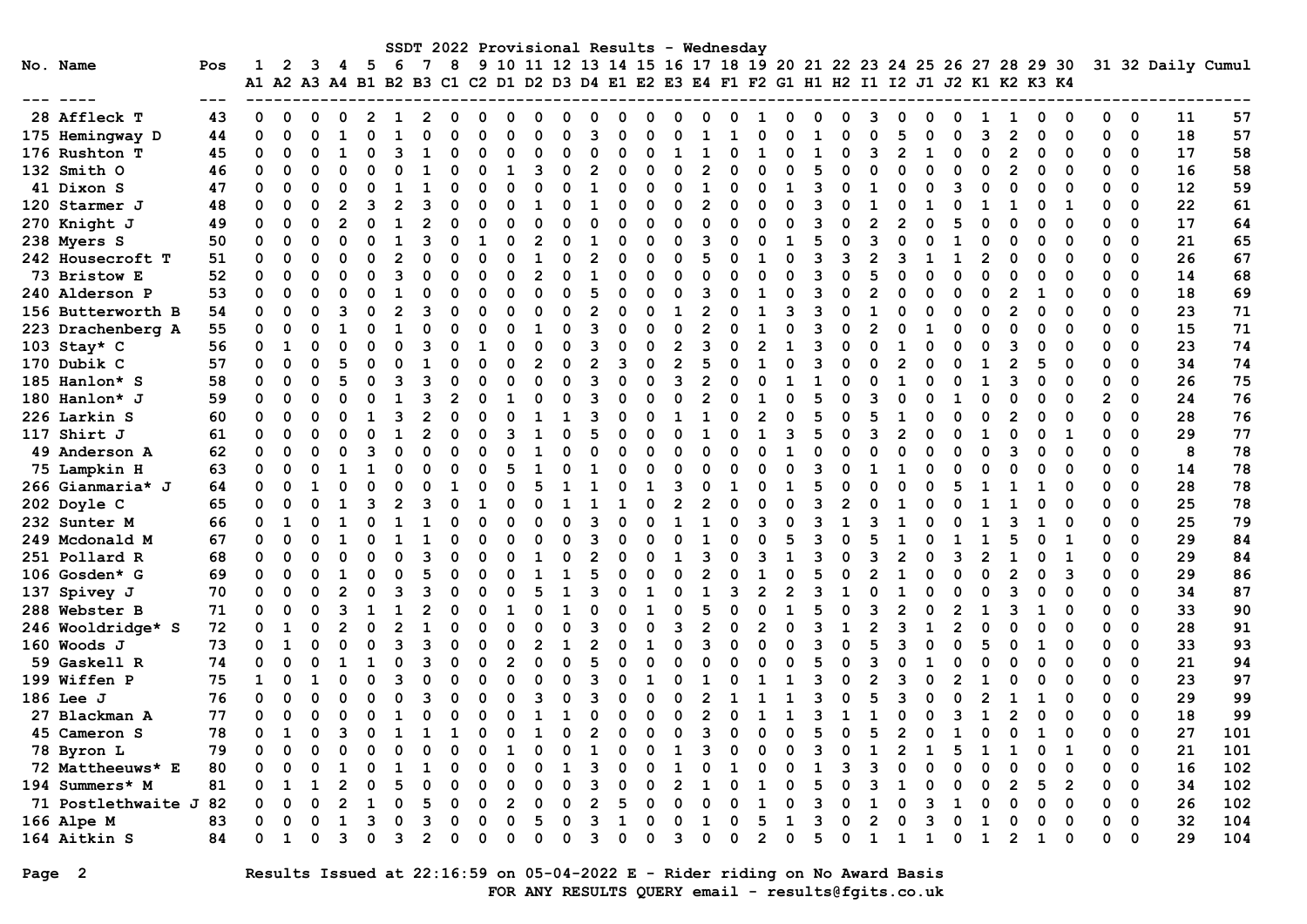| SSDT 2022 Provisional Results - Wednesday<br>9 10 11 12 13 14 15 16 17 18 19 20 21 22 23 24 25 26 27 28 29 30<br>8<br>No. Name<br>- 5<br>-6<br>31 32 Daily Cumul<br>2<br>3<br>4<br>Pos |                    |     |                      |                |   |  |   |   |  |                |  |   |                |    |   |             |   |                |   |                                                                      |                |   |   |   |              |             |   |                         |   |              |                |   |                         |    |     |
|----------------------------------------------------------------------------------------------------------------------------------------------------------------------------------------|--------------------|-----|----------------------|----------------|---|--|---|---|--|----------------|--|---|----------------|----|---|-------------|---|----------------|---|----------------------------------------------------------------------|----------------|---|---|---|--------------|-------------|---|-------------------------|---|--------------|----------------|---|-------------------------|----|-----|
|                                                                                                                                                                                        |                    |     |                      |                |   |  |   |   |  |                |  |   |                |    |   |             |   |                |   |                                                                      |                |   |   |   |              |             |   |                         |   |              |                |   |                         |    |     |
|                                                                                                                                                                                        |                    |     | A1 A2 A3 A4 B1 B2 B3 |                |   |  |   |   |  |                |  |   |                |    |   |             |   |                |   | C1 C2 D1 D2 D3 D4 E1 E2 E3 E4 F1 F2 G1 H1 H2 I1 I2 J1 J2 K1 K2 K3 K4 |                |   |   |   |              |             |   |                         |   |              |                |   |                         |    |     |
|                                                                                                                                                                                        |                    |     |                      |                |   |  |   |   |  |                |  |   |                |    |   |             |   |                |   |                                                                      |                |   |   |   |              |             |   |                         |   |              |                |   |                         |    |     |
|                                                                                                                                                                                        | 228 Ludgate B      | 85  | O                    |                |   |  |   |   |  |                |  |   |                |    |   |             |   |                |   |                                                                      |                |   |   |   |              |             |   |                         |   |              |                |   | 0                       | 26 | 106 |
|                                                                                                                                                                                        | 68 Dixon P         | 86  | $\Omega$             | $\Omega$       |   |  |   |   |  |                |  |   |                |    |   |             |   |                |   |                                                                      |                |   |   |   | ٩            |             |   | O                       |   |              | ∩              | ŋ | $\mathbf 0$             | 19 | 106 |
|                                                                                                                                                                                        | 142 Casas P        | 87  | 0                    | O              |   |  |   |   |  |                |  |   |                |    |   |             |   |                |   |                                                                      |                |   |   |   |              |             |   | O                       |   |              |                |   | 0                       | 36 | 107 |
|                                                                                                                                                                                        | 215 Vilad Canals M | 88  | 0                    |                |   |  |   |   |  |                |  |   |                |    |   |             |   |                |   |                                                                      |                |   |   |   |              |             |   |                         |   |              |                |   | $\mathbf 0$             | 25 | 107 |
|                                                                                                                                                                                        | 60 Rendall* T      | 89  | 0                    | O              |   |  |   |   |  |                |  |   |                |    |   |             |   |                |   |                                                                      |                |   |   |   |              |             |   |                         |   |              |                |   | $\Omega$                | 11 | 108 |
|                                                                                                                                                                                        | 38 Johnson J       | 90  | 0                    |                |   |  |   |   |  |                |  |   |                |    |   |             |   |                |   |                                                                      |                |   |   |   |              |             |   |                         |   |              |                |   | $\Omega$                | 30 | 109 |
|                                                                                                                                                                                        | 22 Murphy C        | 91  | 0                    | O              |   |  | ٩ |   |  | U              |  |   | ิว             |    |   |             |   |                |   |                                                                      |                |   |   |   | O            |             |   |                         |   |              |                | O | $\mathbf 0$             | 27 | 110 |
|                                                                                                                                                                                        | 217 V Torrents X   | 92  | 0                    | O              |   |  |   |   |  |                |  |   |                |    |   |             |   |                |   |                                                                      | 2              |   | ٩ |   |              |             |   |                         |   |              | 2              | 0 | $\Omega$                | 38 | 111 |
|                                                                                                                                                                                        | 150 Nictou J       | 93  | O                    | 1              | ∩ |  | 3 |   |  | U              |  |   |                |    |   |             |   |                |   |                                                                      | $\mathfrak{p}$ |   | ว |   | ٩            |             |   |                         |   | O            | ∩              |   | $\Omega$                | 42 | 112 |
|                                                                                                                                                                                        | 148 Fernandez N    | 94  | O                    | O              |   |  |   |   |  | O              |  |   | 2              |    |   |             |   |                |   |                                                                      |                |   |   |   | 2            |             |   |                         |   |              |                | ŋ | $\Omega$                | 47 | 114 |
|                                                                                                                                                                                        | 248 Edyvean G      | 95  | O                    | O              |   |  |   |   |  |                |  |   |                |    |   |             |   |                |   |                                                                      |                |   |   |   |              |             |   |                         |   |              |                |   | $\mathbf 0$             | 30 | 115 |
|                                                                                                                                                                                        | 190 Andrews G      | 96  | O                    | O              |   |  |   |   |  |                |  |   |                |    |   |             |   |                |   |                                                                      |                |   |   |   |              |             |   |                         |   |              |                | O | $\mathbf 0$             | 39 | 116 |
|                                                                                                                                                                                        | 29 Mcbain W        | 97  | O                    |                |   |  |   |   |  |                |  |   |                |    |   |             |   |                |   |                                                                      |                |   |   |   |              |             |   |                         |   |              |                |   | $\mathbf 0$             | 28 | 116 |
|                                                                                                                                                                                        | 55 Delannoy* M     | 98  | O                    |                |   |  |   |   |  | O              |  |   | 2              |    |   |             |   |                |   |                                                                      |                |   |   |   |              |             |   |                         |   |              |                |   | $\Omega$                | 29 | 117 |
|                                                                                                                                                                                        | 88 Macmaster A     | 99  | O                    |                |   |  | O |   |  |                |  |   |                |    |   |             |   |                |   |                                                                      |                |   |   |   |              |             |   |                         |   |              |                |   | $\Omega$                | 23 | 117 |
|                                                                                                                                                                                        | 90 Cockshott D     | 100 | 0                    |                |   |  |   |   |  |                |  |   |                |    |   |             |   |                |   |                                                                      |                |   |   |   |              |             |   |                         |   |              |                | O | $\Omega$                | 31 | 117 |
|                                                                                                                                                                                        | 79 Williams R      | 101 | 0                    | O              |   |  | O |   |  |                |  |   |                |    |   |             |   |                |   |                                                                      |                |   |   |   |              |             |   |                         |   |              |                | O | $\Omega$                | 28 | 118 |
|                                                                                                                                                                                        | 21 Hayes J         | 102 | 0                    | $\Omega$       | ∩ |  | O |   |  | $\Omega$       |  |   |                |    |   | O           |   |                |   |                                                                      |                | 0 |   |   | 2            |             |   |                         |   |              |                |   | $\Omega$                | 23 | 118 |
|                                                                                                                                                                                        | 237 Myers D        | 103 | 0                    | O              |   |  | O | ∩ |  |                |  |   |                |    |   | O           |   |                |   |                                                                      |                |   |   |   | $\mathbf{1}$ |             |   |                         |   |              |                |   | $\Omega$                | 40 | 118 |
|                                                                                                                                                                                        | 221 Allison-Hugh B | 104 | U                    | O              |   |  |   |   |  |                |  |   |                |    | ર |             |   |                |   |                                                                      |                |   |   |   | 3            |             |   |                         |   |              |                |   | $\mathbf 0$             | 47 | 118 |
|                                                                                                                                                                                        | 262 Murray R       | 105 | 0                    | O              |   |  |   |   |  |                |  |   |                |    |   |             |   |                |   |                                                                      | 2              |   |   |   |              |             |   |                         |   |              |                |   | $\Omega$                | 45 | 122 |
|                                                                                                                                                                                        | 163 Battensby J    | 106 | 0                    |                |   |  |   |   |  |                |  |   |                |    |   |             |   |                |   |                                                                      |                |   |   |   |              |             |   |                         |   |              |                |   | $\Omega$                | 40 | 124 |
|                                                                                                                                                                                        | 110 Hogan C        | 107 | O                    | O              |   |  |   |   |  | $\overline{2}$ |  |   |                |    |   | ิจ          |   |                |   |                                                                      |                |   |   |   | ٩            |             |   |                         |   |              |                |   | $\Omega$                | 50 | 127 |
|                                                                                                                                                                                        | 37 Gaskell S       | 108 | O                    |                |   |  |   |   |  |                |  |   |                |    |   |             |   |                |   |                                                                      |                |   |   |   |              |             |   |                         |   |              |                |   | $\Omega$                | 30 | 127 |
|                                                                                                                                                                                        | 157 Johnson L      | 109 | 0                    | O              |   |  |   |   |  |                |  |   | ٩              |    |   |             |   |                |   |                                                                      |                |   |   |   |              |             |   |                         |   |              |                | O | $\mathbf 0$             | 39 | 128 |
|                                                                                                                                                                                        | 116 Bowyer* H      | 110 | 0                    |                |   |  | 2 |   |  | O              |  |   | 2              |    |   |             |   | ∩              |   |                                                                      | ٩              |   |   |   |              |             |   | U                       |   |              |                |   | $\Omega$                | 49 | 129 |
|                                                                                                                                                                                        | 193 Schmüser* M    | 111 | 0                    | $\overline{2}$ |   |  | O |   |  | O              |  |   | ิว             | 1  |   |             |   | 2              |   |                                                                      | U              |   |   |   | 2            |             |   | U                       |   | 5            | $\overline{2}$ |   | $\Omega$                | 48 | 129 |
|                                                                                                                                                                                        | 47 Weir* M         | 112 | 0                    | $\Omega$       |   |  | O |   |  | O              |  |   |                |    |   |             |   |                |   |                                                                      | 2              |   | ٩ |   | 2            |             |   |                         |   |              |                |   | $\Omega$                | 43 | 130 |
|                                                                                                                                                                                        | 286 Moorhouse J    | 113 | 0                    | $\Omega$       |   |  |   |   |  |                |  |   |                |    |   |             |   | O              |   |                                                                      | $\mathfrak{p}$ |   | ٩ |   |              |             |   |                         |   |              |                |   | $\mathbf 0$             | 34 | 133 |
|                                                                                                                                                                                        | 181 Clarke G       | 114 | 1                    | O              |   |  |   |   |  |                |  |   |                |    |   |             |   |                |   |                                                                      |                |   |   |   |              |             |   |                         |   |              |                |   | 0                       | 49 | 134 |
|                                                                                                                                                                                        | 31 Rooksby R       | 115 | 0                    |                |   |  |   |   |  | 2              |  |   |                |    |   |             |   |                |   |                                                                      |                |   |   |   |              |             |   |                         |   |              |                |   | $\mathbf 0$             | 21 | 135 |
|                                                                                                                                                                                        | 76 Robinson I      | 116 | O                    |                |   |  |   |   |  | O              |  |   |                |    |   |             |   |                |   |                                                                      |                |   |   |   |              |             |   |                         |   |              |                |   | $\Omega$                | 41 | 136 |
|                                                                                                                                                                                        | 17 Oblein G        | 117 | 0                    |                |   |  |   |   |  |                |  |   |                |    |   |             |   |                |   |                                                                      |                |   |   |   |              |             |   |                         |   |              |                |   | $\Omega$                | 19 | 136 |
|                                                                                                                                                                                        | 149 Jané A         | 118 | O                    | n              |   |  | 2 |   |  |                |  |   |                |    |   |             |   |                |   |                                                                      |                |   |   |   | ٩            |             |   | $\mathfrak{p}$          |   |              |                | O | $\mathbf 0$             | 44 | 136 |
|                                                                                                                                                                                        | 239 Blythe S       | 119 | 0                    | 5              | 2 |  | O |   |  | $\Omega$       |  |   | 1              |    | з | $\Omega$    |   | $\overline{2}$ | 5 |                                                                      |                | ი | 5 | O | 1            | 5           |   | $\overline{2}$          | O | 3            | 5              |   | $\Omega$                | 58 | 138 |
|                                                                                                                                                                                        | 287 Mudd A         | 120 | 0                    | $\mathbf 0$    | 3 |  | 3 |   |  | 0              |  |   | ົ              |    |   | $\mathbf 0$ |   | 0              |   |                                                                      |                |   | 5 | 0 | 2            | 0           |   | 3                       | ີ |              | $\mathbf 0$    |   | $\overline{\mathbf{0}}$ | 48 | 139 |
|                                                                                                                                                                                        | 16 Palmer G        | 121 | 0                    | 0              |   |  | 3 |   |  | 0              |  | O |                | -1 | 3 | $\Omega$    |   | 1              |   |                                                                      | O              |   |   |   | 0            | 0           |   | 0                       |   | ٩            | 3              |   | 0                       | 39 | 141 |
|                                                                                                                                                                                        | 145 Panabieres J   | 122 | 0                    |                |   |  |   |   |  |                |  |   |                |    |   |             |   |                |   |                                                                      |                |   |   |   | 0            | 0           |   | 1                       |   |              |                | O | 0                       | 39 | 141 |
|                                                                                                                                                                                        | 136 Hawthorne* T   | 123 | 1                    | 0              |   |  |   |   |  |                |  |   |                |    | 3 |             |   |                |   |                                                                      | $\overline{2}$ |   | 3 |   |              | 3           |   | 0                       |   | 3            |                | 0 | 0                       | 53 | 143 |
|                                                                                                                                                                                        | 276 Irving M       | 124 | 0                    |                |   |  |   |   |  |                |  |   |                |    |   |             |   | 3              |   |                                                                      | $\overline{2}$ |   |   |   | 0            |             |   | 3                       |   |              |                | 0 | 0                       | 45 | 145 |
|                                                                                                                                                                                        | 230 Sunter K       | 125 | 0                    |                |   |  |   |   |  | O              |  |   | 1              |    | 5 | 0           |   | 2              |   |                                                                      | 3              | 5 | 5 | 2 | 0            |             |   | $\mathbf{1}$            |   | 5            | 0              | 0 | 0                       | 46 | 147 |
|                                                                                                                                                                                        | 48 Dawson N        | 126 | 0                    | 0              | 0 |  | 3 |   |  | 0              |  | ი | $\overline{2}$ | O  | 3 | 0           | 0 | 2              | 3 | 1                                                                    | $\overline{2}$ | O | 3 |   | 1            | $\mathbf 0$ | 1 | $\overline{\mathbf{c}}$ | 0 | $\mathbf{2}$ | 0              | 0 | 0                       | 35 | 147 |

# Page 3 Results Issued at 22:16:59 on 05-04-2022 E - Rider riding on No Award Basis FOR ANY RESULTS QUERY email - results@fgits.co.uk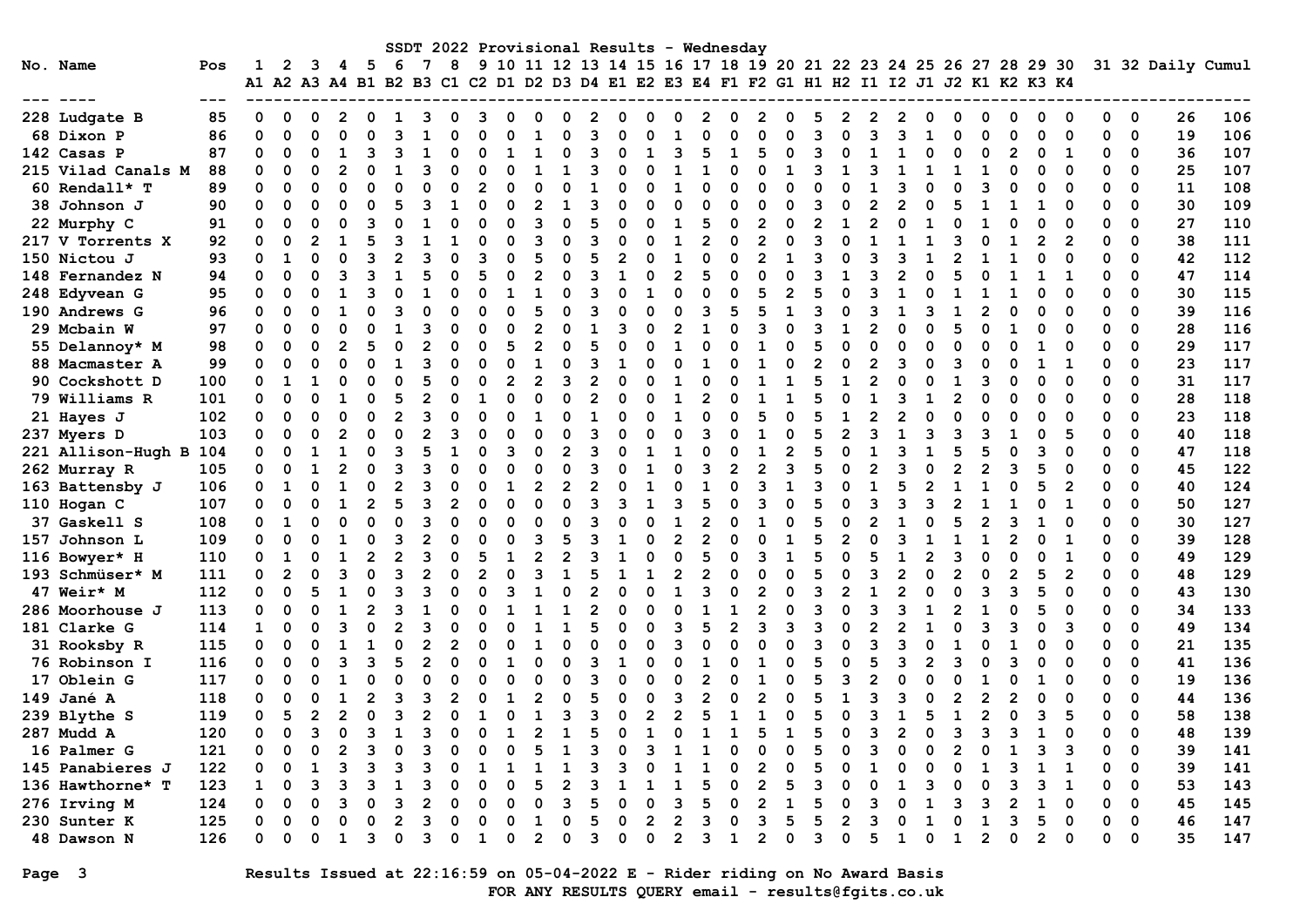|                   |         |              |                |                |    |                |          |    |                |          |                |                |          |                | SSDT 2022 Provisional Results |          |                |   | – Wednesday    |                |   |                |          |   |                |              |   |                |          |                                                                                                                                                               |                |          |             |                   |     |
|-------------------|---------|--------------|----------------|----------------|----|----------------|----------|----|----------------|----------|----------------|----------------|----------|----------------|-------------------------------|----------|----------------|---|----------------|----------------|---|----------------|----------|---|----------------|--------------|---|----------------|----------|---------------------------------------------------------------------------------------------------------------------------------------------------------------|----------------|----------|-------------|-------------------|-----|
| No. Name          | Pos     | 1            | 2              | 3              | 4  | - 5            | -6       | 7  | 8              |          |                |                |          |                |                               |          |                |   |                |                |   |                |          |   |                |              |   |                |          | 9 10 11 12 13 14 15 16 17 18 19 20 21 22 23 24 25 26 27 28 29 30<br>A1 A2 A3 A4 B1 B2 B3 C1 C2 D1 D2 D3 D4 E1 E2 E3 E4 F1 F2 G1 H1 H2 I1 I2 J1 J2 K1 K2 K3 K4 |                |          |             | 31 32 Daily Cumul |     |
| --- ----          | $- - -$ |              |                |                |    |                |          |    |                |          |                |                |          |                |                               |          |                |   |                |                |   |                |          |   |                |              |   |                |          |                                                                                                                                                               |                |          |             |                   |     |
| 140 Casas C       | 127     | 0            | 3              | 0              | 3  | 3              | 3        | ٦  | $\Omega$       | 0        | O              | 3              | 1        | 3              | З                             | n        | $\Omega$       | З | 1              | $\mathbf{2}$   | 3 | 3              | 1        | З | 1              | 0            | 0 | 1              | 3        | 1                                                                                                                                                             | O              | $\Omega$ | $\mathbf 0$ | 47                | 148 |
| 13 Savage* J      | 128     | 0            | $\mathbf 0$    | $\mathbf{1}$   |    | २              | 5        |    | $\Omega$       |          | O              | 2              |          | U              |                               |          | O              |   | n              |                |   |                | O        |   | 3              | २            | 5 | $\Omega$       | $\Omega$ | 3                                                                                                                                                             | $\mathbf{1}$   | 0        | $\mathbf 0$ | 31                | 148 |
| 80 Dixon M        | 129     | 0            | $\mathbf 0$    | $\mathbf 0$    |    | 0              | 3        |    | $\Omega$       |          | O              | $\mathbf{1}$   |          | 3              |                               |          | $\Omega$       |   |                |                |   | 3              | 5        | 3 | $\Omega$       |              | 5 | 3              | 3        | 5                                                                                                                                                             | $\Omega$       | 0        | 0           | 41                | 151 |
| 11 Austin J       | 130     | $\mathbf 0$  | $\overline{2}$ | $\Omega$       |    | $\Omega$       | $\Omega$ |    | $\Omega$       | $\Omega$ | O              | 3              | 1        | 3              | C                             |          | $\Omega$       |   | O              | 1              |   | 3              | $\Omega$ | 2 | $\overline{2}$ | 3            |   | $\mathbf{1}$   | -1       | 1                                                                                                                                                             | $\Omega$       | $\Omega$ | 0           | 29                | 152 |
| 278 Scott N       | 131     | 0            | $\Omega$       | $\Omega$       |    | २              | 3        | ٩  | $\Omega$       | O        | ŋ              | 2              | $\Omega$ | २              | $\Omega$                      |          | 3              | 5 | O              | $\overline{2}$ | 1 | 5              | $\Omega$ | 2 | $\Omega$       | 2            |   | $\overline{2}$ | ٦        | $\overline{2}$                                                                                                                                                | $\Omega$       | O        | $\Omega$    | 46                | 152 |
| 273 Hudson T      | 132     | $\mathbf 0$  | 0              | $\Omega$       |    | ٩              |          |    | $\Omega$       |          | O              | $\Omega$       | $\Omega$ | ٩              | $\Omega$                      |          |                |   | O              | $\mathcal{P}$  | O | 5              | ٩        |   |                |              |   | $\mathfrak{p}$ |          | 2                                                                                                                                                             | $\Omega$       | $\Omega$ | $\Omega$    | 52                | 153 |
| 7 Bingley* J      | 133     | 0            | $\mathbf 0$    | 0              |    | २              |          |    | $\Omega$       |          | O              | $\Omega$       | 1        | 3              | C                             |          | $\Omega$       | O | O              | 3              |   | ٩              | $\Omega$ |   | २              |              |   | $\overline{2}$ | 3        | $\overline{2}$                                                                                                                                                | $\mathbf{1}$   | $\Omega$ | 0           | 37                | 154 |
| 43 Birkett N      | 134     | 0            | 0              | $\mathbf{1}$   |    | ર              |          |    | $\Omega$       |          | O              | 3              | 2        | २              | $\Omega$                      |          | $\Omega$       |   | n              | $\mathcal{P}$  |   |                |          |   | 2              |              |   | २              |          | O                                                                                                                                                             | $\Omega$       | O        | 0           | 38                | 155 |
| 133 English J     | 135     | 0            | $\mathbf{1}$   | $\Omega$       |    |                |          |    |                |          | n              |                |          | 5              |                               |          |                |   |                |                |   | २              |          |   | 3              |              |   |                |          | n                                                                                                                                                             | 3              | $\Omega$ | 0           | 43                | 157 |
| 227 Black J       | 136     | 0            | $\mathbf 0$    | 1              |    | $\Omega$       |          |    | $\Omega$       |          |                | $\Omega$       | O        | 3              | $\Omega$                      |          | $\mathbf{1}$   |   |                | $\overline{2}$ |   | 5              | $\Omega$ |   | $\Omega$       |              |   |                |          | O                                                                                                                                                             | $\Omega$       | $\Omega$ | 0           | 42                | 158 |
| 52 Talbot G       | 137     | 0            | $\overline{2}$ | $\Omega$       |    | 3              | З        |    | $\Omega$       |          | O              | 1              |          | 3              | 0                             |          | $\Omega$       | O | O              | $\overline{2}$ | 3 | $\overline{2}$ | $\Omega$ | 3 | 3              |              |   | $\Omega$       |          | 5                                                                                                                                                             | $\Omega$       | 0        | 0           | 34                | 158 |
| 56 Talbot C       | 138     | 0            | $\Omega$       | $\Omega$       |    | $\Omega$       |          |    | $\Omega$       | n        | O              | $\Omega$       |          | २              | $\mathbf{C}$                  |          | $\Omega$       | O | O              | $\mathbf{1}$   | 1 | २              | $\Omega$ |   | $\Omega$       | O            |   | 1              |          | O                                                                                                                                                             | $\Omega$       | $\Omega$ | $\Omega$    | 23                | 159 |
| 168 Guillaume D   | 139     | 0            | $\Omega$       | $\Omega$       |    |                | ٩        |    |                |          | O              | 3              |          | २              | C                             |          | २              | 5 | $\Omega$       | $\mathfrak{p}$ | 5 | 5              | 5        |   |                |              |   |                | 5        | 3                                                                                                                                                             | $\mathbf{1}$   | $\Omega$ | 0           | 61                | 159 |
| 153 Butterworth J | 140     | 0            | 3              | $\Omega$       |    | O              |          |    | $\Omega$       |          | O              | 2              |          | $\mathfrak{p}$ | ٩                             |          | $\Omega$       |   | O              |                |   |                |          |   |                |              |   |                |          | O                                                                                                                                                             | $\Omega$       | $\Omega$ | $\Omega$    | 52                | 159 |
| 178 Bannister* J  | 141     | 0            | $\mathbf 0$    |                |    | 1              | ٩        |    | $\Omega$       |          |                | $\mathcal{P}$  | 1        | ٩              | C                             | ৭        | $\mathbf 0$    |   |                |                |   | 5              | 5        |   | २              | 5            |   | 1              |          |                                                                                                                                                               | ∩              | $\Omega$ | 0           | 59                | 159 |
| 51 Hernando* P    | 142     | 0            | 0              | 3              |    | 3              | 3        |    | $\Omega$       |          | O              | $\Omega$       | O        | 3              | $\Omega$                      |          | $\overline{2}$ |   |                |                | 1 | 3              | $\Omega$ |   | $\Omega$       | 2            |   | $\Omega$       |          | 3                                                                                                                                                             | $\Omega$       | $\Omega$ | 0           | 34                | 165 |
| 119 Atherton S    | 143     | 0            | $\mathbf{1}$   | $\Omega$       |    | 3              | ٩        |    |                |          |                | З              | U        | 5              |                               |          | 3              |   |                |                |   | 5              |          |   |                |              |   |                |          | O                                                                                                                                                             | $\Omega$       | $\Omega$ | 0           | 54                | 166 |
| 2 Bell L          | 144     | $\Omega$     | 1              | $\Omega$       |    | $\Omega$       | 5        |    |                |          |                | $\Omega$       | O        | २              |                               |          | $\Omega$       |   | $\overline{2}$ |                |   | 5              | $\Omega$ |   | $\overline{2}$ |              |   |                |          | O                                                                                                                                                             | $\Omega$       | $\Omega$ | 0           | 42                | 167 |
| 169 Burgat G      | 145     | 0            | 3              |                |    | ٩              |          |    |                |          |                | 3              |          | ٩              | C                             |          | 2              | २ |                |                |   | 5              | ٩        |   |                |              |   |                |          | O                                                                                                                                                             | 1              | $\Omega$ | 0           | 53                | 168 |
| 283 Mcloughlin B  | 146     | 0            | 0              | $\Omega$       |    | $\overline{2}$ |          |    | 1              | O        | ŋ              |                |          |                |                               |          | २              | 5 | O              |                | O | 5              | $\Omega$ |   | $\Omega$       |              |   | 1              |          |                                                                                                                                                               | $\Omega$       | $\Omega$ | $\Omega$    | 56                | 170 |
| 220 Hughes J      | 147     | 0            | 0              | $\Omega$       |    | $\mathbf{1}$   | 3        |    | $\Omega$       |          | O              | 3              |          | ٩              | C                             |          | $\Omega$       |   | $\Omega$       | 2              |   | 5              | $\Omega$ |   | 3              | n            | З | $\mathfrak{p}$ |          | O                                                                                                                                                             | $\Omega$       | $\Omega$ | $\Omega$    | 39                | 171 |
| 138 Berm Fraile M | 148     | 0            | $\Omega$       | $\Omega$       |    | $\mathbf{1}$   |          |    |                |          |                | $\overline{2}$ |          | 5              |                               |          | $\mathfrak{p}$ |   | O              |                |   | 5              | $\Omega$ |   | $\mathbf{1}$   |              |   |                |          | 5                                                                                                                                                             | $\mathbf{1}$   | $\Omega$ | 0           | 46                | 172 |
| 46 Paton* C       | 149     | 0            | 0              | $\Omega$       |    | 1              | 3        |    | ∩              |          | n              | 3              | n        | 3              | C                             |          | 1              |   | 1              | $\overline{2}$ | 1 | 5              | ∩        |   | 3              | 5            |   | 1              | O        | 5                                                                                                                                                             | $\Omega$       | 0        | $\mathbf 0$ | 47                | 172 |
| 268 Butler* B     | 150     | 1            | $\Omega$       | 3              |    | 5              | 3        |    | ∩              |          | $\overline{2}$ | $\Omega$       |          | २              |                               |          | 3              |   | O              | 5              | 2 | २              | $\Omega$ |   |                |              |   | O              |          | 5                                                                                                                                                             | 3              | $\Omega$ | $\Omega$    | 54                | 172 |
| 58 Valade T       | 151     | 0            | 0              | $\Omega$       |    | ٩              |          |    |                |          |                | 2              |          | ٩              | $\Omega$                      |          | 1              |   | O              |                |   | ٩              | ٩        |   | 3              | ٩            | ٩ | Û              |          | O                                                                                                                                                             | $\Omega$       | 0        | $\Omega$    | 43                | 173 |
| 65 Feidt* M       | 152     | 0            | $\mathbf 0$    | $\Omega$       |    | $\overline{2}$ |          |    |                |          |                | $\Omega$       |          |                |                               |          | $\Omega$       |   |                |                |   | 3              | $\Omega$ |   | $\overline{2}$ |              |   | $\Omega$       |          | 5                                                                                                                                                             | $\overline{2}$ | $\Omega$ | 0           | 34                | 175 |
| 84 Richardson C   | 153     | $\mathbf{1}$ | $\mathbf{1}$   | $\Omega$       |    | $\Omega$       |          |    | O              |          | ŋ              | $\mathbf{1}$   |          | २              | O                             |          | $\Omega$       | O | n              |                | 1 | ٩              | з        |   | $\mathfrak{p}$ | O            |   | $\mathbf{1}$   | ٩        | O                                                                                                                                                             | $\Omega$       | $\Omega$ | $\Omega$    | 38                | 175 |
| 222 Tales G       | 154     | $\Omega$     | $\Omega$       | $\Omega$       |    | 1              | ٩        |    | $\mathcal{P}$  |          |                | $\mathcal{P}$  | O        | 5              |                               |          | $\Omega$       |   |                |                |   | 5              |          |   | 1              |              |   | २              |          | ٩                                                                                                                                                             | $\Omega$       | $\Omega$ | $\Omega$    | 52                | 175 |
| 5 Weir R          | 155     | $\mathbf 0$  | $\mathbf 0$    | 5              |    | O              | O        |    |                |          | O              |                |          | २              | O                             | $\Omega$ | $\mathbf 0$    |   | O              |                |   | ٩              | $\Omega$ |   | 1              |              |   |                |          | O                                                                                                                                                             | $\Omega$       | $\Omega$ | 0           | 38                | 176 |
| 152 Mccanna J     | 156     | 0            | 0              | Р              |    | O              | 3        |    |                |          |                | 5              |          | 5              | 3                             | จ        | $\mathfrak{p}$ |   |                |                |   | 5              |          |   |                |              |   | 3              |          | 3                                                                                                                                                             | 1              | 0        | 0           | 68                | 176 |
| 241 Mcdonald A    | 157     | 0            | 0              |                |    | 3              | З        |    | n              |          |                | $\overline{2}$ |          | 5              | C                             |          | 0              |   |                |                |   | 5              | ٩        |   | 5              |              | ٩ | 5              |          | 1                                                                                                                                                             | 1              | 0        | $\mathbf 0$ | 65                | 176 |
| 261 Sutherland D  | 158     | 0            | $\mathbf{1}$   | $\mathbf{1}$   |    | 1              | 5        |    | $\Omega$       |          | O              | $\mathbf{1}$   | २        | 3              | $\Omega$                      |          | 1              | ٩ |                | 5              | 5 | 5              |          |   | 3              | Р            |   | 3              | ٦        | 3                                                                                                                                                             | $\Omega$       | $\Omega$ | $\Omega$    | 67                | 177 |
| 12 Metcalfe R     | 159     | $\mathbf 0$  | $\Omega$       | $\Omega$       |    | $\Omega$       |          |    |                |          |                | 5              |          | ٩              |                               |          |                |   |                |                |   |                |          |   |                |              |   |                |          | $\Omega$                                                                                                                                                      |                | $\Omega$ | $\Omega$    | 48                | 177 |
| 184 Houston R     | 160     | 0            | $\mathbf 0$    | $\Omega$       |    | 1              | ٩        |    |                |          |                | 3              |          | २              |                               |          | $\mathfrak{p}$ |   | O              |                |   | ٩              | $\Omega$ |   | $\overline{2}$ |              |   | $\mathbf{1}$   |          | $\overline{2}$                                                                                                                                                | 3              | $\Omega$ | 0           | 42                | 177 |
| 112 Galway S      | 161     | 0            | $\mathbf{1}$   | 1              |    | ٩              | 5        |    | O              |          |                | $\Omega$       |          | 5              | 2                             |          | २              | 5 | 2              | २              |   | 5              | з        |   | ٩              |              |   | $\Omega$       |          | ٩                                                                                                                                                             | 3              | $\Omega$ | $\Omega$    | 66                | 180 |
| 265 Rose A        | 162     | O            | $\mathbf{1}$   |                |    | U              |          |    |                |          |                | ৭              |          |                |                               |          |                |   |                |                |   | 5              | O        |   | $\mathbf{c}$   |              |   |                |          | 3                                                                                                                                                             | 1              | O        | $\Omega$    | 48                | 180 |
| 147 Prat J        | 163     | 0            | $\mathbf 0$    | $\overline{2}$ |    | O              |          |    |                |          |                |                |          | 3              | $\overline{2}$                |          | 3              |   | ٩              | 3              |   | 5              |          |   | O              |              |   | $\overline{2}$ |          | 3                                                                                                                                                             | $\Omega$       | O        | 0           | 55                | 181 |
| 127 Pearson J     | 164     | 0            | $\mathbf{1}$   | $\Omega$       |    | 1              | 5        |    | $\Omega$       |          | 5              | 5              |          | 5              | 5                             |          | 3              | 5 | n              | ॎ              | 1 | 5              | $\Omega$ |   | 3              |              |   | 1              |          | 3                                                                                                                                                             | 3              | 0        | $\mathbf 0$ | 72                | 182 |
| 54 Fortune I      | 165     | 0            | $\Omega$       | 1              |    | $\Omega$       |          |    | O              |          | O              | $\mathbf{1}$   |          | 5              | C                             |          | $\Omega$       | O | n              | 2              | O | २              | $\Omega$ |   | 1              | n            |   | 1              |          |                                                                                                                                                               | $\mathbf{1}$   | $\Omega$ | $\Omega$    | 33                | 185 |
| 213 Gaspar J      | 166     | 0            | $\overline{2}$ | $\mathbf{1}$   |    | 3              | Р        |    | O              |          | ٩              |                |          | ٩              | O                             |          | २              |   | 2              | 2              |   | २              | ∩        | २ | 3              | ٩            |   | 1              | ٩        | $\mathbf{1}$                                                                                                                                                  | $\mathbf{1}$   | O        | $\Omega$    | 59                | 185 |
| 258 Hollands D    | 167     | 0            | $\Omega$       | $\mathfrak{p}$ |    | 2              | ٩        | २  | $\mathfrak{p}$ | O        | O              | २              |          | 3              |                               |          | 1              | 5 | O              | $\Omega$       | O | 5              | 3        | २ | $\overline{2}$ | ٩            | 3 | $\mathfrak{p}$ |          | 5                                                                                                                                                             | $\Omega$       | $\Omega$ | $\Omega$    | 61                | 189 |
| 99 Lamont D       | 168     | U            | 3              | $\Omega$       | ิว | 3              | ٩        | б, | $\overline{2}$ | O        | ٩              | 3              | 3        | 5              | 2                             | 3        | 5              | 5 | ٩              | 3              | 2 | 5              | ٩        | 5 | $\Omega$       | $\mathbf{1}$ | २ | $\mathbf{1}$   | 3        | 3                                                                                                                                                             | $\overline{2}$ | $\Omega$ | 0           | 82                | 191 |

Page 4 Results Issued at 22:16:59 on 05-04-2022 E - Rider riding on No Award Basis FOR ANY RESULTS QUERY email - results@fgits.co.uk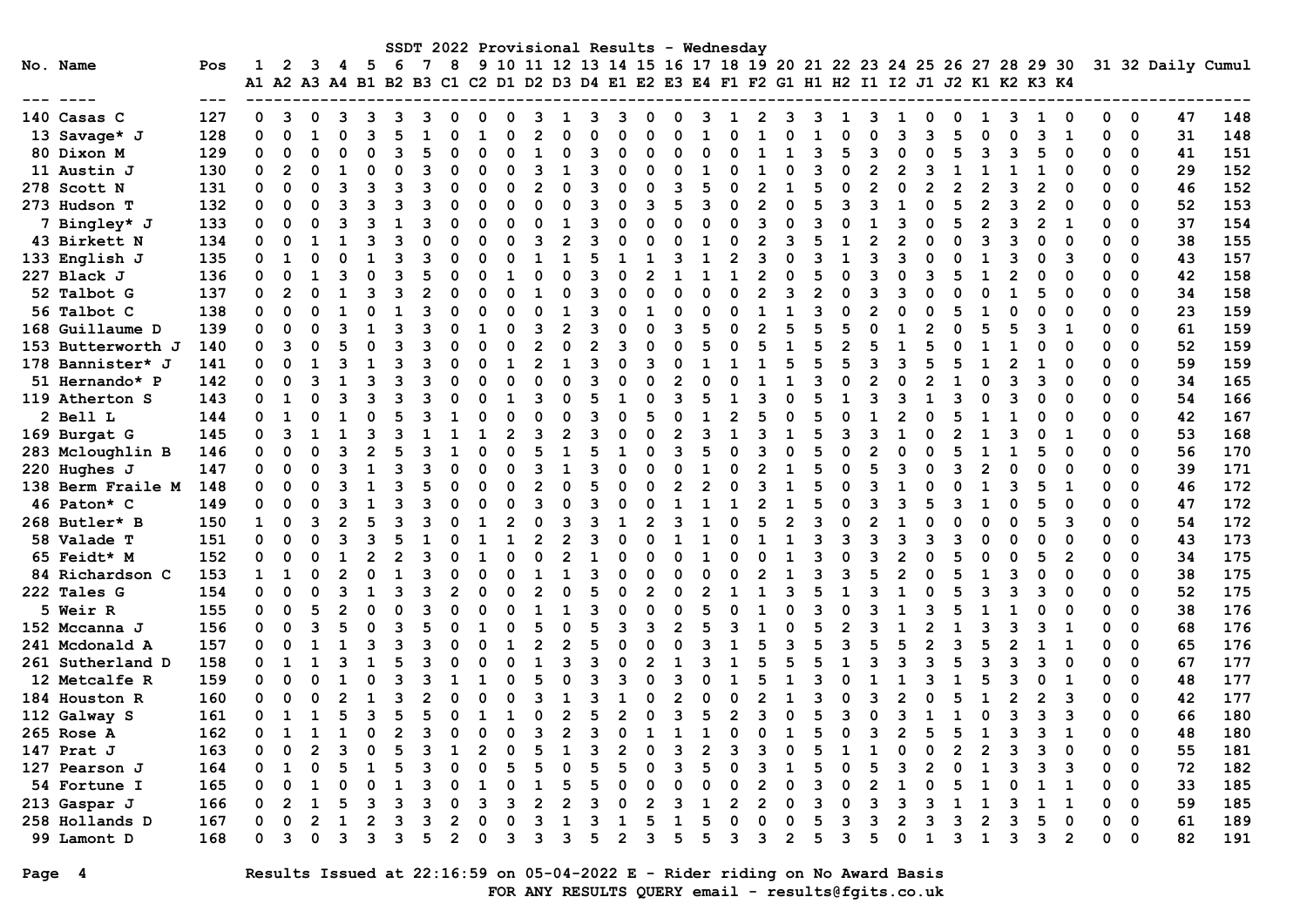|                         |       |              |                |                |    |                |                |   |                |   |                |                |   |                | SSDT 2022 Provisional Results |    |                |              | – Wednesday |                |   |   |              |   |                |   |              |                |   |                                                                                                                                                               |                |          |             |                   |            |
|-------------------------|-------|--------------|----------------|----------------|----|----------------|----------------|---|----------------|---|----------------|----------------|---|----------------|-------------------------------|----|----------------|--------------|-------------|----------------|---|---|--------------|---|----------------|---|--------------|----------------|---|---------------------------------------------------------------------------------------------------------------------------------------------------------------|----------------|----------|-------------|-------------------|------------|
| No. Name                | Pos   | 1            | 2              | 3              | 4  | -5             | -6             | 7 | 8              |   |                |                |   |                |                               |    |                |              |             |                |   |   |              |   |                |   |              |                |   | 9 10 11 12 13 14 15 16 17 18 19 20 21 22 23 24 25 26 27 28 29 30<br>A1 A2 A3 A4 B1 B2 B3 C1 C2 D1 D2 D3 D4 E1 E2 E3 E4 F1 F2 G1 H1 H2 I1 I2 J1 J2 K1 K2 K3 K4 |                |          |             | 31 32 Daily Cumul |            |
|                         | $---$ |              |                |                |    |                |                |   |                |   |                |                |   |                |                               |    |                |              |             |                |   |   |              |   |                |   |              |                |   |                                                                                                                                                               |                |          |             |                   |            |
| 224 Pears G             | 169   | 0            | 5              | 0              | L. | 1              | 5              | З | 2              | 2 | O              | 1              | 3 | 3              | 0                             | п. | 3              | З            | ı           | 3              | 2 | 5 | 0            | ٦ | 3              | 2 | 3            | 1              | 2 | 3                                                                                                                                                             | 0              | 0        | 0           | 61                | 191        |
| 96 Whittaker M          | 170   | 0            | $\Omega$       | $\Omega$       |    | 3              | 3              | 3 | $\Omega$       |   | O              | $\Omega$       |   | 5              |                               |    | २              |              | O           | 3              |   | २ | $\Omega$     |   | $\overline{2}$ | O |              | $\overline{2}$ | 3 | 3                                                                                                                                                             | 0              | 0        | $\mathbf 0$ | 48                | 193        |
| 135 Bakgaard S          | 171   | 0            | 0              | 1              |    | $\overline{2}$ |                |   | $\Omega$       | 5 |                | 2              |   | 5              |                               |    | २              | O            | O           |                |   | 5 | २            | વ | 3              | ٩ |              | 3              |   | 5                                                                                                                                                             | $\Omega$       | 0        | 0           | 61                | 193        |
| 64 Hole* D              | 172   | $\Omega$     | 5              | 1              |    | 0              | 3              |   | O              |   | ŋ              | 1              | 2 | 3              | $\Omega$                      |    | 0              |              | O           | $\overline{2}$ |   | 5 | 0            |   | 0              | C |              | $\mathbf{1}$   |   |                                                                                                                                                               | O              | 0        | 0           | 40                | 194        |
| 204 Mcgee L             | 173   | 0            | 3              | $\Omega$       |    | 0              | 3              |   | $\Omega$       | 0 | O              | 1              | 1 | 3              | $\overline{2}$                | 3  | 0              | 5            | O           | $\mathbf{1}$   | O | 5 | 0            | 3 | 3              | 3 |              | 1              |   | $\overline{2}$                                                                                                                                                | 1              | O        | 0           | 49                | 194        |
| 95 Holmes* A            | 174   | $\mathbf{1}$ | 1              |                |    |                |                |   | 2              |   |                | $\overline{2}$ |   | 3              | ٩                             |    | O              |              |             |                |   | ٩ |              |   |                |   |              |                |   |                                                                                                                                                               | $\Omega$       | 0        | 0           | 64                | 195        |
| 3 Mcniven M             | 175   | $\Omega$     | 0              | $\Omega$       |    | 0              | O              |   | $\Omega$       |   | ŋ              | 5              | 3 | 3              | O                             |    | $\overline{2}$ | ٩            |             | 3              |   | 3 |              |   |                |   |              | $\Omega$       |   | 5                                                                                                                                                             | $\Omega$       | O        | 0           | 44                | 196        |
| 279 Taggart A           | 176   | $\Omega$     | O              | $\Omega$       |    | ٩              | Р              |   |                |   | n              | 3              | ٩ | २              | O                             |    | ٩              | ٩            | O           | $\mathfrak{p}$ | ٩ |   | $\Omega$     |   | ٩              |   |              | 1              | Р | 3                                                                                                                                                             | $\Omega$       | O        | $\Omega$    | 62                | 199        |
| 125 Rolls* S            | 177   | 0            | 3              | З              |    | ٩              | ٩              |   |                |   |                | В              |   | २              |                               |    | ર              | 5            |             |                |   | 5 | ٩            |   | ٩              |   |              |                |   | ٩                                                                                                                                                             |                | O        | $\Omega$    | 77                | 199        |
| 50 Gairns* S            | 178   | 0            | $\mathbf{1}$   | $\Omega$       |    | २              |                |   |                |   |                |                |   | $\overline{2}$ |                               |    | O              |              |             |                |   | 5 | 2            |   | ٩              |   |              |                |   |                                                                                                                                                               | 1              | 0        | 0           | 49                | 200        |
| 74 Rhodes* S            | 179   | 0            | 0              | ∩              |    | 3              | 3              |   | $\Omega$       |   |                | $\Omega$       |   | 3              |                               |    | 0              | 5            |             | 3              | ი | 3 | O            |   |                |   |              | 1              |   | 5                                                                                                                                                             | $\Omega$       | 7        | 0           | 50                | 201        |
| 98 Breitfeld I          | 180   | 0            | $\Omega$       | 5              |    | $\overline{2}$ | Р              |   | U              |   | ٩              | В              | ٩ | 5              | -1                            | ٩  | 3              | 5            | 5           | 5              | ∩ | 5 | ٩            |   | U              |   |              | 3              | 5 | 5                                                                                                                                                             | 3              | 0        | $\Omega$    | 82                | 202        |
| 62 Berthou R            | 181   | 0            | 0              | 1              |    | O              | 3              |   | $\Omega$       |   | 3              | 5              | O | 5              | O                             |    | 0              | 3            | $\Omega$    |                | O | 5 | 0            |   |                |   |              | $\Omega$       |   | O                                                                                                                                                             |                | 0        | 0           | 42                | 204        |
| 200 Wareing P           | 182   | 0            | 0              | 1              |    | O              | ٩              |   |                |   |                | 5              |   | 5              | $\Omega$                      |    | 3              | 5            |             | 5              | 2 | 5 | 3            |   | ٩              |   |              | 3              |   |                                                                                                                                                               | $\overline{2}$ | O        | 0           | 74                | 204        |
| 141 Spivey G            | 183   | 0            | 0              | $\Omega$       |    | 3              | 3              |   | $\mathbf 0$    | 0 |                | 5              | 1 | 3              | $\overline{2}$                | ิว | 3              | 5            | O           | 3              |   | 5 | 3            |   | 3              |   |              | $\overline{2}$ |   | 3                                                                                                                                                             | 1              | O        | $\mathbf 0$ | 66                | 204        |
| 146 Arana Puig A        | 184   | O            | $\Omega$       | $\overline{2}$ |    | 1              | З              |   | $\overline{2}$ | З | 5              | 3              | 1 | 3              | $\overline{2}$                | 2  | 3              | 5            |             | 5              | O |   | ٦            |   | २              |   |              | $\mathbf{1}$   | ٩ | 3                                                                                                                                                             | $\Omega$       | O        | $\Omega$    | 70                | 205        |
| 155 Radcliff S          | 185   | 0            | $\overline{2}$ | $\mathfrak{p}$ |    | २              |                |   | O              |   |                |                |   | 5              | $\mathfrak{p}$                |    | २              |              |             |                |   |   |              |   |                |   |              |                |   | ٩                                                                                                                                                             |                | O        | 0           | 72                | 205        |
| 82 Robinson* A          | 186   | 0            | 1              | $\Omega$       |    | २              | ٩              |   |                |   | O              | $\mathbf{1}$   |   | २              | $\Omega$                      | 3  | $\overline{2}$ | ٩            | $\Omega$    |                |   | 5 |              |   |                |   |              | O              |   |                                                                                                                                                               | O              | O        | 0           | 45                | 210        |
| 134 Barker H            | 187   | 0            | 5              | 1              |    | 3              |                |   | O              |   |                | 3              |   | 3              | O                             |    | 3              | З            |             |                |   | ٩ |              |   | 2              |   |              | 0              |   | 2                                                                                                                                                             | 3              | 0        | 0           | 65                | 213        |
| 20 Murphy T             | 188   | 0            | $\Omega$       | $\mathbf{2}$   |    | ٩              |                |   | U              |   |                | В              |   | ٩              | n                             |    | ٦              |              |             | 2              |   | 5 |              |   |                |   |              | $\overline{2}$ |   | 5                                                                                                                                                             |                | O        | $\Omega$    | 48                | 214        |
| 259 Mitchell J          | 189   | 0            | 0              | $\Omega$       |    | $\overline{2}$ |                |   | $\Omega$       |   |                |                |   | 5              | 0                             |    | 3              |              |             | 2              |   | 5 | 3            |   | 5              |   |              |                | 3 |                                                                                                                                                               | 3              | 0        | 0           | 67                | 214        |
| 18 Robertson* C         | 190   | 0            | O              | $\Omega$       |    | $\Omega$       | ٩              | З | 3              | 5 |                | 3              |   | 5              | $\Omega$                      |    | O              |              |             |                |   | 5 | $\Omega$     |   | 5              |   |              | $\overline{2}$ |   | 5                                                                                                                                                             | 3              | 0        | 0           | 62                | 215        |
| 253 Monràs J            | 191   | 0            | $\Omega$       | $\Omega$       |    | 3              | З              |   | 3              |   | n              | 5              | ٩ | 5              | $\mathbf{1}$                  | ॎ  | 3              | $\mathbf{1}$ | ٩           | 5              | 1 | 5 | $\mathbf{1}$ |   | 3              |   |              | 5              | ٩ | O                                                                                                                                                             | $\Omega$       | 0        | 0           | 72                | 215        |
| 26 Hawyes M             | 192   | 0            | $\mathbf 1$    | $\Omega$       |    | २              | $\overline{2}$ |   | $\Omega$       | O | 0              | $\mathbf{1}$   | O | 5              | $\Omega$                      |    | $\overline{2}$ | O            |             | २              | O | 5 | $\Omega$     |   |                | ٩ |              | $\mathbf{1}$   |   |                                                                                                                                                               |                | O        | $\Omega$    | 44                | 217        |
| 14 Palmer P             | 193   | $\Omega$     | O              |                |    |                |                |   |                |   |                | 3              |   | 5              | O                             |    | $\Omega$       |              |             |                |   |   | ٩            |   | ٩              |   |              |                |   | 5                                                                                                                                                             |                | 0        | $\Omega$    | 65                | 217        |
| 219 Macdonald L         | 194   | 0            | 1              | $\Omega$       |    | 3              |                |   | 1              |   |                | Р              |   | 5              |                               |    | $\overline{2}$ | 5            |             | 3              | 5 | 5 |              |   | 5              |   |              | 3              |   |                                                                                                                                                               | $\overline{2}$ | ŋ        | 0           | 84                | 218        |
| 167 Hughes S            | 195   | $\mathbf{1}$ | 1              | 1              | з  | 5              | 5              |   | 1              |   | $\overline{2}$ | 5              |   | 5              | $\Omega$                      |    | 3              | 5            | 5           | 5              | 3 | 5 | 5            |   | 3              | ٩ |              | $\mathbf{1}$   | 5 | 5                                                                                                                                                             | 3              | 0        | 0           | 95                | 220        |
| 87 George S             | 196   | 0            | O              | $\Omega$       |    | ٩              |                |   |                |   |                | 2              |   | ٩              | O                             |    | 2              |              |             |                |   |   | ٩            |   | ٩              |   |              | 5              |   | $\overline{2}$                                                                                                                                                | 2              | O        | 0           | 66                | 221        |
| 89 Easson C             | 197   | 0            | 0              | $\Omega$       |    | O              | 3              |   |                |   |                | 3              |   | 3              | O                             |    | $\overline{2}$ | 3            |             | 3              |   | ٩ |              |   | 3              |   |              | 3              | 2 | $\overline{2}$                                                                                                                                                |                | O        | 0           | 56                | 222        |
| 234 Gaskin M            | 198   | 0            | 5              | $\Omega$       |    |                |                |   |                |   |                | 3              |   | 5              | 0                             |    | 3              | 5            |             |                |   | 5 | $\Omega$     |   | 3              |   |              | 3              |   | 3                                                                                                                                                             | $\Omega$       | O        | 0           | 73                | 222        |
| 15 Day R                | 199   | 0            | O              | З              |    | $\overline{2}$ |                |   | $\overline{2}$ |   | ٩              | 5              |   | ٩              | $\Omega$                      | ॎ  | 3              | ٩            | O           | ิว             |   | ٩ | 5            |   | 3              |   |              | 5              |   | ٩                                                                                                                                                             | ∩              | $\Omega$ | 0           | 76                | 224        |
| 161 Battensby P         | 200   | $\Omega$     | $\overline{2}$ | $\mathbf{1}$   |    | $\mathfrak{p}$ | 3              |   | O              | C | n              | $\Omega$       | O | 5              | $\Omega$                      |    | २              | ٩            |             | ॎ              |   | 5 | $\Omega$     |   | ٩              |   |              | 5              | ٦ | 5                                                                                                                                                             | 1              | O        | 0           | 66                | 227        |
| 284 Brown G             | 201   | 0            | $\mathbf{1}$   | $\Omega$       |    | 3              |                |   | 2              |   |                |                |   | ٩              |                               |    | 2              |              |             |                |   |   |              |   | ٩              |   |              | 3              |   | O                                                                                                                                                             | $\Omega$       | 0        | 0           | 63                | 229        |
| 97 Moffat S             | 202   | $\mathbf 0$  | 5              | $\overline{2}$ |    | 3              | 3              |   | $\Omega$       |   | ว              | 3              |   | 5              | 3                             |    | 3              | 5            | 5           | 3              |   | 5 | 3            |   | 3              |   |              | $\overline{2}$ | 3 | 5                                                                                                                                                             | 5              | O        | 0           | 90                | 234        |
| 85 Grist* J             | 203   | 0            | U              | 1              |    |                |                |   |                |   |                | ∩              |   | 3              | O                             |    | 3              |              |             | 2              |   |   |              |   |                |   |              | 1              |   | 3                                                                                                                                                             | 1              | U        | 0           | 43                | 237        |
| 274 Macia* J            | 204   | 0            | 3              | 3              |    | ٩              | ٩              |   | $\Omega$       |   |                |                |   |                | O                             |    |                |              |             |                |   |   |              |   |                |   |              |                |   | ٩                                                                                                                                                             |                | 0        | 0           | 84                | 237        |
| <b>267 Jones P</b>      | 205   | $\Omega$     | $\overline{2}$ | $\Omega$       |    | 3              | 3              |   |                |   |                | 3              |   | 3              |                               |    | 3              |              |             |                |   |   | Р            |   | 3              |   |              |                |   |                                                                                                                                                               | $\overline{2}$ | O        | 0           | 70                | 238        |
| <b>250 Carruthers M</b> | 206   | 0            | $\mathbf{1}$   | $\Omega$       | ٦  | $\overline{2}$ | 3              | ٩ | $\overline{2}$ |   |                | 5              |   | 5              | $\Omega$                      | ٩  | ٩              | 5            |             | ॎ              | ٩ | 5 | $\Omega$     |   | 3              |   |              | $\overline{2}$ | ٩ | 3                                                                                                                                                             | 1              | O        | 0           | 73                |            |
|                         | 207   | $\Omega$     | $\Omega$       | 1              |    | 3              |                |   | $\Omega$       |   |                | В              |   |                | $\Omega$                      | ิจ | ٩              | ٩            |             |                |   | 5 | 5            |   | २              |   |              | 5              |   | ٩                                                                                                                                                             | 1              | O        | $\Omega$    | 76                | 239<br>239 |
| 218 Macdonald C         | 208   | 0            | $\Omega$       | $\Omega$       |    | 2              |                |   | $\Omega$       |   |                |                |   | ٩              | O                             |    | ٩              |              |             |                |   | 5 |              |   | 3              |   |              | $\mathbf{1}$   |   | ٩                                                                                                                                                             |                | O        | 0           | 65                |            |
| 9 Royle N               |       | 1            |                | В              | २  | 0              | ٩              |   | २              |   |                | 5              |   | 5              | O                             |    | ٩              |              |             | 5              | 2 | 5 | 5            | વ | 5              |   |              | 3              | 5 | $\overline{2}$                                                                                                                                                | 2              | O        | 0           |                   | 243        |
| 179 Lonergan P          | 209   |              | $\mathbf{1}$   |                |    |                |                |   | 1              |   |                |                |   |                |                               |    |                |              |             |                | ર | 5 |              |   |                |   |              |                |   |                                                                                                                                                               | ∩              |          |             | 80                | 243        |
| 40 Holland J            | 210   | 0            | 3              | $\mathbf{2}$   | ঽ  | 3              | 3              | 3 |                | 2 | 3              | 5              | 1 | 5              | -1                            | 1  | $\overline{2}$ | 5            | 1           | 3              |   |   | 3            | 3 | 3              | 5 | $\mathbf{2}$ | 3              | 3 | 3                                                                                                                                                             |                | 0        | 0           | 80                | 244        |

Page 5 Results Issued at 22:16:59 on 05-04-2022 E - Rider riding on No Award Basis FOR ANY RESULTS QUERY email - results@fgits.co.uk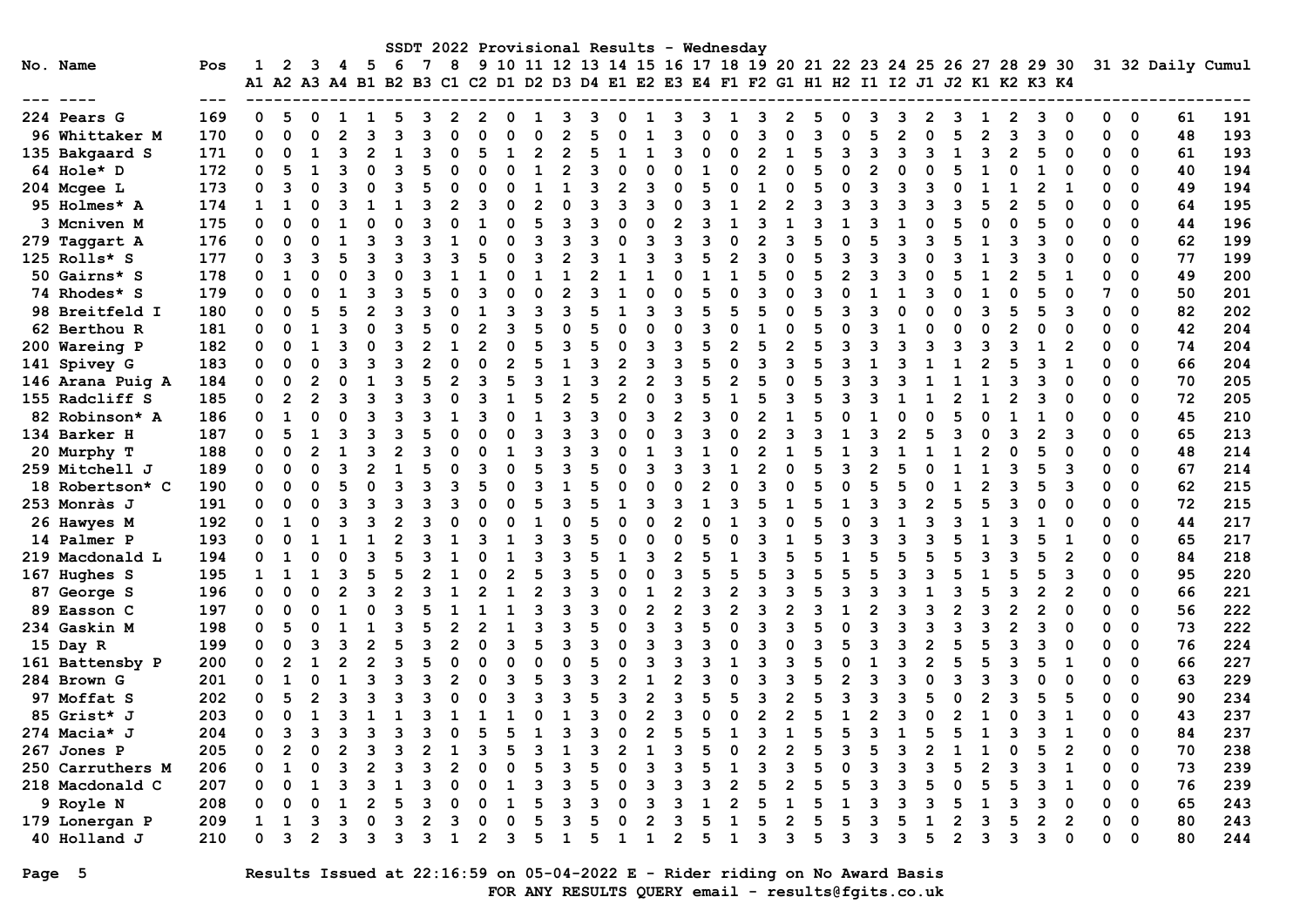| SSDT 2022 Provisional Results - Wednesday<br>9 10 11 12 13 14 15 16 17 18 19 20 21 22 23 24 25 26 27 28 29 30<br>No. Name<br>31 32 Daily Cumul |                      |     |                      |              |                |   |     |    |  |    |  |  |                |   |   |   |   |   |  |                                                                   |   |  |   |  |   |   |    |              |   |                         |     |     |
|------------------------------------------------------------------------------------------------------------------------------------------------|----------------------|-----|----------------------|--------------|----------------|---|-----|----|--|----|--|--|----------------|---|---|---|---|---|--|-------------------------------------------------------------------|---|--|---|--|---|---|----|--------------|---|-------------------------|-----|-----|
|                                                                                                                                                |                      | Pos |                      | $\mathbf{2}$ | 3              | 4 | - 5 | 6  |  | 8  |  |  |                |   |   |   |   |   |  |                                                                   |   |  |   |  |   |   |    |              |   |                         |     |     |
|                                                                                                                                                |                      |     | A1 A2 A3 A4 B1 B2 B3 |              |                |   |     |    |  | C1 |  |  |                |   |   |   |   |   |  | C2 D1 D2 D3 D4 E1 E2 E3 E4 F1 F2 G1 H1 H2 I1 I2 J1 J2 K1 K2 K3 K4 |   |  |   |  |   |   |    |              |   |                         |     |     |
|                                                                                                                                                |                      |     |                      |              |                |   |     |    |  |    |  |  |                |   |   |   |   |   |  |                                                                   |   |  |   |  |   |   |    |              |   |                         |     |     |
|                                                                                                                                                | 91 James R           | 211 | 0                    |              |                |   |     |    |  |    |  |  |                |   |   |   |   |   |  |                                                                   |   |  |   |  |   |   |    |              |   | 0                       | 53  | 245 |
|                                                                                                                                                | 263 Murray G         | 212 | 0                    | $\Omega$     |                |   |     |    |  | 2  |  |  |                |   |   |   |   |   |  |                                                                   |   |  |   |  | ર |   |    | ิว           |   | $\mathbf 0$             | 79  | 245 |
|                                                                                                                                                | 174 Stampfli A       | 213 | $\overline{2}$       | $\Omega$     |                |   |     |    |  |    |  |  |                |   |   |   |   |   |  |                                                                   |   |  |   |  |   |   |    |              |   | 0                       | 86  | 247 |
|                                                                                                                                                | 130 Hawker N         | 214 | O                    |              |                |   |     |    |  |    |  |  |                |   |   |   |   |   |  |                                                                   |   |  |   |  |   |   |    |              |   | $\Omega$                | 81  | 252 |
|                                                                                                                                                | 143 Mair R           | 215 | O                    |              |                |   |     |    |  |    |  |  |                |   |   |   |   |   |  |                                                                   |   |  |   |  |   |   |    |              |   | $\Omega$                | 89  | 262 |
|                                                                                                                                                | 113 Turpin S         | 216 | O                    |              |                |   |     |    |  |    |  |  |                |   |   |   |   |   |  |                                                                   |   |  |   |  |   |   |    |              |   | $\Omega$                | 100 | 264 |
|                                                                                                                                                | 83 Robinson* S       | 217 | 1                    |              |                |   |     |    |  |    |  |  |                |   |   |   |   |   |  |                                                                   |   |  |   |  |   |   |    |              |   | 0                       | 63  | 267 |
|                                                                                                                                                | 4 Gordon S           | 218 | O                    |              |                |   |     |    |  |    |  |  |                |   |   |   |   |   |  |                                                                   |   |  |   |  | 2 |   |    |              |   | $\Omega$                | 73  | 269 |
|                                                                                                                                                | <b>252 Penrice A</b> | 219 | $\mathbf{1}$         |              |                |   |     |    |  |    |  |  |                |   |   |   |   |   |  |                                                                   |   |  | ٩ |  |   |   |    |              |   | $\Omega$                | 93  | 272 |
|                                                                                                                                                | 172 Allan A          | 220 | O                    | O            | $\mathfrak{p}$ |   |     |    |  |    |  |  |                |   |   |   |   |   |  |                                                                   |   |  |   |  |   |   |    |              |   | $\Omega$                | 86  | 280 |
|                                                                                                                                                | 86 Payne V           | 221 | 0                    | 1            | $\Omega$       |   |     |    |  |    |  |  |                |   |   |   |   |   |  |                                                                   |   |  |   |  |   |   |    |              |   | 0                       | 76  | 282 |
|                                                                                                                                                | 272 Hudson J         | 222 | 0                    |              |                |   |     |    |  |    |  |  |                |   |   |   |   |   |  |                                                                   |   |  |   |  |   |   |    |              |   | 0                       | 96  | 282 |
|                                                                                                                                                | 111 Anderson M       | 223 | O                    |              |                |   |     |    |  |    |  |  |                |   |   |   |   |   |  |                                                                   |   |  |   |  |   |   |    |              |   | $\Omega$                | 111 | 285 |
|                                                                                                                                                | 285 Maclennan G      | 224 | O                    |              |                |   |     |    |  |    |  |  |                |   |   |   |   |   |  |                                                                   |   |  |   |  |   |   |    |              |   | $\Omega$                | 105 | 285 |
|                                                                                                                                                | 10 Morten D          | 225 | 0                    |              |                |   |     |    |  |    |  |  |                |   |   |   |   |   |  |                                                                   |   |  |   |  |   |   |    |              |   | $\Omega$                | 76  | 286 |
|                                                                                                                                                | 104 Stephens* J      | 226 | 0                    |              |                |   | 3   |    |  |    |  |  | 3              |   |   |   |   |   |  |                                                                   |   |  |   |  |   |   |    |              |   | $\Omega$                | 94  | 287 |
|                                                                                                                                                | 23 Crayk S           | 227 | 0                    |              |                |   |     |    |  |    |  |  | 2              |   |   |   |   |   |  |                                                                   |   |  |   |  |   |   |    |              |   | $\Omega$                | 80  | 287 |
|                                                                                                                                                | 61 Snowden* J        | 228 | 1                    |              | 3              |   |     |    |  |    |  |  | ٩              |   |   |   | ٩ |   |  |                                                                   |   |  | ٩ |  |   |   |    | 2            |   | $\mathbf 0$             | 86  | 287 |
|                                                                                                                                                | 115 Moir C           | 229 | 0                    | 3            | $\Omega$       |   |     |    |  |    |  |  |                |   |   |   |   |   |  |                                                                   |   |  | 5 |  |   |   |    |              |   | $\Omega$                | 109 | 289 |
|                                                                                                                                                | 6 Barrie C           | 230 | $\mathbf{1}$         | 3            | $\overline{2}$ |   |     |    |  |    |  |  | $\mathfrak{p}$ |   |   |   |   |   |  |                                                                   |   |  |   |  |   |   |    |              |   | 0                       | 89  | 293 |
|                                                                                                                                                | 118 Bowker N         | 231 | 0                    |              |                |   |     |    |  |    |  |  |                |   |   |   |   |   |  |                                                                   |   |  |   |  |   |   |    |              |   | 0                       | 99  | 300 |
|                                                                                                                                                | 198 Cave* S          | 232 | O                    |              |                |   |     |    |  |    |  |  |                |   |   |   |   |   |  |                                                                   |   |  |   |  |   |   |    |              |   | $\Omega$                | 95  | 306 |
|                                                                                                                                                | 107 Wilson N         | 233 | O                    | ิว           |                |   |     |    |  |    |  |  |                |   |   | З |   |   |  |                                                                   |   |  |   |  |   |   |    |              |   | $\Omega$                | 103 | 306 |
|                                                                                                                                                | 260 Vass D           | 234 | O                    |              |                |   |     |    |  |    |  |  |                |   |   |   |   |   |  |                                                                   |   |  |   |  |   |   |    |              |   | $\Omega$                | 105 | 312 |
|                                                                                                                                                | 92 Jamieson H        | 235 | 1                    |              |                |   |     |    |  |    |  |  |                |   |   |   |   |   |  |                                                                   |   |  |   |  |   |   |    |              |   | 0                       | 94  | 318 |
|                                                                                                                                                | 173 Grant M          | 236 | O                    |              |                |   |     |    |  |    |  |  |                |   |   |   | 2 |   |  |                                                                   |   |  |   |  |   |   |    |              |   | 0                       | 105 | 318 |
|                                                                                                                                                | 187 Mckee T          | 237 | n                    |              |                |   |     |    |  |    |  |  |                |   |   |   |   |   |  |                                                                   |   |  | ٩ |  |   |   |    |              |   | 0                       | 105 | 318 |
|                                                                                                                                                | 196 Kingswood* P     | 238 | $\overline{2}$       | 3            |                |   |     |    |  |    |  |  |                |   |   |   |   |   |  |                                                                   |   |  |   |  |   |   |    |              |   | $\Omega$                | 103 | 318 |
|                                                                                                                                                | 269 Cole D           | 239 | $\mathbf{1}$         |              |                |   |     |    |  |    |  |  |                |   |   |   |   |   |  |                                                                   |   |  |   |  |   |   |    | 2            |   | 0                       | 99  | 319 |
|                                                                                                                                                | 105 Watson B         | 240 | 0                    |              |                |   |     |    |  |    |  |  |                |   |   |   |   |   |  |                                                                   |   |  |   |  |   |   |    |              |   | 0                       | 121 | 330 |
|                                                                                                                                                | 256 Valeri C         | 241 | O                    |              |                |   |     |    |  |    |  |  |                |   |   |   |   |   |  |                                                                   |   |  |   |  |   |   |    |              |   | 0                       | 109 | 331 |
|                                                                                                                                                | <b>8 Weir T</b>      | 242 | ი                    |              |                |   |     |    |  |    |  |  |                |   |   |   |   |   |  |                                                                   |   |  |   |  |   |   |    |              |   | $\Omega$                | 101 | 335 |
|                                                                                                                                                | 25 Deisinger K       | 243 | O                    |              |                |   |     |    |  |    |  |  |                |   |   |   |   |   |  |                                                                   |   |  |   |  |   |   |    |              |   | $\Omega$                | 101 | 338 |
|                                                                                                                                                | 207 Plant* R         | 244 | 1                    |              |                |   |     |    |  |    |  |  |                |   |   |   |   |   |  |                                                                   |   |  |   |  |   |   |    |              |   | $\Omega$                | 112 | 339 |
|                                                                                                                                                | 225 Brown J          | 245 | 3                    |              |                |   |     |    |  |    |  |  | 3              |   |   |   |   |   |  |                                                                   |   |  | 5 |  |   |   |    | 3            |   | $\mathbf 0$             | 124 | 339 |
|                                                                                                                                                | 195 Sanderson S      | 246 | 3                    |              | 3              |   |     |    |  |    |  |  |                |   |   |   |   |   |  |                                                                   |   |  |   |  |   | ີ |    | 3            |   | $\overline{\mathbf{0}}$ | 117 | 342 |
|                                                                                                                                                | 94 Mackay R          | 247 | $\mathbf{1}$         | $\mathbf{1}$ | ٦              |   | 5   |    |  |    |  |  | 5              |   |   |   |   |   |  |                                                                   |   |  |   |  |   |   |    | $\mathbf{2}$ | 0 | $\mathbf 0$             | 99  | 343 |
|                                                                                                                                                | 57 Hammond* J        | 248 | 0                    |              |                |   |     |    |  |    |  |  |                |   |   |   |   |   |  |                                                                   |   |  |   |  |   |   |    | 1            | 0 | 0                       | 103 | 346 |
|                                                                                                                                                | 129 Hold J           | 249 | 1                    | 0            | 3              |   | 5   |    |  | 3  |  |  |                |   |   |   |   |   |  |                                                                   |   |  |   |  |   |   | 3  | 5            | 0 | 0                       | 119 | 346 |
|                                                                                                                                                | 216 Berenguer J      | 250 | 3                    | 5            | 3              |   | з   |    |  | 3  |  |  | 5              |   |   |   |   |   |  |                                                                   |   |  |   |  |   | 5 | 10 | 5            | 0 | 0                       | 135 | 352 |
|                                                                                                                                                | 205 Talbot* J        | 251 | 5                    | 3            | 3              |   | 5   | 3  |  | 3  |  |  | 3              |   |   | 3 | 5 |   |  |                                                                   |   |  |   |  |   |   | 5  | 0            | 0 | $\mathbf 0$             | 117 | 352 |
|                                                                                                                                                | 100 Hold M           | 252 | 5                    | 5            | 2              | 5 | 5   | 10 |  | 0  |  |  | 5              | 5 | 5 | 3 | 5 | 5 |  |                                                                   | 5 |  | 5 |  | 5 |   | 5  | 5            | 4 | 0                       | 136 | 360 |

# Page 6 Results Issued at 22:16:59 on 05-04-2022 E - Rider riding on No Award Basis FOR ANY RESULTS QUERY email - results@fgits.co.uk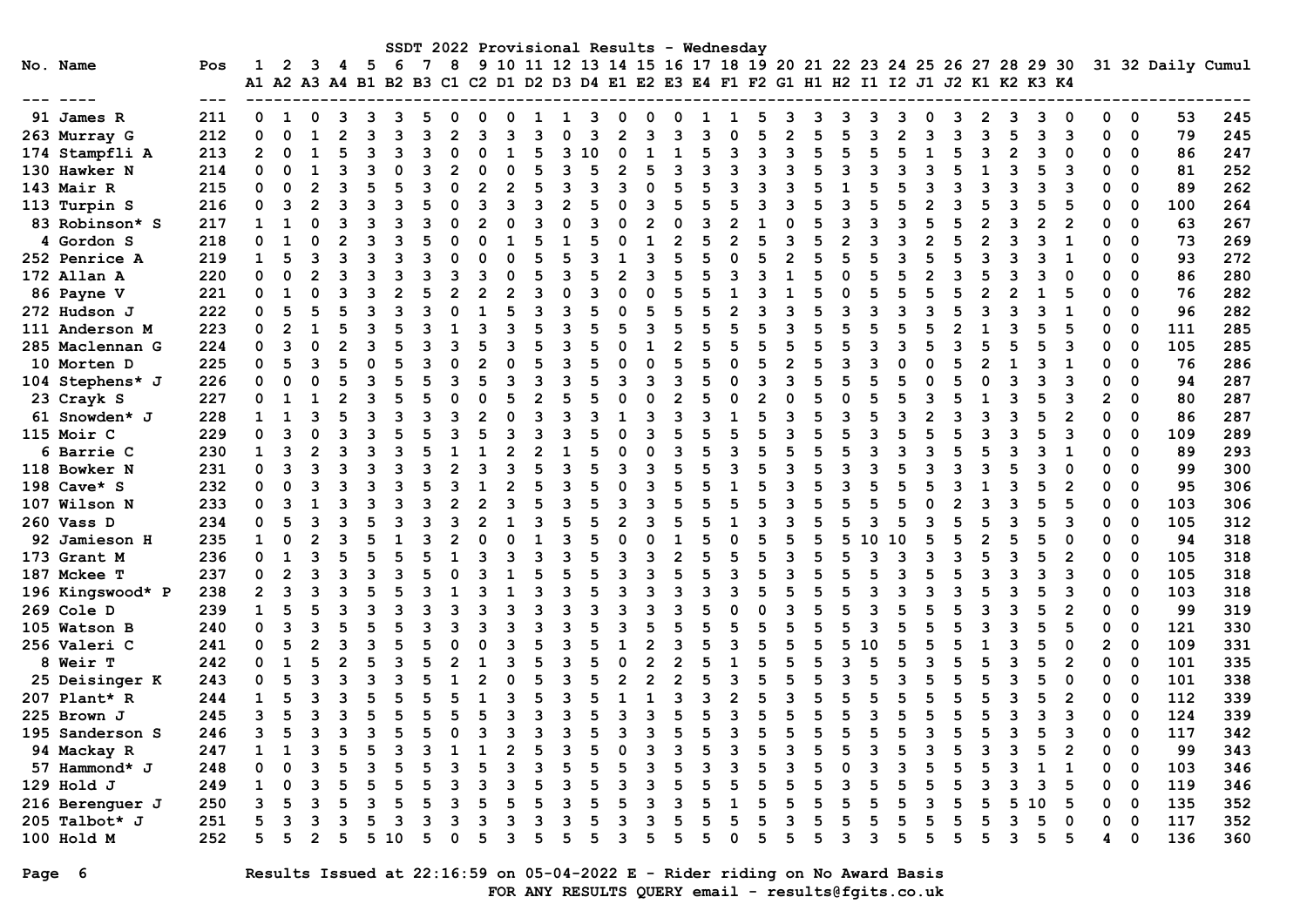| SSDT 2022 Provisional Results - Wednesday<br>9 10 11 12 13 14 15 16 17 18 19 20 21 22 23 24 25 26 27 28 29 30 31 32 Daily Cumul<br>No. Name |                    |     |                                                                                           |  |  |     |    |    |    |  |          |  |  |    |     |    |    |     |     |     |     |     |     |    |    |     |     |    |    |    |       |    |              |      |        |
|---------------------------------------------------------------------------------------------------------------------------------------------|--------------------|-----|-------------------------------------------------------------------------------------------|--|--|-----|----|----|----|--|----------|--|--|----|-----|----|----|-----|-----|-----|-----|-----|-----|----|----|-----|-----|----|----|----|-------|----|--------------|------|--------|
|                                                                                                                                             |                    | Pos |                                                                                           |  |  |     |    |    |    |  |          |  |  |    |     |    |    |     |     |     |     |     |     |    |    |     |     |    |    |    |       |    |              |      |        |
|                                                                                                                                             |                    |     | A1 A2 A3 A4 B1 B2 B3 C1 C2 D1 D2 D3 D4 E1 E2 E3 E4 F1 F2 G1 H1 H2 I1 I2 J1 J2 K1 K2 K3 K4 |  |  |     |    |    |    |  |          |  |  |    |     |    |    |     |     |     |     |     |     |    |    |     |     |    |    |    |       |    |              |      |        |
|                                                                                                                                             |                    |     |                                                                                           |  |  |     |    |    |    |  |          |  |  |    |     |    |    |     |     |     |     |     |     |    |    |     |     |    |    |    |       |    |              |      |        |
|                                                                                                                                             | 245 Paterson Sn P  | 253 | 0                                                                                         |  |  |     |    |    |    |  |          |  |  |    |     |    |    |     |     |     |     |     |     |    |    |     |     |    |    |    |       |    | 0            | 121  | 364    |
|                                                                                                                                             | 171 Favre G        | 254 | $\overline{2}$                                                                            |  |  |     |    |    |    |  |          |  |  |    |     |    |    |     |     |     |     |     |     |    |    |     |     |    |    |    |       | 22 | 0            | 130  | 366    |
|                                                                                                                                             | 197 Haig* M        | 255 | $\Omega$                                                                                  |  |  |     |    |    |    |  |          |  |  |    |     |    |    |     |     |     |     |     |     |    |    |     |     |    |    |    |       |    | 0            | 129  | 370    |
|                                                                                                                                             | 101 $Garth*$ J     | 256 |                                                                                           |  |  |     |    |    |    |  |          |  |  |    |     |    |    |     |     |     |     |     |     |    |    |     |     |    |    |    |       |    | 0            | 123  | 371    |
|                                                                                                                                             | 254 Santos* D      | 257 |                                                                                           |  |  |     |    |    |    |  |          |  |  |    |     |    |    |     |     |     |     |     |     |    |    |     |     |    |    |    |       |    | 0            | 113  | 373    |
|                                                                                                                                             | 102 Reffin M       | 258 | 0                                                                                         |  |  |     |    |    |    |  |          |  |  |    |     |    |    |     |     |     |     |     |     |    |    |     |     |    |    |    |       | 13 | 0            | 136  | 378    |
|                                                                                                                                             | 247 Paterson Jr P  | 259 | 0                                                                                         |  |  |     |    |    |    |  |          |  |  |    |     |    |    |     |     |     |     |     |     |    |    |     |     |    |    |    |       |    | <sup>0</sup> | 132  | 380    |
|                                                                                                                                             | 206 Llewellyn* D   | 260 |                                                                                           |  |  |     |    |    |    |  |          |  |  |    |     |    |    |     |     |     |     |     |     |    |    |     |     |    |    |    |       |    | 0            | 120  | 380    |
|                                                                                                                                             | 39 Macdonald* R    | 261 |                                                                                           |  |  |     |    |    |    |  |          |  |  |    |     |    |    |     |     |     |     |     |     |    |    |     |     |    |    |    |       |    | <sup>0</sup> | 114  | 393    |
|                                                                                                                                             | 66 Hunt* W         | 262 | $\mathcal{P}$                                                                             |  |  |     |    |    |    |  |          |  |  |    |     |    |    |     |     |     |     |     |     |    |    |     |     |    |    |    |       |    | 0            | 122  | 413    |
|                                                                                                                                             | 257 Merlo A        | 263 |                                                                                           |  |  |     |    |    |    |  |          |  |  |    |     |    |    |     |     |     |     |     |     |    |    |     |     |    |    |    |       |    | <sup>0</sup> | 145  | 417    |
|                                                                                                                                             | 109 O'Donoghue* S  | 264 |                                                                                           |  |  |     |    |    |    |  |          |  |  |    |     |    |    |     |     |     |     |     |     |    |    |     |     |    |    |    |       |    | <sup>0</sup> | 136  | 424    |
|                                                                                                                                             | 123 Broganelli P   | 265 |                                                                                           |  |  |     |    |    |    |  |          |  |  |    |     |    |    |     |     |     |     |     |     |    |    |     |     |    |    |    |       |    | <sup>0</sup> | 144  | 434    |
|                                                                                                                                             | 36 Steffens* C     | 266 |                                                                                           |  |  |     |    |    |    |  |          |  |  |    |     |    |    |     |     |     |     |     |     |    |    |     |     |    |    |    |       |    | 0            | 99   | 482    |
|                                                                                                                                             | 34 Behr S          | 267 | 50 50 50                                                                                  |  |  | -50 |    |    |    |  |          |  |  |    |     |    |    |     |     |     |     |     |     |    |    |     |     |    |    |    |       |    | <sup>0</sup> | 288  | 493 E  |
|                                                                                                                                             | 121 Ferrari* M     | 268 |                                                                                           |  |  |     | 50 | 50 | 50 |  | $\Omega$ |  |  |    |     |    |    |     |     |     | 1 N |     |     |    |    |     |     |    |    | 50 | 50 50 |    | $\Omega$     | 427  | 844 E  |
|                                                                                                                                             | 275 Ville Bosch* A | 269 |                                                                                           |  |  |     |    |    |    |  |          |  |  |    |     |    |    |     |     |     |     |     |     |    |    |     |     |    |    |    |       |    | 0            | 45   | 1112 E |
|                                                                                                                                             | 35 Pekarek* M      | 270 |                                                                                           |  |  |     |    |    | 50 |  |          |  |  |    |     |    |    |     |     |     | 50. | 50  |     | 50 | 50 |     |     |    |    |    | 50 50 |    | 0            | 944  | 1227 E |
|                                                                                                                                             | 264 White K        | 271 |                                                                                           |  |  |     |    |    |    |  |          |  |  |    |     |    |    |     |     |     |     |     |     |    |    |     |     |    |    |    |       |    | 0            | 89   | 1395 E |
|                                                                                                                                             | 63 Cahill S        | 272 |                                                                                           |  |  |     |    |    |    |  |          |  |  | 50 | -50 | 50 | 50 | 50. | 50. | -50 | 50  | 50. | -50 | 50 | 50 | 50. | 50. | 50 | 50 |    | 50 50 |    |              | 1304 | 1462 E |
|                                                                                                                                             | 144 Millar A       | 273 |                                                                                           |  |  |     |    |    |    |  |          |  |  |    |     |    |    |     |     |     |     |     |     |    |    |     |     |    |    |    |       |    | <sup>0</sup> | 1452 | 1693 E |

| SSDT 2022 Provisional Results - Wednesday - Retired Riders |          |            |  |       |    |    |              |    |    |              |    |    |    |    |       |              |              |              |             |              |    |    |    |    |    |       |              |          |                         |                                                                                    |      |
|------------------------------------------------------------|----------|------------|--|-------|----|----|--------------|----|----|--------------|----|----|----|----|-------|--------------|--------------|--------------|-------------|--------------|----|----|----|----|----|-------|--------------|----------|-------------------------|------------------------------------------------------------------------------------|------|
| No. Name                                                   |          | $1\quad 2$ |  | 3 4 5 |    | 6  |              | -8 |    |              |    |    |    |    |       |              |              |              |             |              |    |    |    |    |    |       |              |          |                         | 9 10 11 12 13 14 15 16 17 18 19 20 21 22 23 24 25 26 27 28 29 30 31 32 Daily Cumul |      |
|                                                            |          |            |  |       |    |    |              |    |    |              |    |    |    |    |       |              |              |              |             |              |    |    |    |    |    |       |              |          |                         |                                                                                    |      |
| 1 Bell L                                                   |          | n n        |  |       |    |    | <sup>0</sup> |    |    | <sup>n</sup> |    |    | n. | n  | - 0   | 0            | <sup>n</sup> | <sup>0</sup> |             | <sup>0</sup> |    |    | 0  | 0  |    |       | 0            | $\Omega$ | 0                       | 0                                                                                  | 1580 |
| 19 Salois J                                                |          | ი ი        |  |       |    |    |              |    |    |              |    |    |    |    |       | $\Omega$     | <sup>n</sup> |              |             | <sup>n</sup> |    |    |    |    |    |       | n            |          | $0\quad 0$              | 0                                                                                  | 316  |
| 24 Bernhart S                                              |          |            |  |       |    |    |              |    |    |              |    |    |    |    |       | $\Omega$     |              |              |             |              |    |    |    |    |    |       | n            |          | $0\quad 0$              | 0                                                                                  | 1142 |
| 42 Hain A                                                  |          |            |  |       |    |    |              |    |    |              |    |    |    |    |       | <sup>0</sup> |              |              |             |              |    |    |    |    |    |       | n            |          | $0\quad 0$              | 0                                                                                  | 241  |
| 108 Iball* $J$                                             |          |            |  |       |    |    |              |    |    |              |    |    |    |    |       | <sup>0</sup> |              |              |             |              |    |    |    |    |    |       | 0            |          | $0\quad 0$              | $\mathbf 0$                                                                        | 317  |
| 131 Cameron M                                              | $\Omega$ |            |  |       |    |    |              |    |    |              |    |    |    |    |       | <sup>0</sup> |              |              |             |              |    |    |    |    |    |       | n            | 0        | - 0                     | 18                                                                                 | 205  |
| 151 Sandiford M                                            |          |            |  |       |    |    |              |    |    |              |    |    |    |    |       | <sup>n</sup> |              |              |             |              |    |    |    |    |    |       | $\Omega$     | 0        | $\overline{\mathbf{0}}$ | $\mathbf 0$                                                                        | 77   |
| 154 Farrow A                                               |          |            |  |       |    |    |              |    |    |              |    |    |    |    |       | <sup>n</sup> |              |              |             |              |    |    |    |    |    |       | $\Omega$     | 0        | - 0                     | $\mathbf{0}$                                                                       | 442  |
| 183 Burroughs J                                            | $\Omega$ |            |  |       |    |    |              |    |    |              |    |    |    |    |       | <sup>n</sup> |              |              |             | <sup>n</sup> |    |    |    |    |    |       | $\Omega$     | 0        | 0                       | 4                                                                                  | 122  |
| 203 Lamplough M                                            |          |            |  |       |    |    |              |    |    |              |    |    |    |    |       | <sup>n</sup> |              |              |             |              |    |    |    |    |    |       | <sup>0</sup> | 0        | 0                       | $\Omega$                                                                           | 1226 |
| 236 Pickard S                                              |          |            |  |       |    |    |              |    |    |              |    |    |    |    |       | <sup>n</sup> |              |              |             |              |    |    |    |    |    |       | $\Omega$     | 0        | 0                       | $\mathbf 0$                                                                        | 883  |
| 243 Kennedy F                                              |          |            |  |       |    |    |              |    |    |              |    |    |    |    |       | <sup>n</sup> |              |              |             |              |    |    |    |    |    |       | <sup>0</sup> | 0        | 0                       | $\Omega$                                                                           | 128  |
| 255 Pujal* M                                               | 0        |            |  |       |    |    |              |    |    |              |    |    |    |    |       | n            |              |              |             | <sup>n</sup> |    |    |    |    |    |       | n            | 0        | - 0                     | $\Omega$                                                                           | 1583 |
| 271 Crespo Nomen* X                                        | ი ი      |            |  |       |    |    |              |    |    |              |    |    |    |    |       | <sup>0</sup> |              |              |             | <sup>n</sup> |    |    | n. |    |    |       | n            | $\Omega$ | - റ                     | $\Omega$                                                                           | 823  |
| 277 Shield N                                               | <u>n</u> |            |  | 5.    | 50 | 50 | 50 50        |    | 50 | 50           | 50 | 50 | 50 | 50 | 50 50 | 50 50 50     |              |              | 50 50 50 50 |              | 50 | 50 | 50 | 50 | 50 | 50 50 |              | 0        | 0                       | 1305                                                                               | 1461 |

## Page 7 Results Issued at 22:16:59 on 05-04-2022 E - Rider riding on No Award Basis FOR ANY RESULTS QUERY email - results@fgits.co.uk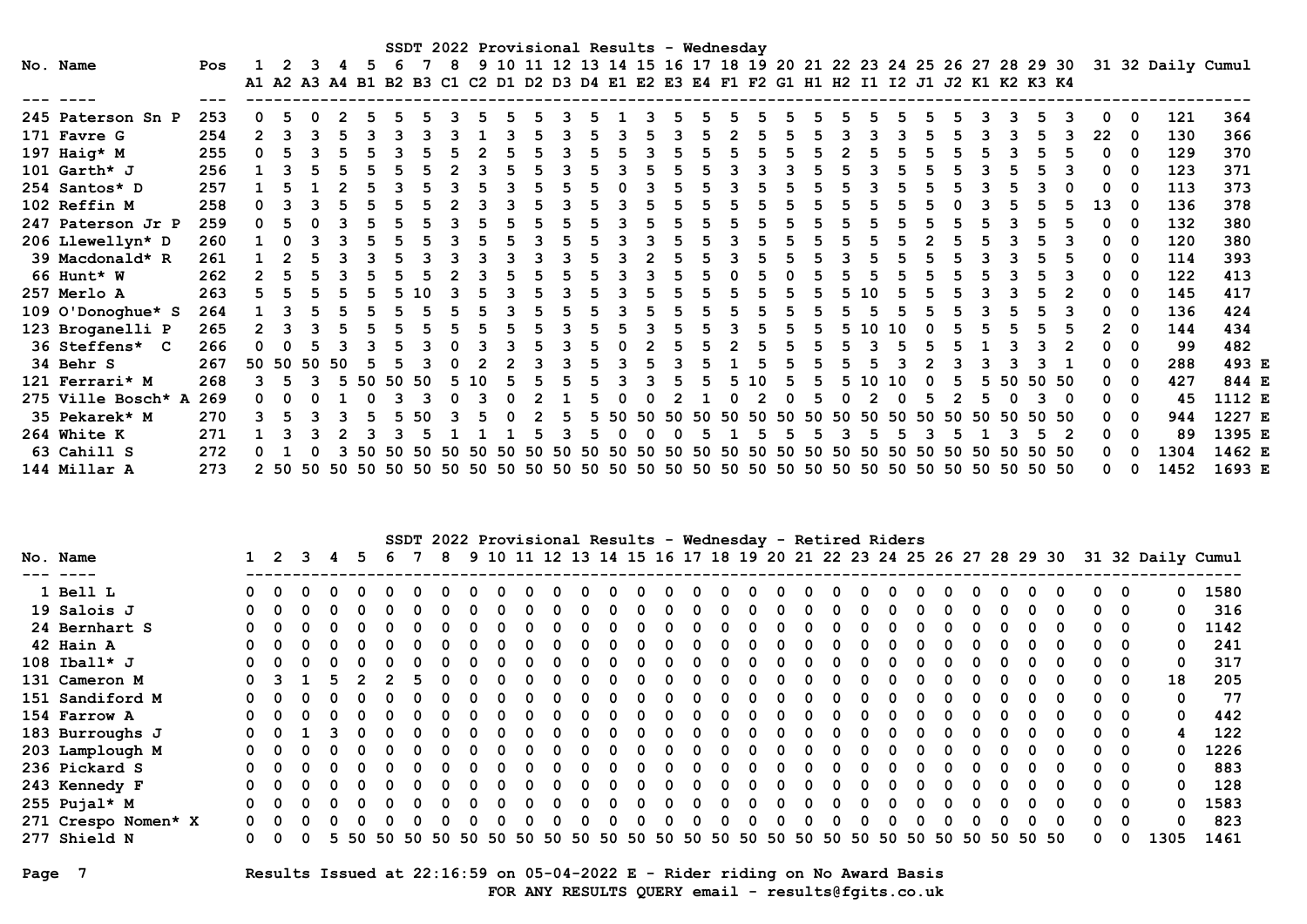|                   |                |              |                |              |   |                |          |   |                |          |   |                |                |    |              |              |                |                | SSDT 2022 Provisional Results - Wednesday - Newcomer                                                                                                          |                |          |                |              |                |                |              |                |                |                |                |                |              |             |                   |     |
|-------------------|----------------|--------------|----------------|--------------|---|----------------|----------|---|----------------|----------|---|----------------|----------------|----|--------------|--------------|----------------|----------------|---------------------------------------------------------------------------------------------------------------------------------------------------------------|----------------|----------|----------------|--------------|----------------|----------------|--------------|----------------|----------------|----------------|----------------|----------------|--------------|-------------|-------------------|-----|
| No. Name          | Pos            | 1            | 2              | 3            | 4 | -5             | 6        | 7 | 8              |          |   |                |                |    |              |              |                |                | 9 10 11 12 13 14 15 16 17 18 19 20 21 22 23 24 25 26 27 28 29 30<br>A1 A2 A3 A4 B1 B2 B3 C1 C2 D1 D2 D3 D4 E1 E2 E3 E4 F1 F2 G1 H1 H2 I1 I2 J1 J2 K1 K2 K3 K4 |                |          |                |              |                |                |              |                |                |                |                |                |              |             | 31 32 Daily Cumul |     |
|                   |                |              |                |              |   |                |          |   |                |          |   |                |                |    |              |              |                |                |                                                                                                                                                               |                |          |                |              |                |                |              |                |                |                |                |                |              |             |                   |     |
| 33 Green* B       | 1              | 0            | 0              | 0            | 0 | 0              | $\Omega$ |   | 0              | O        | O | n              | <sup>0</sup>   | 1  | 0            | <sup>0</sup> | 0              | O              | 0                                                                                                                                                             | $\Omega$       | O        | O              | 0            | 2              | 0              | 0            | n              | 0              | 1              | O              | 0              | $\Omega$     | 0           | 4                 | 11  |
| 77 Maccoll* D     | $\overline{2}$ | $\Omega$     | $\Omega$       | $\Omega$     |   | $\Omega$       | $\Omega$ |   | $\Omega$       | n        | ი | $\Omega$       |                | O  |              |              | O              | r              | O                                                                                                                                                             | 1              |          | n              | O            |                | 0              | O            |                | O              |                | 0              | $\Omega$       | 0            | 0           | 3                 | 18  |
| 165 Chatagno* G   | 3              | O            | $\Omega$       | $\Omega$     |   | $\Omega$       | $\Omega$ |   | 0              |          | O | $\Omega$       | O              | 1  | $\Omega$     |              | $\Omega$       | O              |                                                                                                                                                               | O              |          | $\overline{2}$ | 0            |                | 0              | 0            |                | $\Omega$       | O              | 0              | 0              | 0            | $\Omega$    | $5\phantom{.0}$   | 24  |
| 182 Hanlon* J     | 4              | $\Omega$     | O              | $\Omega$     |   | $\Omega$       | $\Omega$ |   | $\Omega$       |          | O | $\Omega$       | $\Omega$       | -1 | O            | O            | $\mathbf{1}$   | З              | O                                                                                                                                                             | $\Omega$       | O        | 3              | $\Omega$     | $\mathbf{1}$   | 0              | $\Omega$     |                | $\Omega$       | $\Omega$       | O              | $\Omega$       | $\Omega$     | $\mathbf 0$ | 13                | 36  |
| 53 Ferrer* A      | 5              | O            | $\Omega$       | $\Omega$     | O | $\Omega$       | $\Omega$ |   | $\Omega$       | n        | O | $\Omega$       | $\Omega$       | O  | $\Omega$     | O            | $\Omega$       | O              | O                                                                                                                                                             | $\Omega$       | 0        | $\Omega$       | $\Omega$     | O              | 0              | $\Omega$     | ∩              | $\Omega$       | $\Omega$       | O              | $\Omega$       | $\Omega$     | $\Omega$    | $\mathbf 0$       | 37  |
| 128 Yeomans* S    | 6              | $\Omega$     | $\Omega$       | $\Omega$     |   | 0              | 5        |   | $\Omega$       |          | O | $\Omega$       | $\Omega$       |    | $\Omega$     | $\Omega$     | $\Omega$       |                | O                                                                                                                                                             | 1              | $\Omega$ | 5              | $\Omega$     | O              | 0              | $\Omega$     | ∩              | $\Omega$       | O              | $\Omega$       | $\Omega$       | 0            | $\Omega$    | 17                | 41  |
| 103 Stay* C       | 7              | 0            | $\mathbf{1}$   | $\Omega$     |   | 0              | $\Omega$ |   | O              |          |   | $\Omega$       | O              | 3  | $\Omega$     | O            | $\overline{2}$ | 3              |                                                                                                                                                               | $\overline{2}$ |          | 3              | $\Omega$     | O              | $\mathbf{1}$   | 0            |                | 0              | З              | $\Omega$       | $\mathbf 0$    | 0            | 0           | 23                | 74  |
| 185 Hanlon* S     | 8              | $\Omega$     | O              | $\Omega$     |   | $\Omega$       | 3        |   | O              |          | ი | $\Omega$       | O              | ٩  | $\Omega$     |              | 3              | $\overline{2}$ |                                                                                                                                                               | O              | -1       |                | $\Omega$     | O              | 1              | 0            |                | $\mathbf{1}$   | 3              | O              | $\Omega$       | 0            | $\Omega$    | 26                | 75  |
| 180 Hanlon* $J$   | 9              | $\Omega$     | $\Omega$       | $\Omega$     |   | O              | 1        |   | 2              |          |   | O              | O              | ٩  | O            | O            | $\Omega$       | 2              |                                                                                                                                                               |                | O        | 5              | ∩            |                | 0              | 0            |                | $\Omega$       |                | 0              | $\Omega$       | $\mathbf{2}$ | $\Omega$    | 24                | 76  |
| 266 Gianmaria* J  | 10             | $\Omega$     | $\Omega$       |              |   | $\Omega$       | $\Omega$ |   | 1              |          |   |                | 1              |    | $\Omega$     |              | 3              | $\Omega$       |                                                                                                                                                               | $\Omega$       |          | 5              | $\Omega$     |                | 0              | 0            |                | 1              |                | 1              | 0              | 0            | $\mathbf 0$ | 28                | 78  |
| 106 Gosden* G     | 11             | $\mathbf 0$  | $\Omega$       | $\Omega$     |   | $\Omega$       | $\Omega$ |   | 0              |          | O | 1              |                | 5  | $\Omega$     |              | $\Omega$       |                |                                                                                                                                                               | 1              | O        | 5              | ∩            |                | 1              | O            |                | $\Omega$       |                | $\Omega$       | 3              | 0            | $\Omega$    | 29                | 86  |
| 246 Wooldridge* S | 12             | $\Omega$     | $\mathbf{1}$   | $\Omega$     | 2 | $\Omega$       | 2        |   | $\Omega$       | $\Omega$ | n | $\Omega$       | $\Omega$       | २  | $\Omega$     | O            | 3              | $\mathcal{P}$  | O                                                                                                                                                             | $\overline{2}$ | O        | २              | $\mathbf{1}$ | 2              | 3              | $\mathbf{1}$ | $\mathfrak{p}$ | $\Omega$       | $\Omega$       | $\Omega$       | $\Omega$       | $\Omega$     | $\Omega$    | 28                | 91  |
| 72 Mattheeuws* E  | 13             | 0            | $\mathbf 0$    | $\Omega$     |   | $\Omega$       |          |   | O              | n        | ი | $\Omega$       | 1              | ٩  | $\Omega$     | O            | $\mathbf{1}$   | O              |                                                                                                                                                               | $\Omega$       | O        |                | 3            |                | $\Omega$       | $\Omega$     |                | 0              | O              | $\Omega$       | $\Omega$       | 0            | $\Omega$    | 16                | 102 |
| 194 Summers* M    | 14             | 0            | 1              |              |   | $\Omega$       |          |   | O              |          | O | $\Omega$       | ∩              | 3  | O            |              | $\mathcal{P}$  |                |                                                                                                                                                               |                |          | 5              | O            |                |                |              |                | O              | 2              | 5              | $\overline{2}$ | 0            | $\Omega$    | 34                | 102 |
| 60 Rendall* T     | 15             | 0            | 0              | $\Omega$     |   | 0              | $\Omega$ |   | 0              |          |   | $\Omega$       | O              |    | $\Omega$     |              | 1              | C              |                                                                                                                                                               | O              |          | ŋ              | n            |                | 3              | 0            |                | 3              |                | 0              | $\Omega$       | $\Omega$     | $\mathbf 0$ | 11                | 108 |
| 55 Delannoy* M    | 16             | $\Omega$     | O              | $\Omega$     | 2 | 5              | $\Omega$ |   | $\Omega$       | n        | 5 | $\overline{2}$ | O              | 5  | $\Omega$     |              | 1              | O              |                                                                                                                                                               | 1              | O        | 5              | ∩            | O              | O              | 0            |                | $\Omega$       |                | 1              | $\Omega$       | $\Omega$     | $\mathbf 0$ | 29                | 117 |
| 116 Bowyer* H     | 17             | $\Omega$     | $\mathbf{1}$   |              |   | $\mathfrak{p}$ |          |   | O              | 5        |   | $\mathfrak{p}$ |                | ٩  |              |              | O              | 5              |                                                                                                                                                               | २              |          | 5              | $\Omega$     |                | $\mathbf{1}$   |              |                | $\Omega$       | O              | $\Omega$       |                | 0            | $\Omega$    | 49                | 129 |
| 193 Schmüser* M   | 18             | 0            | $\overline{2}$ |              |   | $\Omega$       | Р        |   | O              |          |   | 3              |                | 5  |              |              | $\overline{2}$ | 2              | $\Omega$                                                                                                                                                      | $\Omega$       |          |                | $\Omega$     |                | $\overline{2}$ | $\Omega$     |                | $\Omega$       | $\mathfrak{p}$ | 5              | $\overline{2}$ | 0            | $\Omega$    | 48                | 129 |
| 47 Weir* M        | 19             | 0            | $\mathbf 0$    | 5            |   | $\Omega$       |          |   | O              |          | ٩ | 1              |                | 2  | $\Omega$     |              | $\mathbf{1}$   | ٩              | n                                                                                                                                                             | $\mathfrak{p}$ | $\Omega$ | ٩              | 2            | $\mathbf{1}$   | $\mathfrak{p}$ |              |                | २              |                | 5              | $\Omega$       | O            | $\Omega$    | 43                | 130 |
| 136 Hawthorne* T  | 20             | $\mathbf{1}$ | $\Omega$       | ิว           |   | 3              |          |   | U              |          |   | 5              | 2              | 3  | 1            |              | 1              | 5              | O                                                                                                                                                             | $\overline{2}$ | 5        | 3              | $\Omega$     | ŋ              | 1              | ว            |                | $\Omega$       | 3              | 3              | 1              | ∩            | $\Omega$    | 53                | 143 |
| 13 Savage* $J$    | 21             | $\Omega$     | $\Omega$       | $\mathbf{1}$ |   | 3              | 5        |   | O              |          | O | $\mathfrak{p}$ | O              | ∩  | O            |              | $\Omega$       |                | U                                                                                                                                                             | $\mathbf{1}$   | O        |                | ∩            | U              | 3              | ٩            |                | $\Omega$       | O              | 3              | 1              | 0            | $\mathbf 0$ | 31                | 148 |
| 7 Bingley* J      | 22             | $\Omega$     | $\Omega$       |              |   | २              |          |   | O              |          |   | $\Omega$       |                | 3  | $\Omega$     |              | O              |                |                                                                                                                                                               | २              |          | ٩              |              |                | २              |              |                | $\mathfrak{p}$ |                | $\overline{2}$ |                | 0            | $\Omega$    | 37                | 154 |
| 178 Bannister* J  | 23             | $\Omega$     | $\Omega$       | 1            |   |                |          |   | O              |          |   | 2              | 1              | ٩  | $\Omega$     |              | $\Omega$       |                |                                                                                                                                                               |                |          | 5              | 5            | ٩              | 3              | 5            |                | $\mathbf{1}$   |                |                | ∩              | O            | $\mathbf 0$ | 59                | 159 |
| 51 Hernando* P    | 24             | $\Omega$     | $\Omega$       | 3            |   | २              | Р        |   | O              |          | O | $\Omega$       | O              | ٩  | $\Omega$     |              | $\mathfrak{p}$ |                |                                                                                                                                                               | $\mathbf{1}$   |          | ٩              | $\Omega$     | $\mathfrak{p}$ | $\Omega$       |              |                | $\Omega$       | ٦              | ٩              | $\Omega$       | 0            | $\Omega$    | 34                | 165 |
| 46 Paton* C       | 25             | $\mathbf 0$  | $\Omega$       | $\Omega$     |   |                |          |   | U              |          | O | २              | ∩              | २  | n            |              |                |                |                                                                                                                                                               | 2              |          | 5              | $\Omega$     | ર              | २              |              |                |                |                | 5              |                | 0            | $\Omega$    | 47                | 172 |
| 268 Butler* B     | 26             | $\mathbf{1}$ | $\mathbf 0$    | 3            |   | 5              | 3        |   | O              |          |   | $\Omega$       | 3              | 3  | $\mathbf{1}$ |              | 3              |                | $\Omega$                                                                                                                                                      |                |          | 3              | $\Omega$     |                |                |              |                | O              |                |                | 3              | 0            | $\Omega$    | 54                | 172 |
| 65 Feidt* M       | 27             | $\mathbf 0$  | $\Omega$       | $\Omega$     |   | $\overline{2}$ |          |   | O              |          |   | $\Omega$       |                |    | $\Omega$     |              | O              | 1              |                                                                                                                                                               | $\Omega$       | -1       | ٩              | ∩            | 3              | $\overline{2}$ |              |                | $\Omega$       |                | 5              | $\overline{2}$ | 0            | $\mathbf 0$ | 34                | 175 |
| 64 Hole* D        | 28             | $\Omega$     | 5              | 1            |   | $\Omega$       | 3        |   | O              |          | n | $\mathbf{1}$   | 2              | ٩  | $\Omega$     |              | $\Omega$       | 1              | O                                                                                                                                                             | $\overline{2}$ | $\Omega$ | 5              | $\Omega$     | 2              | $\Omega$       | O            |                | 1              |                |                | $\Omega$       | $\Omega$     | $\Omega$    | 40                | 194 |
| 95 Holmes* A      | 29             | $\mathbf{1}$ | $\mathbf{1}$   | $\Omega$     |   |                |          |   | $\overline{2}$ | ٩        | O | $\overline{2}$ | O              | 3  | 3            |              | $\Omega$       | 3              | 1                                                                                                                                                             | $\overline{2}$ |          | ٩              | 3            | २              | 3              | Р            | З              | 5              |                | 5              | ∩              | O            | $\Omega$    | 64                | 195 |
| 125 Rolls* S      | 30             | $\Omega$     | 3              | В            |   | २              | २        |   | ٩              |          |   | 3              |                | ٩  |              |              | ٩              | 5              | $\mathfrak{p}$                                                                                                                                                | २              |          |                | २            |                | 3              |              |                |                |                | ٩              | $\Omega$       | $\Omega$     | $\Omega$    | 77                | 199 |
| 50 Gairns* S      | 31             | $\mathbf 0$  | $\mathbf{1}$   | $\Omega$     |   | २              | O        |   | 1              |          |   | 1              | 1              | 2  |              |              | 0              |                |                                                                                                                                                               | 5              |          | 5              | 2            |                | २              | O            |                | $\mathbf{1}$   |                | 5              | $\mathbf{1}$   | 0            | $\mathbf 0$ | 49                | 200 |
| 74 Rhodes* S      | 32             | $\Omega$     | $\Omega$       | $\Omega$     |   | 3              | 3        |   | $\Omega$       |          |   | $\Omega$       | $\overline{2}$ | 3  | $\mathbf{1}$ | n            | $\Omega$       | 5              | U                                                                                                                                                             | २              | U        | ٩              | $\Omega$     |                | 1              | Р            |                | 1              |                | 5              | $\Omega$       | 7            | $\Omega$    | 50                | 201 |
| 82 Robinson* A    | 33             | 0            | $\mathbf{1}$   | $\Omega$     |   | 3              | ٩        |   | 1              |          |   | 1              |                | 3  | $\Omega$     |              | $\overline{2}$ | 3              | O                                                                                                                                                             | $\mathfrak{p}$ |          | 5              | O            |                | $\Omega$       | O            |                | $\Omega$       |                |                | $\Omega$       | 0            | $\mathbf 0$ | 45                | 210 |
| 18 Robertson* C   | 34             | 0            | $\Omega$       | $\Omega$     |   | $\Omega$       |          |   | २              |          |   | 3              |                |    | $\Omega$     | $\Omega$     | $\Omega$       | 2              |                                                                                                                                                               | 3              |          |                | $\Omega$     |                | 5              |              |                | $\overline{2}$ |                |                | 3              | $\Omega$     | $\mathbf 0$ | 62                | 215 |
| 85 Grist* J       | 35             | $\Omega$     | O              | 1            |   |                |          |   |                |          |   |                |                | ٩  | $\Omega$     |              | 3              | O              |                                                                                                                                                               | $\mathfrak{p}$ |          | 5              | 1            |                | २              |              |                | 1              |                | 3              | 1              | O            | $\mathbf 0$ | 43                | 237 |
| 274 Macia* J      | 36             | $\Omega$     | 3              | ิว           |   | २              | ্ব       |   | $\Omega$       | 5        |   |                |                | २  | $\Omega$     | 2            | 5              | 5              |                                                                                                                                                               | २              | 1        | 5              | 5            |                | $\mathbf{1}$   | 5            |                | $\mathbf{1}$   |                | ٩              | $\mathbf{1}$   | O            | $\Omega$    | 84                | 237 |
| 104 Stephens* J   | 37             | $\mathbf 0$  | $\Omega$       | $\Omega$     |   | २              |          |   | २              |          |   | 3              |                | 5  | 3            |              | 3              |                | $\Omega$                                                                                                                                                      | २              | २        |                | 5            |                | 5              | O            |                | 0              |                | ٩              | 3              | 0            | $\Omega$    | 94                | 287 |
| 61 Snowden* J     | 38             | $\mathbf{1}$ | 1              | 3            | 5 | 3              | Р        |   | २              |          |   | 3              |                | 3  | $\mathbf{1}$ |              | २              | ٩              |                                                                                                                                                               | 5              | २        | 5              | २            |                | 3              |              |                | 3              |                | 5              | $\overline{2}$ | 0            | $\mathbf 0$ | 86                | 287 |
| 198 Cave* S       | 39             | $\mathbf 0$  | $\Omega$       | 3            |   | 3              | ٩        |   | ٩              |          |   | 5              |                | 5  | O            | ิว           | 5              | 5              | 1                                                                                                                                                             | 5              | ٩        | 5              | ٦            |                | 5              | 5            |                | 1              |                | 5              | $\overline{2}$ | $\Omega$     | $\mathbf 0$ | 95                | 306 |
| $207$ Plant* R    | 40             | $\mathbf{1}$ | 5              | 3            |   | 5              | 5        |   | 5              |          |   | 5              | ٩              | 5  |              |              | 3              | ว              |                                                                                                                                                               | 5              | २        | 5              | 5            | 5              | 5              | 5            |                | 5              | ٩              | 5              | 2              | ∩            | $\Omega$    | 112               | 339 |
| 57 Hammond* J     | 41             | $\Omega$     | $\Omega$       | В            |   | 3              |          |   | २              |          |   | ॎ              |                | 5  | 5            |              | 5              | ٩              | ٩                                                                                                                                                             |                | ٩        | 5              | $\Omega$     |                | 3              |              |                |                |                |                |                | $\Omega$     | $\mathbf 0$ | 103               | 346 |
| 129 Hold J        | 42             | $\mathbf{1}$ | $\Omega$       | В            |   | 5.             | 5        |   | 3              | ٩        | ٩ | 5              | 3              | 5  | 3            | 3            | 5              | 5              | 5                                                                                                                                                             | 5              | 5        | 5              | २            |                | 5              | 5            |                | 3              | ٦              | ٩              | 5              | O            | $\Omega$    | 119               | 346 |
|                   |                |              |                |              |   |                |          |   |                |          |   |                |                |    |              |              |                |                |                                                                                                                                                               |                |          |                |              |                |                |              |                |                |                |                |                |              |             |                   |     |

Page 8 Results Issued at 22:16:59 on 05-04-2022 E - Rider riding on No Award Basis FOR ANY RESULTS QUERY email - results@fgits.co.uk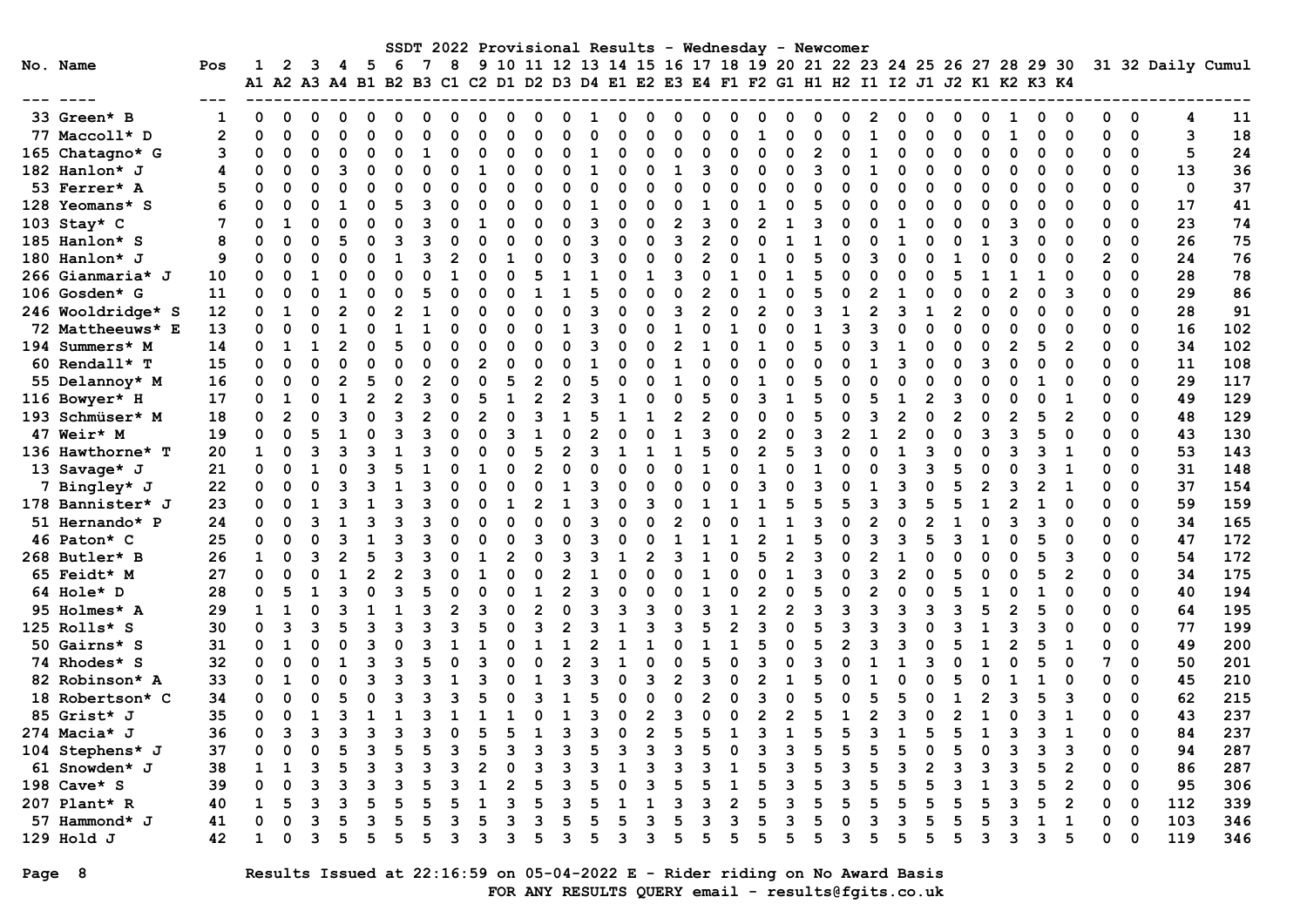SSDT 2022 Provisional Results - Wednesday - Newcomer No. Name Pos 1 2 3 4 5 6 7 8 9 10 11 12 13 14 15 16 17 18 19 20 21 22 23 24 25 26 27 28 29 30 31 32 Daily Cumul A1 A2 A3 A4 B1 B2 B3 C1 C2 D1 D2 D3 D4 E1 E2 E3 E4 F1 F2 G1 H1 H2 I1 I2 J1 J2 K1 K2 K3 K4 --- ---- --- ------------------------------------------------------------------------------------------------------------ 205 Talbot\* J 43 5 3 3 3 5 3 3 3 3 3 3 3 5 3 3 5 5 5 5 3 5 5 5 5 5 5 5 3 5 0 0 0 117 352 197 Haig\* M 44 0 5 3 5 5 3 5 5 2 5 5 3 5 5 3 5 5 5 5 5 5 2 5 5 5 5 5 3 5 5 0 0 129 370 101 Garth\* J 45 1 3 5 5 5 5 5 2 3 5 5 3 5 3 5 5 5 3 3 3 5 5 3 5 5 5 3 5 5 3 0 0 123 371 254 Santos\* D 46 1 5 1 2 5 3 5 3 5 3 5 5 5 0 3 5 5 3 5 5 5 5 3 5 5 5 3 5 3 0 0 0 113 373 206 Llewellyn\* D 47 1 0 3 3 5 5 5 3 5 5 3 5 5 3 3 5 5 3 5 5 5 5 5 5 2 5 5 3 5 3 0 0 120 380 39 Macdonald\* R 48 1 2 5 3 3 5 3 3 3 3 3 3 5 3 2 5 5 3 5 5 5 3 5 5 5 5 3 3 5 5 0 0 114 393 66 Hunt\* W 49 2 5 5 3 5 5 5 2 3 5 5 5 5 3 3 5 5 0 5 0 5 5 5 5 5 5 5 3 5 3 0 0 122 413 109 O'Donoghue\* S 50 1 3 5 5 5 5 5 5 5 3 5 5 5 3 5 5 5 5 5 5 5 5 5 5 5 5 3 5 5 3 0 0 136 424 36 Steffens\* C 51 0 0 5 3 3 5 3 0 3 3 5 3 5 0 2 5 5 2 5 5 5 5 3 5 5 5 1 3 3 2 0 0 99 482 121 Ferrari\* M 52 3 5 3 5 50 50 50 5 10 5 5 5 5 3 3 5 5 5 10 5 5 5 10 10 0 5 5 50 50 50 0 0 427 844 E 275 Ville Bosch\* A 53 0 0 0 1 0 3 3 0 3 0 2 1 5 0 0 2 1 0 2 0 5 0 2 0 5 2 5 0 3 0 0 0 45 1112 E 35 Pekarek\* M 54 3 5 3 3 5 5 50 3 5 0 2 5 5 50 50 50 50 50 50 50 50 50 50 50 50 50 50 50 50 50 0 0 944 1227 E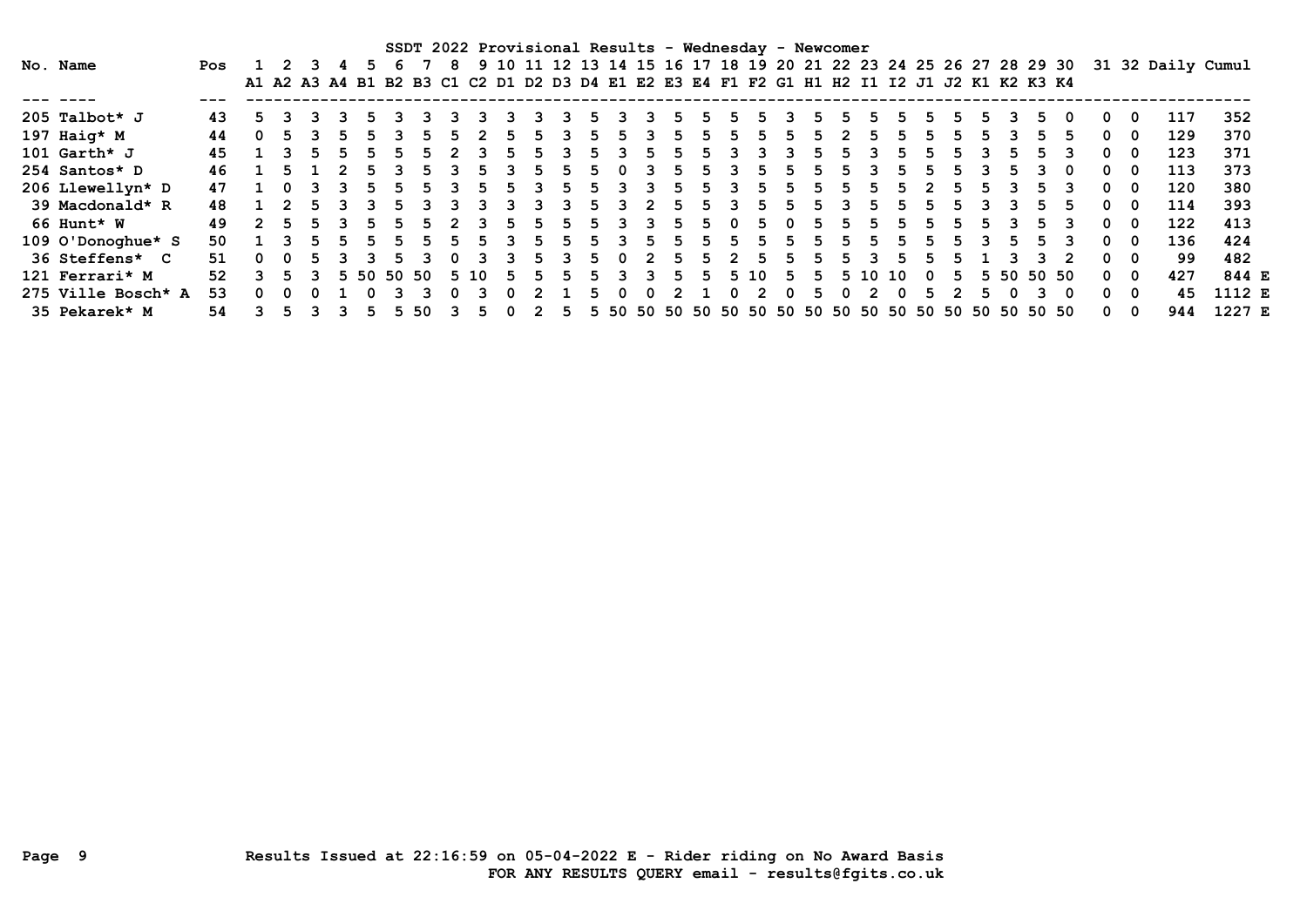|                  |                |                      |          |   |   |     |   |   |             |   |   |          |    |   |                |   |                |   | SSDT 2022 Provisional Results - Wednesday - Scottish                 |              |   |   |          |   |                |   |                |   |   |                |              |             |                   |     |
|------------------|----------------|----------------------|----------|---|---|-----|---|---|-------------|---|---|----------|----|---|----------------|---|----------------|---|----------------------------------------------------------------------|--------------|---|---|----------|---|----------------|---|----------------|---|---|----------------|--------------|-------------|-------------------|-----|
| No. Name         | Pos            | ı                    | 2        | 3 | 4 | - 5 | 6 | 7 | 8           |   |   |          |    |   |                |   |                |   | 9 10 11 12 13 14 15 16 17 18 19 20 21 22 23 24 25 26 27 28 29 30     |              |   |   |          |   |                |   |                |   |   |                |              |             | 31 32 Daily Cumul |     |
|                  |                | A1 A2 A3 A4 B1 B2 B3 |          |   |   |     |   |   |             |   |   |          |    |   |                |   |                |   | C1 C2 D1 D2 D3 D4 E1 E2 E3 E4 F1 F2 G1 H1 H2 I1 I2 J1 J2 K1 K2 K3 K4 |              |   |   |          |   |                |   |                |   |   |                |              |             |                   |     |
|                  |                |                      |          |   |   |     |   |   |             |   |   |          |    |   |                |   |                |   |                                                                      |              |   |   |          |   |                |   |                |   |   |                |              |             |                   |     |
| 77 Maccoll* D    |                | 0                    | O        |   |   | o   |   |   | ი           |   |   | 0        | O  | O |                |   |                |   |                                                                      |              |   |   |          |   | o              |   | 0              |   |   |                | 0            | 0           | 3                 | 18  |
| 44 Dawson J      | $\overline{2}$ | U                    | O        |   |   |     |   |   | ი           |   |   | 2        |    | ŋ |                |   | n              |   |                                                                      |              |   | n |          |   | ი              | O | $\overline{2}$ |   | O | $\Omega$       | O            | $\mathbf 0$ | 8                 | 40  |
| 49 Anderson A    | 3              | O                    | n        | ∩ |   | 3   | n |   | O           |   | ŋ | -1       |    | ი | O              |   | ი              | C |                                                                      | <sup>0</sup> |   | n |          |   | O              | n | $\Omega$       |   | O | ∩              | ŋ            | $\Omega$    | 8                 | 78  |
| 78 Byron L       | 4              | n                    | n        |   |   | O   |   |   |             |   |   |          |    |   |                |   |                |   |                                                                      |              |   |   |          |   |                |   |                |   |   |                |              | $\Omega$    | 21                | 101 |
| 194 Summers* M   | 5              | $\Omega$             |          |   |   |     |   |   |             |   |   |          |    | ٩ |                |   | 2              |   |                                                                      |              |   |   |          |   |                |   | O              |   |   | 2              |              | $\Omega$    | 34                | 102 |
| 22 Murphy C      | 6              | U                    |          |   |   | 3   |   |   |             |   |   |          |    |   |                |   |                |   |                                                                      | 2            |   |   |          |   |                |   |                |   |   |                |              | $\mathbf 0$ | 27                | 110 |
| 88 Macmaster A   | 7              | U                    |          |   |   |     |   |   |             |   |   |          |    |   |                |   |                |   |                                                                      |              |   |   |          |   |                |   |                |   |   |                |              | $\Omega$    | 23                | 117 |
| 21 Hayes J       | 8              | U                    |          |   |   |     |   |   |             |   |   |          |    |   |                |   |                |   |                                                                      |              |   |   |          |   |                |   |                |   |   |                | ŋ            | $\Omega$    | 23                | 118 |
| 262 Murray R     | 9              | O                    | O        |   |   |     |   |   | O           |   |   | $\Omega$ |    | ٩ |                |   |                |   |                                                                      | 2            | ว |   |          |   | ٩              |   | $\mathfrak{p}$ |   |   |                | 0            | $\mathbf 0$ | 45                | 122 |
| 47 Weir* M       | 10             | 0                    | O        |   |   | ი   |   |   |             |   |   |          |    | 2 |                |   |                |   |                                                                      | 2            |   | ٩ |          |   | 2              |   | 3              |   |   | O              | 0            | $\Omega$    | 43                | 130 |
| 16 Palmer G      | 11             | O                    | O        |   |   | ٩   |   |   | ი           |   |   |          | 1  | ٩ | O              |   |                |   |                                                                      | O            |   |   | $\Omega$ | ર | O              |   | $\Omega$       |   | ٩ | з              | O            | $\mathbf 0$ | 39                | 141 |
| 48 Dawson N      | 12             | O                    | ∩        |   |   | ٩   |   |   |             |   |   | 2        |    | ٩ |                |   | 2              |   |                                                                      |              |   | ٩ |          |   |                |   |                |   |   |                | ŋ            | $\Omega$    | 35                | 147 |
| 2 Bell L         | 13             | $\Omega$             |          |   |   |     |   |   |             |   |   |          |    |   |                |   |                |   |                                                                      |              |   |   |          |   | $\mathfrak{p}$ |   |                |   |   |                | ŋ            | $\mathbf 0$ | 42                | 167 |
| 46 Paton* C      | 14             | O                    | O        |   |   |     |   |   |             |   |   |          |    |   |                |   |                |   |                                                                      |              |   |   |          |   | ٩              |   |                |   |   |                | ŋ            | $\mathbf 0$ | 47                | 172 |
| 5 Weir R         | 15             | 0                    |          |   |   |     |   |   |             |   |   |          |    |   |                |   |                |   |                                                                      |              |   |   |          |   |                |   |                |   |   |                |              | $\mathbf 0$ | 38                | 176 |
| 241 Mcdonald A   | 16             | O                    |          |   |   |     |   |   | ∩           |   |   |          |    |   |                |   |                |   |                                                                      |              |   |   |          |   |                |   |                |   |   |                |              | $\Omega$    | 65                | 176 |
| 261 Sutherland D | 17             | O                    |          |   |   |     |   |   |             |   |   |          |    |   |                |   |                |   |                                                                      |              |   |   |          |   |                |   |                |   |   |                |              | $\Omega$    | 67                | 177 |
| 265 Rose A       | 18             | 0                    |          |   |   |     |   |   |             |   |   | ิจ       |    |   |                |   |                |   |                                                                      |              |   |   |          |   | $\mathfrak{p}$ |   |                |   |   |                | O            | $\mathbf 0$ | 48                | 180 |
| 258 Hollands D   | 19             | 0                    | O        |   |   | 2   |   |   | 2           |   |   |          |    |   |                |   |                |   |                                                                      |              | O |   |          |   | $\mathfrak{p}$ |   | $\mathfrak{p}$ |   |   |                | O            | $\Omega$    | 61                | 189 |
| 99 Lamont D      | 20             | 0                    | ٩        | ∩ |   | २   |   |   | 2           |   |   | ิว       | ิว |   | $\overline{2}$ |   | 5              |   | ิว                                                                   | ٩            |   |   | ิว       |   | O              |   | 1              |   |   | 2              |              | $\Omega$    | 82                | 191 |
| 96 Whittaker M   | 21             | 0                    | O        |   |   |     |   |   |             |   |   |          |    |   |                |   |                |   |                                                                      |              |   | ٩ |          |   | 2              |   | $\mathfrak{p}$ |   |   |                |              | $\Omega$    | 48                | 193 |
| 3 Mcniven M      | 22             | $\Omega$             | O        |   |   |     |   |   |             |   |   |          |    |   |                |   | 2              |   |                                                                      |              |   |   |          |   |                |   |                |   |   |                |              | $\Omega$    | 44                | 196 |
| 50 Gairns* S     | 23             | $\Omega$             |          |   |   |     |   |   |             |   |   |          |    |   |                |   |                |   |                                                                      |              |   |   |          |   |                |   |                |   |   |                |              | $\mathbf 0$ | 49                | 200 |
| 20 Murphy T      | 24             | 0                    | O        | 2 |   | 3   |   |   |             |   |   |          |    |   |                |   | ٩              |   |                                                                      |              |   |   |          |   |                |   | $\mathfrak{p}$ |   |   |                |              | $\mathbf 0$ | 48                | 214 |
| 259 Mitchell J   | 25             | 0                    |          |   |   |     |   |   | ∩           |   |   |          |    |   |                |   |                |   |                                                                      |              |   |   |          |   |                |   |                |   |   |                |              | $\Omega$    | 67                | 214 |
| 18 Robertson* C  | 26             | 0                    |          |   |   |     |   |   |             |   |   |          |    |   |                |   |                |   |                                                                      |              |   |   |          |   |                |   |                |   |   |                |              | $\Omega$    | 62                | 215 |
| 14 Palmer P      | 27             | 0                    | O        |   |   |     |   |   |             |   |   | ิว       |    |   |                |   |                |   |                                                                      |              |   |   |          |   |                |   |                |   |   |                |              | $\Omega$    | 65                | 217 |
| 219 Macdonald L  | 28             | 0                    |          |   |   | 3   |   |   |             |   |   |          |    |   |                |   | 2              |   |                                                                      |              |   |   |          |   |                |   |                |   |   | 2              | O            | $\Omega$    | 84                | 218 |
| 87 George S      | 29             | 0                    | $\Omega$ | ∩ |   | 3   |   |   |             |   |   | 2        |    |   |                |   | 2              |   |                                                                      |              |   |   |          |   | ঽ              |   |                |   |   | $\overline{2}$ |              | $\Omega$    | 66                | 221 |
| 89 Easson C      | 30             | O                    | O        |   |   |     |   |   |             |   |   |          |    |   |                |   |                |   |                                                                      |              |   |   |          |   |                |   |                |   |   |                | n            | $\Omega$    | 56                | 222 |
| 284 Brown G      | 31             | O                    |          |   |   |     |   |   |             |   |   |          |    |   |                |   |                |   |                                                                      |              |   |   |          |   |                |   |                |   |   |                |              | 0           | 63                | 229 |
| 97 Moffat S      | 32             | 0                    |          |   |   |     |   |   |             |   |   |          |    |   |                |   |                |   |                                                                      |              |   |   |          |   |                |   |                |   |   |                | ŋ            | 0           | 90                | 234 |
| 218 Macdonald C  | 33             | O                    |          |   |   |     |   |   |             |   |   |          |    |   |                |   |                |   |                                                                      |              |   |   |          |   |                |   |                |   |   |                |              | 0           | 76                | 239 |
| 91 James R       | 34             | O                    |          |   |   | ٩   |   |   | n           |   |   |          |    |   |                |   |                |   |                                                                      |              |   |   |          |   | ว              |   | 2              |   |   |                |              | $\Omega$    | 53                | 245 |
| 263 Murray G     | 35             | O                    |          |   |   | २   |   |   | 2           |   |   | ิว       |    |   | $\mathbf{2}$   |   | ٦              |   |                                                                      |              |   | 5 |          |   | 2              |   | 3              |   |   |                |              | $\Omega$    | 79                | 245 |
| 143 Mair R       | 36             | 0                    |          |   |   |     |   |   | 0           |   |   |          |    |   |                |   |                |   |                                                                      |              |   |   |          |   |                |   |                |   |   |                |              | 0           | 89                | 262 |
| 4 Gordon S       | 37             | 0                    |          |   |   |     |   |   |             |   |   |          |    |   |                |   |                |   |                                                                      |              |   |   |          |   |                |   |                |   |   |                | 0            | 0           | 73                | 269 |
| 111 Anderson M   | 38             | 0                    | 2        |   |   | з   |   |   |             |   |   |          |    |   |                | 3 | 5              |   |                                                                      |              |   |   |          |   | 5              |   | 1              |   |   |                | 0            | 0           | 111               | 285 |
| 285 Maclennan G  | 39             | 0                    | 3        | 0 |   | 3   | 5 |   | 3           |   | 3 |          |    | 5 | $\Omega$       |   | 2              | 5 | 5                                                                    |              |   |   |          |   | 3              |   | 5              |   | 5 | 3              | 0            | 0           | 105               | 285 |
| 23 Crayk S       | 40             | 0                    |          | 1 |   | 3   |   |   |             |   |   |          |    |   |                |   | $\overline{2}$ |   |                                                                      |              |   |   |          |   | 5              |   |                |   |   | 3              | $\mathbf{2}$ | 0           | 80                | 287 |
| 115 Moir C       | 41             | 0                    | 3        |   |   | 3   |   |   | 3           |   |   | 3        |    |   | 0              | 3 | 5              |   |                                                                      |              |   |   |          |   | 5              |   | 3              |   |   | 3              | 0            | 0           | 109               | 289 |
| 107 Wilson N     | 42             | 0                    | з        | 1 | 3 | 3   | 3 | 3 | $\mathbf 2$ | 2 | 3 | 5        | 3  | 5 | 3              | 3 | 5              | 5 | 5                                                                    | 5            |   | 5 |          |   | 5              | 0 | 3              | з | 5 | 5              | 0            | 0           | 103               | 306 |

Page 10 Results Issued at 22:16:59 on 05-04-2022 E - Rider riding on No Award Basis FOR ANY RESULTS QUERY email - results@fgits.co.uk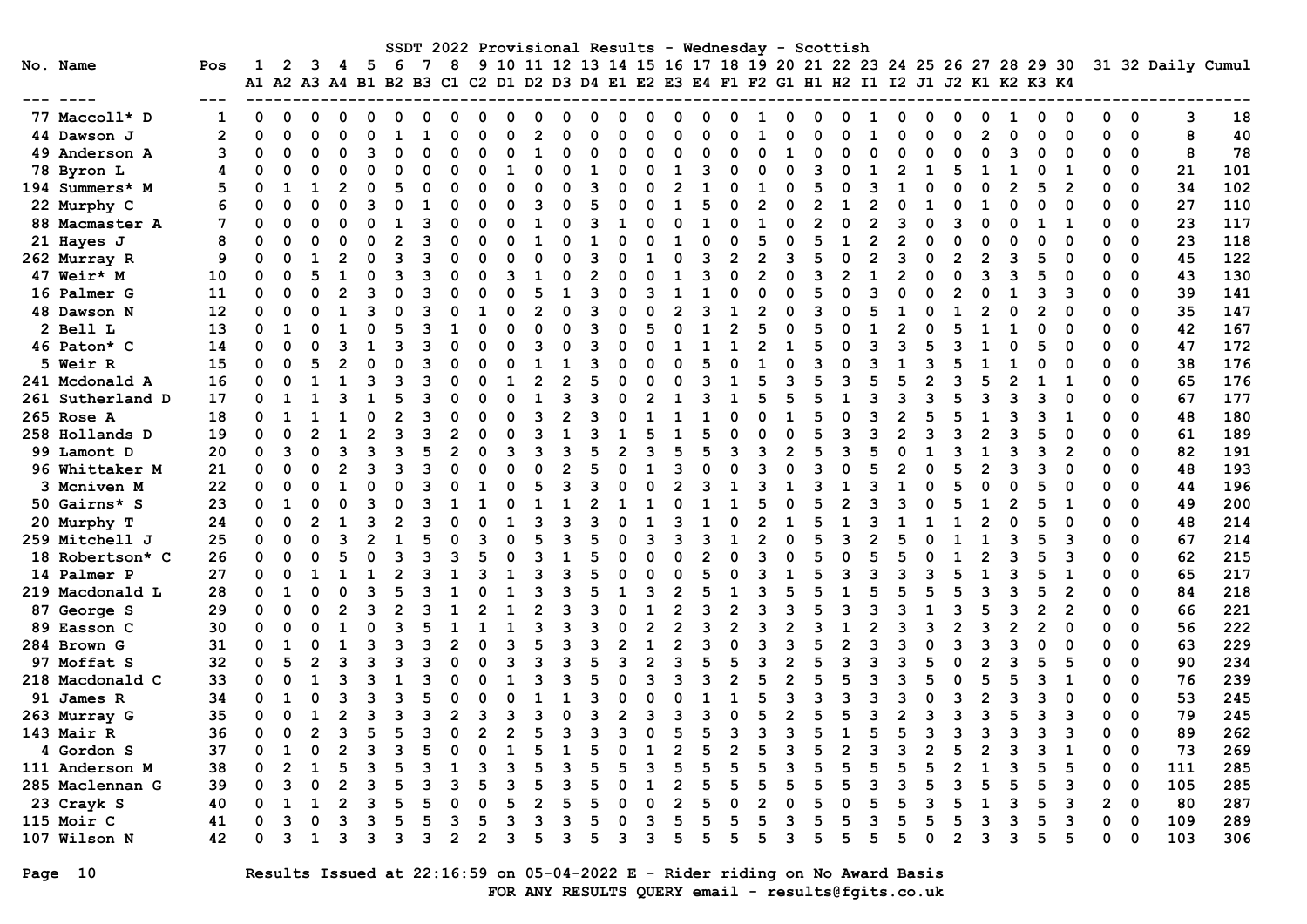|                    |                |              |                     |              |                         |                         |                                                                                           |                         |                         |                         |                     |                             |                         |                |                         |                             |                |                             |                |                | SSDT 2022 Provisional Results - Wednesday - Scottish           |              |                         |                         |                         |                         |                         |                |                         |                 |                |              |                         |                                                                                                    |        |
|--------------------|----------------|--------------|---------------------|--------------|-------------------------|-------------------------|-------------------------------------------------------------------------------------------|-------------------------|-------------------------|-------------------------|---------------------|-----------------------------|-------------------------|----------------|-------------------------|-----------------------------|----------------|-----------------------------|----------------|----------------|----------------------------------------------------------------|--------------|-------------------------|-------------------------|-------------------------|-------------------------|-------------------------|----------------|-------------------------|-----------------|----------------|--------------|-------------------------|----------------------------------------------------------------------------------------------------|--------|
| No. Name           | Pos            |              |                     |              |                         |                         | A1 A2 A3 A4 B1 B2 B3 C1 C2 D1 D2 D3 D4 E1 E2 E3 E4 F1 F2 G1 H1 H2 I1 I2 J1 J2 K1 K2 K3 K4 |                         |                         |                         |                     |                             |                         |                |                         |                             |                |                             |                |                |                                                                |              |                         |                         |                         |                         |                         |                |                         |                 |                |              |                         | 1 2 3 4 5 6 7 8 9 10 11 12 13 14 15 16 17 18 19 20 21 22 23 24 25 26 27 28 29 30 31 32 Daily Cumul |        |
| --- ----           |                |              |                     |              |                         |                         |                                                                                           |                         |                         |                         |                     |                             |                         |                |                         |                             |                |                             |                |                |                                                                |              |                         |                         |                         |                         |                         |                |                         |                 |                |              |                         |                                                                                                    |        |
| $260$ Vass D       | 43             | 0            | -5.                 |              |                         |                         |                                                                                           |                         |                         |                         | $\mathbf{1}$        | 3                           | .5                      | -5.            |                         | $2 \quad 3$                 | .5.            |                             | $\mathbf{1}$   | 3              |                                                                |              |                         |                         |                         |                         |                         |                |                         |                 |                | 0            | 0                       | 105                                                                                                | 312    |
| 92 Jamieson H      | 44             | $\mathbf{1}$ |                     |              |                         |                         |                                                                                           |                         |                         |                         | $\Omega$            | $\mathbf{1}$                |                         | 5              | $\mathbf{0}$            | $\Omega$                    | $\mathbf{1}$   |                             | 0              | 5              | 5                                                              |              |                         | 5 10 10                 |                         |                         | 5                       | $\overline{2}$ |                         | 5               | 0              | $\Omega$     | $\Omega$                | 94                                                                                                 | 318    |
| 173 Grant M        | 45             |              |                     |              | $0 \t1 \t3 \t5 \t5 \t5$ |                         |                                                                                           |                         | $\mathbf{1}$            | $\mathbf{3}$            | 3 3 3 5 3 3 2 5     |                             |                         |                |                         |                             |                |                             | 5              | $5^{\circ}$    | $3\quad 5$                                                     |              | $-5$                    |                         | $3 \quad 3 \quad 3$     |                         | $\overline{\mathbf{3}}$ | $-5$           | $\overline{\mathbf{3}}$ | $5\overline{)}$ | $\overline{2}$ | $\Omega$     | $\Omega$                | 105                                                                                                | 318    |
| 105 Watson B       | 46             |              |                     |              |                         |                         | $0$ 3 3 5 5 5 3                                                                           |                         | $\overline{\mathbf{3}}$ | $\overline{\mathbf{3}}$ |                     | 3 3 3 5 3 5 5 5             |                         |                |                         |                             |                |                             | $5\quad 5$     |                | 5 5 5 3 5 5                                                    |              |                         |                         |                         |                         | 5                       | $\mathbf{3}$   | $\overline{\mathbf{3}}$ | 5               |                | 0            | $\Omega$                | 121                                                                                                | 330    |
| 8 Weir T           | 47             | $\Omega$     |                     |              |                         |                         |                                                                                           |                         |                         |                         |                     | $3 \quad 5 \quad 3 \quad 5$ |                         |                | $\overline{\mathbf{0}}$ |                             |                | $2 \quad 2 \quad 5 \quad 1$ |                | 5 <sup>1</sup> |                                                                | $-5$         | 3 <sub>5</sub>          |                         |                         |                         |                         |                |                         |                 |                | $\Omega$     | - 0                     | 101                                                                                                | 335    |
| 94 Mackay R        | 48             |              | $1 \quad 1 \quad 3$ |              |                         |                         | $5$ 5 3 3 1 1                                                                             |                         |                         |                         |                     | 2 <sub>5</sub>              |                         | 3 <sub>5</sub> | $\overline{0}$          | $\overline{\mathbf{3}}$     |                | 3 <sub>5</sub>              | 3 <sub>5</sub> |                | $3\overline{5}$                                                |              |                         | $\overline{\mathbf{3}}$ |                         | $\overline{\mathbf{3}}$ |                         | 3              | $\overline{\mathbf{3}}$ | 5               |                | $\Omega$     | $\Omega$                | 99                                                                                                 | 343    |
| 245 Paterson Sn P  | 49             | 0            |                     |              |                         |                         | 0 2 5 5 5 3 5                                                                             |                         |                         |                         |                     |                             |                         |                |                         |                             |                |                             |                |                | 5 5 3 5 1 3 5 5 5 5 5 5 5 5 5                                  |              |                         |                         |                         | 5 5                     |                         |                |                         |                 |                | $\Omega$     | $\Omega$                | 121                                                                                                | 364    |
| 101 Garth* $J$     | 50             |              |                     |              |                         |                         | 1 3 5 5 5 5 5 2 3 5 5 3 5 3 5 5 5 3 3 3                                                   |                         |                         |                         |                     |                             |                         |                |                         |                             |                |                             |                |                |                                                                |              | 5 5 3 5 5               |                         |                         |                         | 5                       |                | 3 <sub>5</sub>          | -5              |                | $\Omega$     | - 0                     | 123                                                                                                | 371    |
| 102 Reffin M       | 51             | $\Omega$     | $\mathbf{3}$        |              |                         |                         |                                                                                           |                         | $\overline{2}$          |                         | 3 5 3 5             |                             |                         |                |                         | 3 <sub>5</sub>              |                | $5\quad 5\quad 5$           |                |                | $-5$                                                           | $5^{\circ}$  | 5                       |                         | 5 <sup>1</sup>          |                         | $\overline{0}$          | $\mathbf{3}$   |                         | 5               | 5              | 13           | - 0                     | 136                                                                                                | 378    |
| 247 Paterson Jr P  | 52             | $\mathbf{0}$ | $-5$                | $\mathbf{0}$ | 3 5 5                   |                         |                                                                                           | $5^{\circ}$             | 3 <sub>5</sub>          |                         | 5 5 5 5             |                             |                         |                |                         | 3 5 5 5 5 5                 |                |                             |                |                | $5^{\circ}$                                                    |              | 5 5 5 5 5               |                         |                         |                         | $5^{\circ}$             | 5              | $\overline{\mathbf{3}}$ | 5               | 5              | $\Omega$     | $\overline{0}$          | 132                                                                                                | 380    |
| 39 Macdonald* R    | 53             |              |                     |              | $1 \t2 \t5 \t3 \t3 \t5$ |                         |                                                                                           | $\overline{\mathbf{3}}$ | $\overline{\mathbf{3}}$ | $\overline{\mathbf{3}}$ | 3 3 3 5             |                             |                         |                |                         | 3 2 5 5 3 5                 |                |                             |                |                | $5^{\circ}$                                                    |              | 5 3 5 5 5               |                         |                         |                         | 5                       |                | $3 \quad 3$             | 5               | - 5            | $\Omega$     | $\Omega$                | 114                                                                                                | 393    |
| 264 White K        | 54             |              | $1 \quad 3$         | $\mathbf{3}$ | $\overline{2}$          | $\overline{\mathbf{3}}$ | $\overline{\mathbf{3}}$                                                                   | $-5$                    | $\mathbf{1}$            | $\mathbf{1}$            | $\mathbf{1}$        | 5                           |                         | $3\quad 5$     | $\overline{0}$          | $\Omega$                    | $\overline{0}$ |                             | 5 1 5          |                | $-5$                                                           | $-5$         | $\overline{\mathbf{3}}$ | 5                       | $-5$                    | $\overline{\mathbf{3}}$ | - 5                     |                | $1 \quad 3$             | -5              |                | $\mathbf{0}$ | $\Omega$                | 89                                                                                                 | 1395 E |
| 144 Millar A       | 55             |              |                     |              |                         |                         |                                                                                           |                         |                         |                         |                     |                             |                         |                |                         |                             |                |                             |                |                |                                                                |              |                         |                         |                         |                         |                         |                |                         |                 |                |              | $0\quad 0$              | 1452                                                                                               | 1693 E |
|                    |                |              |                     |              |                         |                         |                                                                                           |                         |                         |                         |                     |                             |                         |                |                         |                             |                |                             |                |                |                                                                |              |                         |                         |                         |                         |                         |                |                         |                 |                |              |                         |                                                                                                    |        |
|                    |                |              |                     |              |                         |                         |                                                                                           |                         |                         |                         |                     |                             |                         |                |                         |                             |                |                             |                |                | SSDT 2022 Provisional Results - Wednesday - Newcomer- Scottish |              |                         |                         |                         |                         |                         |                |                         |                 |                |              |                         |                                                                                                    |        |
| No. Name           | Pos            |              |                     |              |                         |                         |                                                                                           |                         |                         |                         |                     |                             |                         |                |                         |                             |                |                             |                |                |                                                                |              |                         |                         |                         |                         |                         |                |                         |                 |                |              |                         | 1 2 3 4 5 6 7 8 9 10 11 12 13 14 15 16 17 18 19 20 21 22 23 24 25 26 27 28 29 30 31 32 Daily Cumul |        |
|                    |                |              |                     |              |                         |                         | A1 A2 A3 A4 B1 B2 B3 C1 C2 D1 D2 D3 D4 E1 E2 E3 E4 F1 F2 G1 H1 H2 I1 I2 J1 J2 K1 K2 K3 K4 |                         |                         |                         |                     |                             |                         |                |                         |                             |                |                             |                |                |                                                                |              |                         |                         |                         |                         |                         |                |                         |                 |                |              |                         |                                                                                                    |        |
| --- ----           | $- - -$        |              |                     |              |                         |                         |                                                                                           |                         |                         |                         |                     |                             |                         |                |                         |                             |                |                             |                |                |                                                                |              |                         |                         |                         |                         |                         |                |                         |                 |                |              |                         |                                                                                                    |        |
| 77 Maccoll* D      | 1              | $\Omega$     | $\Omega$            | $\mathbf{0}$ | $\mathbf 0$             | $\mathbf{0}$            | $\mathbf 0$                                                                               | $\mathbf 0$             | $\mathbf{0}$            | $\mathbf{0}$            | $\mathbf 0$         | $\mathbf 0$                 | $\mathbf{0}$            | $\mathbf 0$    | $\mathbf 0$             | $\mathbf 0$                 | $\mathbf 0$    | $\mathbf 0$                 | $\mathbf{0}$   | 1              | $\Omega$                                                       | $\mathbf{0}$ | $\mathbf 0$             | 1                       | 0                       | $\mathbf 0$             | $\mathbf 0$             | $\mathbf{0}$   | 1                       | $\mathbf{0}$    | $\Omega$       |              | $0\quad 0$              | 3                                                                                                  | 18     |
| 194 Summers* M     | $\overline{2}$ | $\Omega$     |                     |              | 1 1 2 0                 |                         |                                                                                           | $\overline{\mathbf{0}}$ | $\mathbf 0$             | $\Omega$                | $\mathbf 0$         | - 0                         | $\mathbf 0$             | $\mathbf{3}$   | $\mathbf{O}$            |                             |                | $0\quad 2\quad 1$           |                | $0\quad 1$     | $\mathbf{0}$                                                   |              | 5 0                     | $\mathbf{3}$            | 1                       | $\mathbf 0$             | $\mathbf 0$             | $\Omega$       | $\overline{\mathbf{2}}$ | -5              | $\overline{2}$ |              | $0 \quad 0$             | 34                                                                                                 | 102    |
| 47 Weir* M         | 3              | $\Omega$     |                     |              |                         |                         | 0 5 1 0 3 3                                                                               |                         | $\overline{\mathbf{0}}$ | $\mathbf{0}$            | $3 \quad 1 \quad 0$ |                             |                         | $\overline{2}$ |                         | $0 \quad 0 \quad 1 \quad 3$ |                |                             |                | 0 <sub>2</sub> | $\overline{0}$                                                 |              | $3 \quad 2 \quad 1$     |                         | $\overline{2}$          | $\overline{0}$          | $\mathbf 0$             |                | $3 \quad 3$             | -5              | 0              |              | $\Omega$                | 43                                                                                                 | 130    |
| 46 Paton* C        |                | $\Omega$     | $\Omega$            |              |                         |                         |                                                                                           | $\mathbf{3}$            | $\mathbf 0$             |                         | $\Omega$            | $\overline{\mathbf{3}}$     | $\Omega$                | $\overline{3}$ | $\overline{0}$          | $\Omega$                    |                | $1 \quad 1$                 | $\mathbf{1}$   | $\overline{2}$ | $\mathbf{1}$                                                   | 5            | $\Omega$                | $\overline{\mathbf{3}}$ |                         | 5                       |                         |                |                         |                 |                | $\Omega$     | - 0                     | 47                                                                                                 | 172    |
| 50 Gairns* S       |                | $\Omega$     | $\mathbf{1}$        | $\Omega$     |                         |                         | $0$ 3 0 3 1 1                                                                             |                         |                         |                         |                     | 0 1 1 2 1 1                 |                         |                |                         |                             |                | $0$ 1 1 5                   |                |                | $\overline{\mathbf{0}}$                                        | $-5$         |                         | $2 \quad 3$             | $\overline{\mathbf{3}}$ | $\Omega$                | -5                      |                | $1\quad 2$              | 5               | $\blacksquare$ | $\Omega$     | - 0                     | 49                                                                                                 | 200    |
| 18 Robertson* C    |                | $\Omega$     | $\Omega$            | $\Omega$     |                         |                         | 5 0 3 3 3 5                                                                               |                         |                         |                         | $0$ 3 1 5 0         |                             |                         |                |                         |                             |                |                             |                |                | 0 0 2 0 3 0                                                    |              | 5 0 5 5 0 1 2 3         |                         |                         |                         |                         |                |                         |                 |                |              | 0 O                     | 62                                                                                                 | 215    |
| 101 Garth* $J$     |                | 1            | $\mathbf{3}$        | -5           | 5 <sup>5</sup>          | $-5$                    | 5 5 2 3                                                                                   |                         |                         |                         | $-5$                | $-5$                        |                         | $3\quad 5$     | $\overline{\mathbf{3}}$ | $-5$                        | $-5$           |                             |                |                | 5 3 3 3 5 5 3 5                                                |              |                         |                         |                         | 5                       |                         |                | 3 <sub>5</sub>          |                 | 3              | $\Omega$     | $\Omega$                | 123                                                                                                | 371    |
| 39 Macdonald* R    | 8              | $\mathbf{1}$ | $\overline{2}$      | -5           | $\overline{3}$          | $\mathbf{3}$            | $5\overline{)}$                                                                           | $\mathbf{3}$            | $\mathbf{3}$            | $\mathbf{3}$            | $\mathbf{3}$        | $\mathbf{3}$                | $\mathbf{3}$            | 5              | $\mathbf{3}$            | $\overline{2}$              | 5              | $-5$                        | $3\quad 5$     |                | $-5$                                                           |              | 5 <sup>3</sup>          | $5^{\circ}$             | 5 5                     |                         | - 5                     | $\mathbf{3}$   | $\overline{\mathbf{3}}$ | 5               | 5              | 0            | $\Omega$                | 114                                                                                                | 393    |
|                    |                |              |                     |              |                         |                         |                                                                                           |                         |                         |                         |                     |                             |                         |                |                         |                             |                |                             |                |                |                                                                |              |                         |                         |                         |                         |                         |                |                         |                 |                |              |                         |                                                                                                    |        |
|                    |                |              |                     |              |                         |                         |                                                                                           |                         |                         |                         |                     |                             |                         |                |                         |                             |                |                             |                |                | SSDT 2022 Provisional Results - Wednesday - Female             |              |                         |                         |                         |                         |                         |                |                         |                 |                |              |                         |                                                                                                    |        |
| No. Name           | Pos            | $\mathbf{1}$ | $\overline{2}$      |              |                         |                         |                                                                                           |                         |                         |                         |                     |                             |                         |                |                         |                             |                |                             |                |                |                                                                |              |                         |                         |                         |                         |                         |                |                         |                 |                |              |                         | 3 4 5 6 7 8 9 10 11 12 13 14 15 16 17 18 19 20 21 22 23 24 25 26 27 28 29 30 31 32 Daily Cumul     |        |
|                    |                |              |                     |              |                         |                         | A1 A2 A3 A4 B1 B2 B3 C1 C2 D1 D2 D3 D4 E1 E2 E3 E4 F1 F2 G1 H1 H2 I1 I2 J1 J2 K1 K2 K3 K4 |                         |                         |                         |                     |                             |                         |                |                         |                             |                |                             |                |                |                                                                |              |                         |                         |                         |                         |                         |                |                         |                 |                |              |                         |                                                                                                    |        |
|                    |                |              |                     |              |                         |                         |                                                                                           |                         |                         |                         |                     |                             |                         |                |                         |                             |                |                             |                |                |                                                                |              |                         |                         |                         |                         |                         |                |                         |                 |                |              |                         |                                                                                                    |        |
| 73 Bristow E       | 1              | $\Omega$     | $\mathbf 0$         | $\mathbf 0$  | $\mathbf 0$             | $\Omega$                | 3                                                                                         | $\mathbf 0$             | $\mathbf 0$             | 0                       | $\mathbf 0$         | $\overline{2}$              | 0                       | 1              | $\mathbf 0$             | $\mathbf 0$                 | $\mathbf 0$    | $\mathbf 0$                 | $\Omega$       | $\mathbf 0$    | $\mathbf 0$                                                    | 3            | $\mathbf 0$             | 5                       | $\Omega$                | 0                       | $\mathbf 0$             | $\Omega$       | $\Omega$                | $\mathbf 0$     |                | 0            | $\mathbf 0$             | 14                                                                                                 | 68     |
| 230 Sunter K       | $\overline{2}$ |              | $0\quad 0\quad 0$   |              | $\Omega$                | $\overline{0}$          |                                                                                           |                         | $0\quad 0$              |                         |                     | $0 \quad 1 \quad 0$         |                         | 5              | $\overline{\mathbf{0}}$ | $\overline{2}$              | $\overline{2}$ | $\overline{\mathbf{3}}$     |                |                | $0$ 3 5 5 2 3                                                  |              |                         |                         | $\mathbf 0$             | $\mathbf{1}$            |                         |                | $0 \quad 1 \quad 3$     | 5 <sup>5</sup>  | $\Omega$       | $\mathbf{0}$ | - 0                     | 46                                                                                                 | 147    |
| 84 Richardson C    | 3              |              | $1\quad 1$          | $\Omega$     |                         |                         | 2 0 1                                                                                     |                         | $\mathbf 0$             | $\mathbf{0}$            |                     | $0$ 1 1                     |                         | $\mathbf{3}$   | $\mathbf 0$             | $\mathbf{0}$                | $\mathbf{0}$   | $\overline{\mathbf{0}}$     |                |                | $0$ 2 1 3 3 5                                                  |              |                         |                         | $\overline{2}$          | $\mathbf{0}$            | -5                      | $\mathbf{1}$   |                         | $\mathbf 0$     | $\Omega$       | $\Omega$     | $\mathbf 0$             | 38                                                                                                 | 175    |
| 82 Robinson* A     | 4              |              | $\mathbf{1}$        | $\Omega$     |                         |                         | $0 \quad 3 \quad 3$                                                                       |                         | $\mathbf{1}$            | $\mathbf{3}$            | $\mathbf 0$         | $1 \quad 3$                 |                         | $\overline{3}$ | $\mathbf 0$             | $\mathbf{3}$                | $\overline{2}$ | $\overline{\mathbf{3}}$     | $\mathbf{0}$   | $\overline{2}$ | $\mathbf{1}$                                                   | 5            | $\Omega$                | $\mathbf{1}$            | $\mathbf 0$             | $\mathbf{0}$            | 5                       | $\Omega$       |                         |                 | $1 \quad 0$    | 0            | $\Omega$                | 45                                                                                                 | 210    |
| 86 Payne V         |                | $\Omega$     | <sup>1</sup>        | $\Omega$     |                         |                         |                                                                                           |                         | $\overline{2}$          |                         | $\overline{2}$      | $\overline{\mathbf{3}}$     |                         | $\overline{3}$ | $\mathbf 0$             | $\mathbf 0$                 | 5              | $5^{\circ}$                 | $1 \quad 3$    |                | $\mathbf{1}$                                                   | 5            | $\mathbf 0$             | 5                       | 5                       | 5                       |                         |                |                         |                 |                | 0            | 0                       | 76                                                                                                 | 282    |
| 57 Hammond* J      | 6              | $\mathbf 0$  | $\mathbf 0$         | 3            |                         |                         | $5$ 3 5 5 3 5                                                                             |                         |                         |                         |                     | $3 \quad 3 \quad 5$         |                         | $5^{\circ}$    | $-5$                    |                             |                | 3 5 3 3 5                   |                |                | $\overline{\mathbf{3}}$                                        | 5            | $\mathbf{0}$            | $\mathbf{3}$            |                         | 3 <sub>5</sub>          | - 5                     |                | 5 <sup>3</sup>          |                 | $1\quad1$      | 0            | $\overline{\mathbf{0}}$ | 103                                                                                                | 346    |
| 36 Steffens* C     |                | $\Omega$     | $\Omega$            |              |                         |                         | $3 \quad 3 \quad 5 \quad 3$                                                               |                         | $\Omega$                | $\mathbf{3}$            |                     | 3 <sub>5</sub>              | $\overline{\mathbf{3}}$ | 5              | $\Omega$                | $\overline{2}$              | $5^{\circ}$    | $5^{\circ}$                 | 2 <sub>5</sub> |                | $5^{\circ}$                                                    | $5^{\circ}$  | $\overline{5}$          |                         | 3 5 5 5                 |                         |                         |                | $1 \quad 3$             |                 | $3 \quad 2$    | 0            | $\Omega$                | 99                                                                                                 | 482    |
| 275 Ville Bosch* A | 8              | $\Omega$     | $\Omega$            | $\Omega$     | $\mathbf{1}$            |                         |                                                                                           | $\mathbf{3}$            | $\Omega$                |                         | $3 \quad 0$         | $\overline{2}$              |                         | 5              | $\Omega$                | $\Omega$                    | $\overline{2}$ | $\mathbf{1}$                | $\Omega$       | $\overline{2}$ | $\Omega$                                                       | 5            | $\Omega$                | $\overline{2}$          | $\Omega$                | 5                       | $\overline{2}$          | 5              | $\Omega$                | $\mathbf{3}$    | $\Omega$       | $\Omega$     | $\Omega$                | 45                                                                                                 | 1112 E |
| 35 Pekarek* M      |                | 3            | -5                  | 3            | $\mathbf{R}$            | .5                      |                                                                                           | 5 50                    |                         |                         | $3 \quad 5 \quad 0$ | 2 5                         |                         |                |                         |                             |                |                             |                |                |                                                                |              |                         |                         |                         |                         |                         |                |                         |                 |                | 0            | $\Omega$                | 944                                                                                                | 1227 E |
|                    |                |              |                     |              |                         |                         |                                                                                           |                         |                         |                         |                     |                             |                         |                |                         |                             |                |                             |                |                |                                                                |              |                         |                         |                         |                         |                         |                |                         |                 |                |              |                         |                                                                                                    |        |

# Page 11 Results Issued at 22:16:59 on 05-04-2022 E - Rider riding on No Award Basis FOR ANY RESULTS QUERY email - results@fgits.co.uk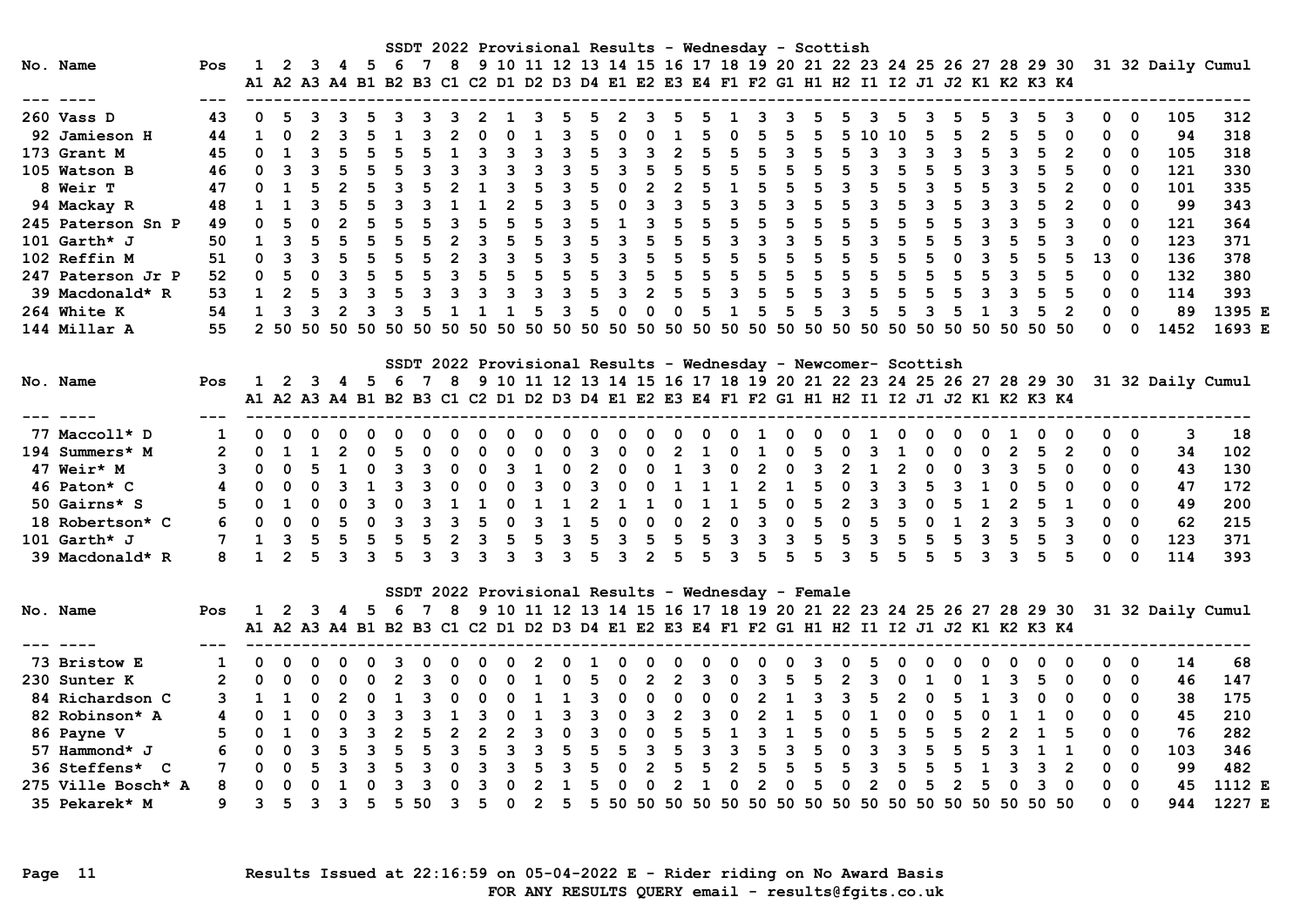| SSDT 2022 Provisional Results - Wednesday - Over 40<br>10 11 12 13 14 15 16 17 18 19 20 21 22 23 24 25 26 27 28 29 30 31 32 Daily Cumul |                    |              |          |          |              |   |          |    |   |          |    |                |                |   |                |              |              |                |          |                                                                                           |                |   |              |                |              |                |   |              |                |   |              |          |              |               |    |     |
|-----------------------------------------------------------------------------------------------------------------------------------------|--------------------|--------------|----------|----------|--------------|---|----------|----|---|----------|----|----------------|----------------|---|----------------|--------------|--------------|----------------|----------|-------------------------------------------------------------------------------------------|----------------|---|--------------|----------------|--------------|----------------|---|--------------|----------------|---|--------------|----------|--------------|---------------|----|-----|
|                                                                                                                                         | No. Name           | Pos          | 1        | 2        |              | 4 | 5        | -6 |   | 8        | 9  |                |                |   |                |              |              |                |          |                                                                                           |                |   |              |                |              |                |   |              |                |   |              |          |              |               |    |     |
|                                                                                                                                         |                    |              |          |          |              |   |          |    |   |          |    |                |                |   |                |              |              |                |          | A1 A2 A3 A4 B1 B2 B3 C1 C2 D1 D2 D3 D4 E1 E2 E3 E4 F1 F2 G1 H1 H2 I1 I2 J1 J2 K1 K2 K3 K4 |                |   |              |                |              |                |   |              |                |   |              |          |              |               |    |     |
|                                                                                                                                         | 67 Lampkin D       |              |          | 0        |              |   |          |    |   |          |    |                |                |   |                |              |              |                |          |                                                                                           |                |   |              |                |              |                |   |              |                |   | ი            |          |              | 0             | 1  | 4   |
|                                                                                                                                         | 229 Thorpe D       | $\mathbf{2}$ |          | $\Omega$ |              |   |          |    |   |          |    | O              |                |   | 1              |              |              | O              |          | n                                                                                         |                |   | 0            |                |              | $\Omega$       |   |              | $\Omega$       |   | U            | $\Omega$ | ŋ            | $\Omega$      | 5  | 12  |
|                                                                                                                                         | 122 Connor S       | 3            |          | 0        |              |   | $\Omega$ |    |   | O        | U  | 0              | $\Omega$       |   | 0              |              | ი            | $\Omega$       | $\Omega$ | O                                                                                         |                |   | 0            | ∩              |              | 0              |   |              | $\Omega$       |   | 0            | 0        | 0            | 0             | 5  | 21  |
|                                                                                                                                         | 177 Hemingway B    | 4            |          | O        | O            | O | $\Omega$ | O  |   | O        | O  | 0              | $\Omega$       | O | -1             | O            | O            | $\Omega$       | $\Omega$ | 0                                                                                         | ∩              | O | 3            | O              |              | 1              |   | O            |                | 0 | 0            | 0        | 0            | 0             | 8  | 22  |
|                                                                                                                                         | 158 Clark D        | 5            |          | $\Omega$ |              |   | O        |    |   | O        | O  | 0              | $\Omega$       |   | 3              | O            | $\Omega$     | $\mathbf{2}$   | 1        | O                                                                                         |                | ŋ | 3            |                |              | 1              |   |              | $\Omega$       | O | 0            | O        | 0            | $\Omega$      | 14 | 32  |
|                                                                                                                                         | 70 Lampkin J       |              |          | $\Omega$ | O            |   | O        |    | O | ∩        | U  | 0              | $\Omega$       | O | $\Omega$       | O            | $\Omega$     | $\Omega$       | ŋ        | n                                                                                         | ∩              | 1 | 3            | O              |              | $\Omega$       |   | O            | $\Omega$       | 0 | 0            | $\Omega$ | O            | $\Omega$      | 6  | 36  |
|                                                                                                                                         | 209 Crinson J      | 7            |          | $\Omega$ |              |   | O        |    |   |          | O  | O              | $\Omega$       |   | -1             | O            | O            | $\Omega$       |          | O                                                                                         |                |   | 3            | ∩              |              | $\Omega$       |   | ი            | 1              |   | 0            | $\Omega$ | 0            | 0             | 9  | 37  |
|                                                                                                                                         | 231 Pearson C      | 8            |          | $\Omega$ |              |   | $\Omega$ |    |   | 0        | O  | 0              | 3              | O | 3              | O            | $\Omega$     | $\Omega$       | 5        | O                                                                                         |                |   | O            | $\Omega$       |              | 1              |   |              | $\Omega$       |   | 0            | 0        | 0            | 0             | 16 | 41  |
|                                                                                                                                         | 192 Perry A        | 9            |          | $\Omega$ |              |   |          |    |   | O        | O  | O              | $\Omega$       |   | 0              | O            | O            | 3              |          | O                                                                                         |                |   | 3            | O              |              | $\Omega$       |   |              | $\Omega$       |   | 0            | O        | 0            | 0             | 17 | 51  |
|                                                                                                                                         | 175 Hemingway D    | 10           |          | $\Omega$ |              |   |          |    |   | ∩        |    | O              | $\Omega$       |   | 3              |              | ი            | O              |          |                                                                                           |                |   | $\mathbf{1}$ | ∩              |              | 5              |   |              | 3              |   | ი            | O        | 0            | 0             | 18 | 57  |
|                                                                                                                                         | 41 Dixon S         | 11           | O        | $\Omega$ |              |   |          |    |   |          |    | O              | O              |   | 1              |              | ი            | O              |          | n                                                                                         | ∩              |   | 3            |                |              | O              |   |              |                |   | ი            | O        | ი            | $\Omega$      | 12 | 59  |
|                                                                                                                                         | 120 Starmer J      | 12           | 0        | $\Omega$ |              |   | 3        |    | ٩ | O        |    | O              |                |   | 1              |              | O            | $\Omega$       | 2        | n                                                                                         |                | O | 3            |                |              | O              |   |              |                |   | 0            |          | 0            | $\Omega$      | 22 | 61  |
|                                                                                                                                         | 270 Knight J       | 13           | 0        | $\Omega$ | O            |   | 0        |    | 2 | $\Omega$ | O  | 0              | $\Omega$       | O | 0              | 0            | $\Omega$     | $\Omega$       | ŋ        | O                                                                                         | n              | O | 3            | ∩              | $\mathbf{2}$ | $\mathbf{2}$   |   |              | $\Omega$       |   | O            | $\Omega$ | 0            | $\Omega$      | 17 | 64  |
|                                                                                                                                         | 240 Alderson P     | 14           |          | $\Omega$ |              |   | O        |    | ŋ | ∩        | U  | 0              | $\Omega$       |   | 5              | O            | O            | $\Omega$       | 3        | 0                                                                                         |                | O | 3            | ∩              | 2            | $\Omega$       |   | O            | $\Omega$       |   |              | O        | 0            | $\Omega$      | 18 | 69  |
|                                                                                                                                         | 223 Drachenberg A  | 15           |          | $\Omega$ | O            |   | O        |    | n | ∩        | O  | O              | 1              |   | 3              | O            | O            | $\Omega$       |          | O                                                                                         | 1              | U | 3            | ∩              |              | $\Omega$       |   |              | ∩              |   | O            | ∩        | O            | $\Omega$      | 15 | 71  |
|                                                                                                                                         | 117 Shirt J        | 16           | $\Omega$ | 0        |              |   |          |    |   | $\Omega$ | O  | 3              |                |   | 5              |              | $\Omega$     | $\Omega$       |          | O                                                                                         |                |   | 5            | ∩              |              | $\mathbf{2}$   |   |              | 1              |   | ი            | 1        | O            | 0             | 29 | 77  |
|                                                                                                                                         | 75 Lampkin H       | 17           | 0        | 0        | O            |   |          |    |   | $\Omega$ | O  | 5              | $\mathbf{1}$   |   | 1              | O            | $\Omega$     | O              |          | n                                                                                         |                | O | 3            | $\Omega$       |              | 1              |   |              | $\Omega$       |   |              | $\Omega$ | O            | $\Omega$      | 14 | 78  |
|                                                                                                                                         | 232 Sunter M       | 18           |          | 1        |              |   |          |    |   | O        | U  | n              | $\Omega$       |   | 3              | O            | O            |                |          | O                                                                                         |                | O | 3            |                |              |                |   |              |                |   |              | O        | 0            | 0             | 25 | 79  |
|                                                                                                                                         | 251 Pollard R      | 19           |          | 0        |              |   | O        |    | ٩ | $\Omega$ |    | O              |                |   | $\mathbf{2}$   |              | O            | 1              | 3        | O                                                                                         | В              |   | 3            | ∩              | ิว           | $\overline{2}$ |   |              | $\overline{2}$ |   |              | 1        | 0            | 0             | 29 | 84  |
|                                                                                                                                         | 288 Webster B      | 20           |          | $\Omega$ |              |   |          |    |   | O        |    |                | ∩              |   | $\Omega$       |              | 1            | $\Omega$       |          | O                                                                                         |                |   | 5            | ∩              |              | $\overline{2}$ |   |              | 1              |   | 1            | O        | 0            | $\Omega$      | 33 | 90  |
|                                                                                                                                         | 59 Gaskell R       | 21           | O        | $\Omega$ |              |   |          |    | ٩ | $\Omega$ | U  | $\overline{2}$ | O              |   | 5              |              | O            | $\Omega$       |          | O                                                                                         |                |   | 5            | ∩              |              | O              |   |              | $\Omega$       |   | 0            | 0        | 0            | $\Omega$      | 21 | 94  |
|                                                                                                                                         | 199 Wiffen P       | 22           |          | $\Omega$ |              |   | $\Omega$ |    |   | O        |    | O              | O              |   | 3              |              |              | $\Omega$       |          | O                                                                                         |                |   | 3            | $\Omega$       |              | 3              |   |              |                |   | 0            | $\Omega$ | 0            | 0             | 23 | 97  |
|                                                                                                                                         | 45 Cameron S       | 23           |          | 1        | n            |   | n        |    |   |          |    | O              |                |   | $\mathbf{2}$   | O            | O            | $\Omega$       | 3        | O                                                                                         |                |   | 5            | ∩              |              | $\mathbf{2}$   |   |              | $\Omega$       |   | 1            | O        | 0            | $\Omega$      | 27 | 101 |
|                                                                                                                                         | 228 Ludgate B      | 24           |          | $\Omega$ | O            |   | $\Omega$ | -1 | ٩ | ∩        |    | O              | $\Omega$       | O | $\mathbf{2}$   | O            | O            | $\Omega$       | 2        | O                                                                                         | 2              | n | 5            | $\overline{2}$ | 2            | $\mathbf{2}$   | 0 | O            | $\Omega$       | 0 | 0            | $\Omega$ | 0            | $\Omega$      | 26 | 106 |
|                                                                                                                                         | 68 Dixon P         | 25           | O        | $\Omega$ | $\Omega$     |   | O        |    |   |          |    | O              |                |   | 3              |              | ი            | 1              |          | n                                                                                         |                |   | 3            | $\Omega$       |              | 3              |   |              | $\Omega$       |   | ŋ            | $\Omega$ | O            | 0             | 19 | 106 |
|                                                                                                                                         | 215 Vilad Canals M | 26           |          | $\Omega$ | $\Omega$     |   | $\Omega$ |    |   |          |    |                |                |   |                |              | O            |                |          | n                                                                                         |                |   | 3            | -1             |              | -1             |   |              |                |   | 0            | O        | 0            | 0             | 25 | 107 |
|                                                                                                                                         | 150 Nictou J       | 27           |          | 1        |              |   | 3        |    |   |          |    |                | 5              |   | 5              |              |              |                |          | O                                                                                         | 2              |   | 3            |                |              | 3              |   |              |                |   |              |          | 0            | 0             | 42 | 112 |
|                                                                                                                                         | 148 Fernandez N    | 28           |          | $\Omega$ |              |   | ิว       |    |   |          |    |                |                |   | 3              |              | O            | $\overline{2}$ |          | O                                                                                         |                | ŋ | 3            |                |              | 2              |   |              |                |   |              |          |              | $\Omega$      | 47 | 114 |
|                                                                                                                                         | 248 Edyvean G      | 29           |          | O        |              |   |          |    |   |          |    |                |                |   | 3              |              |              | O              |          | O                                                                                         |                |   | 5            |                |              |                |   |              |                |   | ŋ            | O        | ŋ            | $\Omega$      | 30 | 115 |
|                                                                                                                                         | 190 Andrews G      | 30           | 0        | $\Omega$ |              |   | $\Omega$ |    |   | $\Omega$ |    | $\Omega$       | 5              |   | 3              |              | O            | O              | ٩        | 5                                                                                         |                |   | 3            |                |              |                |   |              | $\overline{2}$ |   | 0            | $\Omega$ | 0            | $\Omega$      | 39 | 116 |
|                                                                                                                                         | 90 Cockshott D     | 31           | 0        | -1       |              | O | $\Omega$ |    |   | $\Omega$ | O  | 2              | $\overline{2}$ |   | $\overline{2}$ | O            | O            |                |          | O                                                                                         |                |   | 5            |                |              | $\Omega$       |   |              | 3              |   | 0            | $\Omega$ | 0            | 0             | 31 | 117 |
|                                                                                                                                         | 79 Williams R      | 32           |          | $\Omega$ |              |   | $\Omega$ | 5  |   | ∩        | 1  | 0              | $\Omega$       | n | $\overline{2}$ |              | n            | 1              |          | O                                                                                         |                |   | 5            | ∩              |              | 3              |   | 2            | $\Omega$       |   | O            | O        | 0            | $\Omega$      | 28 | 118 |
|                                                                                                                                         | 37 Gaskell S       | 33           | 0        | 1        | O            | O | O        |    |   |          |    | O              | n              |   | 3              |              | O            | 1              |          | O                                                                                         | 1              | O | 5            | ∩              |              | ำ              |   |              | 2              |   |              | ∩        | O            | $\Omega$      | 30 | 127 |
|                                                                                                                                         | 286 Moorhouse J    | 34           |          | $\Omega$ |              |   | 2        |    |   |          |    |                |                |   | 2              |              | ი            | O              |          |                                                                                           |                | U | 3            | ∩              |              | 3              |   |              | 1              |   | 5            |          | n            | $\Omega$      | 34 | 133 |
|                                                                                                                                         | 181 Clarke G       | 35           |          | 0<br>5   | O            | ٩ | 0        |    | 3 | 0        | O  | O              | 1              | 1 | 5              | 0            | 0            | 3              | 5        | $\overline{2}$                                                                            | 3              | 3 | 3            | 0              | 2            | $\overline{2}$ |   | O            | 3              | 3 | 0            | 3<br>5   | O            | 0<br>$\Omega$ | 49 | 134 |
|                                                                                                                                         | 239 Blythe S       | 36           | 0        |          | $\mathbf{2}$ |   | $\Omega$ | 3  | 2 | 0        | -1 | 0              | 1              | 3 | 3              | <sup>0</sup> | $\mathbf{2}$ | 2              | 5        | 1                                                                                         | 1              | 0 | 5            | 0              | 3            | 1              | 5 | 1            | $\mathbf{2}$   | 0 | 3            |          | <sup>n</sup> |               | 58 | 138 |
|                                                                                                                                         | 287 Mudd A         | 37           |          |          |              |   |          |    |   |          |    |                |                |   |                |              |              |                |          |                                                                                           |                |   |              |                |              |                |   |              |                |   |              |          |              | 0             | 48 | 139 |
|                                                                                                                                         | 145 Panabieres J   | 38           |          |          |              |   |          |    |   |          |    |                |                |   |                |              |              |                |          |                                                                                           |                |   |              |                |              |                |   |              |                |   |              |          |              | 0             | 39 | 141 |
|                                                                                                                                         | 276 Irving M       | 39           |          |          |              |   |          |    |   |          |    |                |                |   |                |              |              |                |          |                                                                                           |                |   |              |                |              |                |   |              | 3              |   |              |          | ი            | 0             | 45 | 145 |
|                                                                                                                                         | 48 Dawson N        | 40           |          |          |              |   |          |    |   |          |    |                |                |   |                |              |              |                |          |                                                                                           |                |   |              |                |              |                |   |              |                |   | 2            | 0        | 0            | 0             | 35 | 147 |
|                                                                                                                                         | 140 Casas C        | 41           |          |          |              |   |          |    |   |          |    |                | з              |   | 3              |              | 0            | O              |          |                                                                                           |                |   | 3            |                |              |                |   |              |                |   |              | 0        | 0            | 0             | 47 | 148 |
|                                                                                                                                         | 278 Scott N        | 42           |          | 0        |              |   | 3        |    | ٦ | 0        |    | 0              | 2              |   | 3              |              | O            | 3              |          | O                                                                                         | $\overline{2}$ |   | 5            | 0              | 2            | $\mathbf 0$    | 2 | $\mathbf{2}$ | $\overline{2}$ | 3 | $\mathbf{2}$ | 0        | 0            | $\mathbf 0$   | 46 | 152 |

Page 12 Results Issued at 22:16:59 on 05-04-2022 E - Rider riding on No Award Basis FOR ANY RESULTS QUERY email - results@fgits.co.uk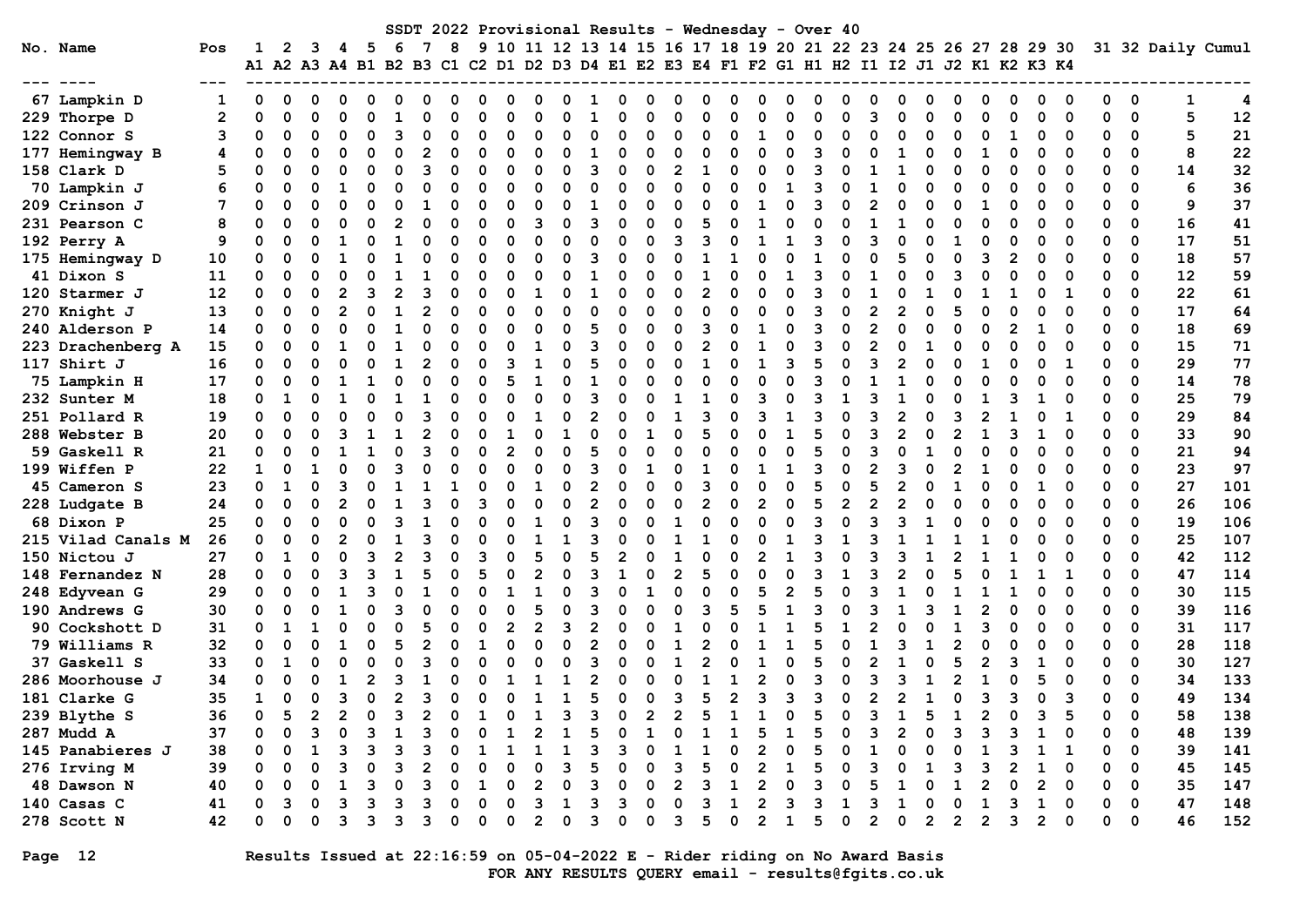| SSDT 2022 Provisional Results - Wednesday - Over 40<br>9 10 11 12 13 14 15 16 17 18 19 20 21 22 23 24 25 26 27 28 29 30 |         |                |                |                |    |                                                                                                  |    |   |                |   |                |                |                |   |                |   |                |                |              |                |              |   |              |   |                |          |   |                |   |                |                |          |             |                   |     |
|-------------------------------------------------------------------------------------------------------------------------|---------|----------------|----------------|----------------|----|--------------------------------------------------------------------------------------------------|----|---|----------------|---|----------------|----------------|----------------|---|----------------|---|----------------|----------------|--------------|----------------|--------------|---|--------------|---|----------------|----------|---|----------------|---|----------------|----------------|----------|-------------|-------------------|-----|
| No. Name                                                                                                                | Pos     | 1              | $\mathbf{2}$   | 3              | 4  | - 5<br>A1 A2 A3 A4 B1 B2 B3 C1 C2 D1 D2 D3 D4 E1 E2 E3 E4 F1 F2 G1 H1 H2 I1 I2 J1 J2 K1 K2 K3 K4 | -6 | 7 | 8              |   |                |                |                |   |                |   |                |                |              |                |              |   |              |   |                |          |   |                |   |                |                |          |             | 31 32 Daily Cumul |     |
|                                                                                                                         | $- - -$ |                |                |                |    |                                                                                                  |    |   |                |   |                |                |                |   |                |   |                |                |              |                |              |   |              |   |                |          |   |                |   |                |                |          |             |                   |     |
| 43 Birkett N                                                                                                            | 43      | 0              | 0              | 1              | 1. | 3                                                                                                | З  |   | <sup>0</sup>   | O | O              | 3              | 2              | 3 | O              |   | 0              |                | O            | $\mathbf{2}$   | З            | 5 |              |   | $\mathbf{2}$   | O        | n | 3              | 3 | O              | O              | $\Omega$ | $\mathbf 0$ | 38                | 155 |
| 133 English J                                                                                                           | 44      | 0              | $\mathbf{1}$   | $\Omega$       |    |                                                                                                  | ٩  |   | O              |   |                |                |                | 5 |                |   | 3              |                |              | 3              |              | २ |              |   | 3              | n        |   | $\mathbf{1}$   | 3 | $\Omega$       | 3              | 0        | $\mathbf 0$ | 43                | 157 |
| 168 Guillaume D                                                                                                         | 45      | $\Omega$       | O              |                |    |                                                                                                  |    |   |                |   |                | 3              |                | 3 |                |   | २              | 5              |              |                | 5            |   |              |   |                |          |   | 5              | 5 | 3              | 1              | 0        | 0           | 61                | 159 |
| 178 Bannister* J                                                                                                        | 46      | $\Omega$       | $\Omega$       | 1              |    | 1                                                                                                |    |   | O              |   |                | 2              | 1              | 3 | O              | २ | $\Omega$       |                |              | 1              | 5            | 5 | 5            |   | 3              | 5        |   | $\mathbf{1}$   | 2 |                | $\Omega$       | 0        | 0           | 59                | 159 |
| 169 Burgat G                                                                                                            | 47      | $\Omega$       | 3              | $\mathbf{1}$   |    | 3                                                                                                | Р  |   | $\mathbf{1}$   |   | $\mathfrak{p}$ | 3              | $\overline{2}$ | २ | $\Omega$       |   | $\overline{2}$ | ٩              |              | 3              | 1            | 5 | 3            | ٩ | $\mathbf{1}$   | O        |   | $\mathbf{1}$   | ٦ | $\Omega$       | 1              | O        | $\Omega$    | 53                | 168 |
| 283 Mcloughlin B                                                                                                        | 48      | $\Omega$       | $\Omega$       | $\Omega$       |    | $\mathfrak{p}$                                                                                   |    |   |                |   |                |                |                | 5 |                |   | २              |                | $\Omega$     |                | O            |   | O            |   | $\Omega$       |          |   |                |   | 5              | $\Omega$       | $\Omega$ | $\Omega$    | 56                | 170 |
| 220 Hughes J                                                                                                            | 49      | 0              | 0              | $\Omega$       |    | $\mathbf{1}$                                                                                     |    |   | $\Omega$       |   | O              | 3              | 1              | 3 | $\Omega$       |   | $\Omega$       |                | $\Omega$     | $\mathfrak{p}$ |              | 5 | O            |   | 3              | C        |   | $\mathfrak{p}$ |   | O              | $\Omega$       | O        | 0           | 39                | 171 |
| 138 Berm Fraile M                                                                                                       | 50      | $\Omega$       | O              |                |    |                                                                                                  |    |   | U              |   | 0              | $\overline{2}$ |                | 5 |                |   | $\overline{2}$ | $\mathfrak{p}$ |              |                |              | 5 | n            |   |                |          |   |                |   | 5              | 1              | O        | 0           | 46                | 172 |
| 65 Feidt* M                                                                                                             | 51      | $\Omega$       | O              |                |    | 2                                                                                                |    |   |                |   | n              | $\Omega$       |                |   | O              |   | O              |                |              |                |              | R |              |   | $\mathfrak{p}$ |          |   |                |   | 5              | 2              | O        | $\Omega$    | 34                | 175 |
| 222 Tales G                                                                                                             | 52      | $\Omega$       | $\Omega$       | $\Omega$       |    |                                                                                                  |    |   | $\mathfrak{p}$ |   | ŋ              | $\overline{2}$ |                | 5 | $\Omega$       |   | $\Omega$       |                |              |                |              |   | $\mathbf{1}$ |   |                |          |   | 3              |   | 3              | $\Omega$       | O        | 0           | 52                | 175 |
| 241 Mcdonald A                                                                                                          | 53      | $\Omega$       | O              | 1              |    | 3                                                                                                |    |   | $\Omega$       |   | $\mathbf{1}$   | $\overline{2}$ |                | 5 | $\Omega$       |   | O              | ٩              |              | 5              |              | 5 |              |   | 5              |          |   | 5              |   | 1              | 1              | O        | 0           | 65                | 176 |
| 184 Houston R                                                                                                           | 54      | $\Omega$       | $\Omega$       | $\Omega$       |    | 1                                                                                                | ٩  |   | $\Omega$       |   | O              | 3              | 1              | २ | $\mathbf{1}$   |   | $\mathfrak{p}$ | O              | O            | $\mathfrak{p}$ | 1            | २ | $\Omega$     |   | $\mathfrak{p}$ | $\Omega$ |   | $\mathbf{1}$   |   | 2              | 3              | $\Omega$ | $\Omega$    | 42                | 177 |
| 147 Prat J                                                                                                              | 55      | $\Omega$       | O              | $\mathfrak{p}$ |    | O                                                                                                |    |   |                |   | $\Omega$       | 5              |                | २ | $\mathfrak{p}$ |   | २              | 2              | ٩            | 3              |              | 5 |              |   |                |          |   | $\mathfrak{p}$ |   | ٩              |                | O        | 0           | 55                | 181 |
| 127 Pearson J                                                                                                           | 56      | 0              | $\mathbf{1}$   | $\Omega$       |    |                                                                                                  |    |   | O              |   |                |                |                |   |                |   |                |                |              | २              |              |   | O            |   | 3              |          |   |                |   |                | 3              | 0        | 0           | 72                | 182 |
| 213 Gaspar J                                                                                                            | 57      | $\Omega$       | $\overline{2}$ | 1              |    | 3                                                                                                |    |   | $\Omega$       |   | ٩              | $\mathfrak{p}$ |                | 3 | $\Omega$       |   | 3              |                | 2            |                |              | ٩ | O            |   | 3              |          |   | $\mathbf{1}$   |   | 1              | 1              | O        | $\mathbf 0$ | 59                | 185 |
| 258 Hollands D                                                                                                          | 58      | $\Omega$       | $\Omega$       | $\overline{2}$ |    | $\overline{2}$                                                                                   |    |   | $\overline{2}$ |   |                | 3              | 1              | 3 | $\mathbf{1}$   |   | $\mathbf{1}$   | 5              | O            | $\Omega$       | O            | 5 | 3            | ٩ | $\mathfrak{p}$ | ٩        |   | $\overline{2}$ |   | 5              | $\Omega$       | O        | 0           | 61                | 189 |
| 224 Pears G                                                                                                             | 59      | $\Omega$       | 5              | $\Omega$       |    |                                                                                                  |    |   | 2              |   |                |                |                |   | $\Omega$       |   | २              |                |              |                | 2            |   |              |   | 3              |          |   | 1              |   | ٩              |                | 0        | $\Omega$    | 61                | 191 |
| 135 Bakgaard S                                                                                                          | 60      | $\Omega$       | $\Omega$       |                |    | 2                                                                                                |    |   | $\Omega$       |   |                | 2              |                |   |                |   | २              |                |              |                |              |   | 3            |   | 3              |          |   |                |   |                |                | 0        | 0           | 61                | 193 |
| 204 Mcgee L                                                                                                             | 61      | 0              | 3              |                |    |                                                                                                  |    |   | $\Omega$       |   |                |                |                | २ |                |   | O              | 5              |              |                |              | 5 |              |   | R              |          |   |                |   | 2              | 1              | O        | 0           | 49                | 194 |
| 98 Breitfeld I                                                                                                          | 62      | 0              | $\Omega$       | 5              |    | $\overline{2}$                                                                                   |    |   | U              |   |                | ิว             |                | 5 |                |   | ર              | Б              |              |                |              | 5 | ર            |   | U              |          |   | 3              |   | г,             | ิว             | U        | 0           | 82                | 202 |
| 62 Berthou R                                                                                                            | 63      | 0              | O              | 1              |    | U                                                                                                | З  |   | O              |   |                |                | O              | 5 | $\Omega$       |   | $\Omega$       | ٩              | n            |                |              | 5 | n            |   |                |          |   | $\Omega$       |   | O              |                | O        | 0           | 42                | 204 |
| 146 Arana Puig A                                                                                                        | 64      | $\Omega$       | $\Omega$       |                |    |                                                                                                  |    |   |                |   |                | 3              |                | 3 | $\overline{2}$ |   | ٩              |                |              |                |              |   | २            |   |                |          |   |                |   | 3              |                | 0        | 0           | 70                | 205 |
| 259 Mitchell J                                                                                                          | 65      | $\Omega$       | $\Omega$       | $\Omega$       |    | $\mathfrak{p}$                                                                                   |    |   | $\Omega$       |   |                | 5              |                | 5 | $\Omega$       |   | ٩              | ٩              |              |                |              | 5 | ٦            |   | 5              |          |   | 1              |   | 5              | з              | 0        | $\mathbf 0$ | 67                | 214 |
| 253 Monràs J                                                                                                            | 66      | $\Omega$       | O              | $\Omega$       |    | 3                                                                                                | З  |   | २              |   | n              | 5              | ٩              | 5 | $\mathbf{1}$   |   | 3              | $\mathbf{1}$   | ٩            | 5              | $\mathbf{1}$ |   | $\mathbf{1}$ | ર | 3              |          |   | 5              |   | O              |                | 0        | $\Omega$    | 72                | 215 |
| 26 Hawyes M                                                                                                             | 67      | 0              | $\mathbf{1}$   | O              |    | ٩                                                                                                |    |   |                |   | n              |                |                | 5 | $\Omega$       |   | 2              |                |              |                |              | 5 |              |   |                |          |   |                |   |                |                | 0        | 0           | 44                | 217 |
| 14 Palmer P                                                                                                             | 68      | $\Omega$       | $\Omega$       |                |    |                                                                                                  |    |   |                |   |                | 3              |                |   | 0              |   | $\Omega$       |                |              |                |              |   | 3            |   | 3              |          |   |                |   |                | $\mathbf{1}$   | O        | 0           | 65                | 217 |
| 167 Hughes S                                                                                                            | 69      | $\mathbf{1}$   | 1              |                |    | 5                                                                                                |    |   | $\mathbf{1}$   |   | $\overline{2}$ | 5              |                | 5 | $\Omega$       |   | 3              | 5              | 5            | 5              | 3            | 5 | 5            |   | 3              |          |   | $\mathbf{1}$   |   | 5              | 3              | 0        | $\mathbf 0$ | 95                | 220 |
| 234 Gaskin M                                                                                                            | 70      | $\Omega$       | 5              | $\Omega$       |    |                                                                                                  |    |   | $\mathfrak{p}$ |   |                | 3              |                |   | $\Omega$       |   | २              |                | $\Omega$     | २              | २            |   | $\Omega$     |   | 3              | Р        |   | २              |   | ٩              | $\Omega$       | 0        | $\Omega$    | 73                | 222 |
| 161 Battensby P                                                                                                         | 71      | $\Omega$       | $\overline{2}$ |                |    | $\mathfrak{p}$                                                                                   | З  |   | $\Omega$       |   |                |                |                | 5 | $\Omega$       |   | 3              |                |              | 3              |              |   | $\Omega$     |   | 3              |          |   |                |   |                |                | O        | 0           | 66                | 227 |
| 274 Macia* J                                                                                                            | 72      | $\Omega$       | 3              | 3              |    |                                                                                                  |    |   |                |   |                |                |                |   |                |   |                |                |              |                |              |   |              |   |                |          |   |                |   |                |                | 0        | $\Omega$    | 84                | 237 |
| 267 Jones P                                                                                                             | 73      | $\Omega$       | $\overline{2}$ | $\Omega$       |    | 3                                                                                                | ٩  |   | $\mathbf{1}$   |   |                | В              |                | ٩ | 2              | 1 | २              | 5              | O            |                |              | 5 | ٩            |   | 3              |          |   |                |   |                | $\mathfrak{p}$ | U        | $\mathbf 0$ | 70                | 238 |
| 9 Royle N                                                                                                               | 74      | $\Omega$       | O              |                |    | $\overline{2}$                                                                                   |    |   | $\Omega$       |   |                |                |                | 3 | $\Omega$       | 3 | 3              | $\mathbf{1}$   |              | 5              | $\mathbf{1}$ |   | $\mathbf{1}$ | ٩ | 3              |          |   | $\mathbf{1}$   |   | 3              | $\Omega$       | 0        | $\Omega$    | 65                | 243 |
| 179 Lonergan P                                                                                                          | 75      | $\mathbf{1}$   | $\mathbf{1}$   | З              |    | 0                                                                                                |    |   | 3              |   |                |                |                | 5 | $\Omega$       |   | R              |                |              |                |              |   |              |   | 5              |          |   | 3              |   |                |                | 0        | 0           | 80                | 243 |
| 40 Holland J                                                                                                            | 76      | $\Omega$       | 3              |                |    | 3                                                                                                |    |   |                |   |                |                |                | 5 |                |   | $\overline{2}$ |                | $\mathbf{1}$ | 3              |              |   | २            |   | 3              |          |   | २              |   | 3              |                | 0        | 0           | 80                | 244 |
| 263 Murray G                                                                                                            | 77      | $\Omega$       | O              |                |    | ٩                                                                                                |    |   |                |   | ٩              | З              |                | 3 | 2              | २ | ٩              |                |              |                |              | 5 | 5            |   | 2              |          |   | २              |   | 3              | 3              | O        | 0           | 79                | 245 |
| 174 Stampfli A                                                                                                          | 78      | $\overline{2}$ | $\Omega$       | $\mathbf{1}$   |    | २                                                                                                |    |   | O              |   |                |                |                |   | $\Omega$       |   | 1              | 5              | २            | ิจ             | 3            | 5 | 5            |   | 5              |          |   | २              |   | ว              |                | O        | $\Omega$    | 86                | 247 |
| 83 Robinson* S                                                                                                          | 79      | $\mathbf{1}$   | $\mathbf{1}$   | $\Omega$       |    | 3                                                                                                |    |   | $\Omega$       |   |                | Р              |                | २ | $\Omega$       |   | $\Omega$       |                |              |                |              |   | २            |   | $\mathbf{z}$   |          |   | $\mathfrak{p}$ |   | $\mathfrak{p}$ | $\mathfrak{p}$ | 0        | 0           | 63                | 267 |
| 172 Allan A                                                                                                             | 80      | 0              | $\Omega$       | $\mathcal{P}$  |    | 3                                                                                                |    |   | 3              |   |                | 5              |                | 5 | $\overline{2}$ | 3 | 5              | 5              | २            | २              |              | 5 |              |   | 5              |          |   | 5              |   | 3              | $\Omega$       | 0        | $\mathbf 0$ | 86                | 280 |
| 272 Hudson J                                                                                                            | 81      | $\Omega$       | 5              | 5              |    | 3                                                                                                | ٩  |   | $\Omega$       |   |                | В              |                | 5 | $\Omega$       |   | 5              | 5              |              |                |              | 5 | ٦            |   | 3              |          |   | 3              |   | ٩              | 1              | O        | $\mathbf 0$ | 96                | 282 |
| 285 Maclennan G                                                                                                         | 82      | 0              | 3              | $\Omega$       |    | २                                                                                                |    |   | २              | 5 |                |                |                | 5 |                |   | $\mathfrak{p}$ | 5              |              | 5              | 5.           | 5 |              |   | 3              |          |   | 5              |   |                | з              | ŋ        | $\Omega$    | 105               | 285 |
| 6 Barrie C                                                                                                              | 83      | $\mathbf{1}$   | 3              | $\mathbf{2}$   |    | ٩                                                                                                |    |   |                |   |                |                |                | 5 | O              |   | ٩              |                | ٩            |                |              | 5 |              |   | 3              |          |   |                |   | ٩              |                | $\Omega$ | $\Omega$    | 89                | 293 |
| 118 Bowker N                                                                                                            | 84      | U              | 3              | 3              | ٦  | 3                                                                                                | 3  | ٩ | $\overline{2}$ | ٩ | ٩              | 5              | 3              | 5 | २              | 3 | 5              | 5              | 3            | 5              | 3            | 5 | 3            | 3 | 5              | ٩        | ٩ | 3              | 5 | ٩              | $\Omega$       | n        | $\Omega$    | 99                | 300 |

Page 13 Results Issued at 22:16:59 on 05-04-2022 E - Rider riding on No Award Basis FOR ANY RESULTS QUERY email - results@fgits.co.uk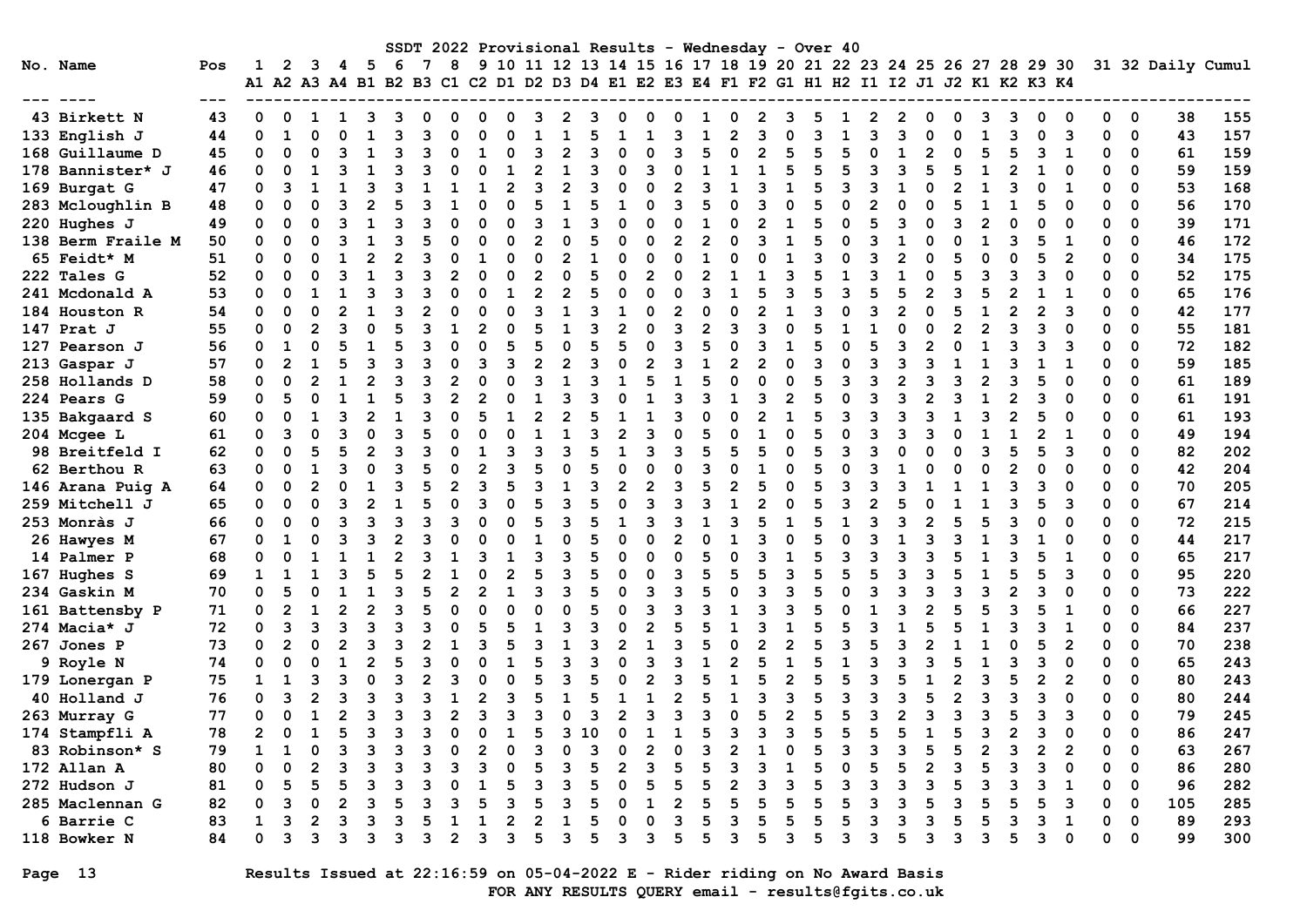|                   |     |               |          |   |               |     |     |           |   |   |  | SSDT 2022 Provisional Results - Wednesday - Over 40                                       |  |   |  |    |  |   |       |   |  |     |       |   |    |              |                                                                                    |        |
|-------------------|-----|---------------|----------|---|---------------|-----|-----|-----------|---|---|--|-------------------------------------------------------------------------------------------|--|---|--|----|--|---|-------|---|--|-----|-------|---|----|--------------|------------------------------------------------------------------------------------|--------|
| No. Name          | Pos |               |          | 3 | 4             | - 5 | -6  |           | 8 |   |  |                                                                                           |  |   |  |    |  |   |       |   |  |     |       |   |    |              | 9 10 11 12 13 14 15 16 17 18 19 20 21 22 23 24 25 26 27 28 29 30 31 32 Daily Cumul |        |
|                   |     |               |          |   |               |     |     |           |   |   |  | A1 A2 A3 A4 B1 B2 B3 C1 C2 D1 D2 D3 D4 E1 E2 E3 E4 F1 F2 G1 H1 H2 I1 I2 J1 J2 K1 K2 K3 K4 |  |   |  |    |  |   |       |   |  |     |       |   |    |              |                                                                                    |        |
|                   |     |               |          |   |               |     |     |           |   |   |  |                                                                                           |  |   |  |    |  |   |       |   |  |     |       |   |    |              |                                                                                    |        |
| 107 Wilson N      | 85  | 0             |          |   |               |     |     |           |   |   |  |                                                                                           |  |   |  |    |  |   |       |   |  |     |       |   | 0  | $\mathbf 0$  | 103                                                                                | 306    |
| 260 Vass D        | 86  | $\Omega$      |          |   |               |     |     |           |   |   |  |                                                                                           |  |   |  |    |  |   |       |   |  |     |       |   |    | 0            | 105                                                                                | 312    |
| 173 Grant M       | 87  | 0             |          |   |               |     |     |           |   |   |  |                                                                                           |  |   |  |    |  |   |       |   |  |     |       |   |    | 0            | 105                                                                                | 318    |
| 187 Mckee T       | 88  | <sup>n</sup>  |          |   |               |     |     |           |   |   |  |                                                                                           |  |   |  |    |  |   |       |   |  |     |       |   |    | o            | 105                                                                                | 318    |
| 105 Watson B      | 89  | <sup>0</sup>  |          |   |               |     |     |           |   |   |  |                                                                                           |  | 5 |  |    |  |   |       |   |  |     |       |   |    | <sup>0</sup> | 121                                                                                | 330    |
| 256 Valeri C      | 90  | <sup>0</sup>  |          |   |               |     |     |           |   |   |  |                                                                                           |  |   |  |    |  |   |       |   |  |     |       |   |    | o            | 109                                                                                | 331    |
| 25 Deisinger K    | 91  |               |          |   |               |     |     |           |   |   |  |                                                                                           |  |   |  |    |  |   |       |   |  |     |       |   |    | o            | 101                                                                                | 338    |
| 225 Brown J       | 92  |               |          |   |               |     |     |           |   |   |  |                                                                                           |  |   |  |    |  |   |       |   |  |     |       |   |    | ŋ            | 124                                                                                | 339    |
| 216 Berenguer J   | 93  |               |          |   |               |     |     |           |   |   |  |                                                                                           |  |   |  |    |  |   |       |   |  |     | 1 O   |   |    | o            | 135                                                                                | 352    |
| 100 Hold M        | 94  |               |          |   |               |     |     |           |   |   |  |                                                                                           |  |   |  |    |  |   |       |   |  |     |       |   |    | O            | 136                                                                                | 360    |
| 245 Paterson Sn P | 95  | <sup>0</sup>  |          |   |               |     |     |           |   |   |  |                                                                                           |  |   |  |    |  |   |       |   |  |     |       |   |    | o            | 121                                                                                | 364    |
| 171 Favre G       | 96  | 2             |          |   |               |     |     |           |   |   |  |                                                                                           |  |   |  |    |  |   |       |   |  |     |       |   | 22 | 0            | 130                                                                                | 366    |
| 101 $Garth*$ J    | 97  |               |          |   |               |     |     |           |   |   |  |                                                                                           |  | 5 |  |    |  |   |       |   |  |     |       |   |    | o            | 123                                                                                | 371    |
| 254 Santos* D     | 98  |               |          |   |               |     |     |           |   |   |  |                                                                                           |  |   |  |    |  |   |       |   |  |     |       |   |    | O            | 113                                                                                | 373    |
| 39 Macdonald* R   | 99  |               |          |   |               |     |     |           |   | ર |  |                                                                                           |  | 5 |  |    |  |   |       |   |  |     |       |   |    | o            | 114                                                                                | 393    |
| 66 Hunt* W        | 100 | 2             |          |   |               |     |     |           |   |   |  |                                                                                           |  |   |  |    |  |   |       |   |  |     |       |   |    | ŋ            | 122                                                                                | 413    |
| 257 Merlo A       | 101 |               |          |   | 5             |     |     | <u>າດ</u> |   |   |  |                                                                                           |  |   |  |    |  |   | ີ 1 ດ |   |  |     |       |   |    | <sup>0</sup> | 145                                                                                | 417    |
| 123 Broganelli P  | 102 | $\mathcal{P}$ |          |   |               |     |     |           |   |   |  |                                                                                           |  |   |  |    |  |   |       |   |  |     |       |   |    | <sup>0</sup> | 144                                                                                | 434    |
| 34 Behr S         | 103 |               | 50 50 50 |   | 50            |     |     |           |   |   |  |                                                                                           |  |   |  |    |  |   |       |   |  |     |       |   |    | o            | 288                                                                                | 493 E  |
| 121 Ferrari* M    | 104 | ર             |          |   |               |     | -50 | 50        |   |   |  |                                                                                           |  |   |  |    |  |   |       |   |  | -50 | 50 50 |   |    | <sup>0</sup> | 427                                                                                | 844    |
| 264 White K       | 105 |               |          | २ | $\mathcal{P}$ | 3   | ঽ   |           |   |   |  | 5                                                                                         |  |   |  | 5. |  | ٩ |       | 5 |  |     | 5.    | 2 | O. | $\Omega$     | 89                                                                                 | 1395 E |

| SSDT 2022 Provisional Results - Wednesday - Services |                 |              |  |  |  |              |  |  |    |  |   |              |              |  |     |    |              |    |                                                                                           |   |  |              |  |  |              |              |              |          |                                                                                    |     |
|------------------------------------------------------|-----------------|--------------|--|--|--|--------------|--|--|----|--|---|--------------|--------------|--|-----|----|--------------|----|-------------------------------------------------------------------------------------------|---|--|--------------|--|--|--------------|--------------|--------------|----------|------------------------------------------------------------------------------------|-----|
| No. Name                                             | Pos             |              |  |  |  |              |  |  | 8  |  |   |              |              |  |     |    |              |    |                                                                                           |   |  |              |  |  |              |              |              |          | 9 10 11 12 13 14 15 16 17 18 19 20 21 22 23 24 25 26 27 28 29 30 31 32 Daily Cumul |     |
|                                                      |                 |              |  |  |  |              |  |  |    |  |   |              |              |  |     |    |              |    | A1 A2 A3 A4 B1 B2 B3 C1 C2 D1 D2 D3 D4 E1 E2 E3 E4 F1 F2 G1 H1 H2 I1 I2 J1 J2 K1 K2 K3 K4 |   |  |              |  |  |              |              |              |          |                                                                                    |     |
|                                                      |                 |              |  |  |  |              |  |  |    |  |   |              |              |  |     |    |              |    |                                                                                           |   |  |              |  |  |              |              |              |          |                                                                                    |     |
| 211 Peace D                                          |                 |              |  |  |  |              |  |  |    |  |   |              |              |  |     |    |              |    |                                                                                           |   |  | <sup>0</sup> |  |  |              |              |              | 0        |                                                                                    |     |
| 281 Locca F                                          |                 | റ            |  |  |  | 0            |  |  |    |  | 0 | 0            | 0            |  | - 0 | 0  | 0            | 0  |                                                                                           | 2 |  |              |  |  | <sup>0</sup> | - 0          | 0            | 0        | 11                                                                                 | 47  |
| 199 Wiffen P                                         |                 |              |  |  |  | <sup>0</sup> |  |  |    |  |   | <sup>0</sup> | <sup>0</sup> |  |     |    |              |    |                                                                                           |   |  |              |  |  | 0            | <sup>0</sup> | 0            | 0        | 23                                                                                 | 97  |
| 194 Summers* M                                       |                 |              |  |  |  |              |  |  |    |  |   |              |              |  |     |    |              |    |                                                                                           |   |  |              |  |  | 5.           |              | n.           | 0        | 34                                                                                 | 102 |
| 145 Panabieres J                                     | 5.              |              |  |  |  |              |  |  |    |  |   |              |              |  |     |    |              |    |                                                                                           |   |  | $\Omega$     |  |  |              |              | n.           | 0        | 39                                                                                 | 141 |
| 220 Hughes J                                         | 6.              | <sup>n</sup> |  |  |  |              |  |  |    |  |   |              |              |  |     |    | <sup>0</sup> |    |                                                                                           |   |  |              |  |  | <sup>0</sup> | n            | <sup>n</sup> | 0        | 39                                                                                 | 171 |
| 152 Mccanna J                                        |                 |              |  |  |  |              |  |  |    |  |   |              |              |  | ર   |    |              |    |                                                                                           |   |  |              |  |  |              |              | n.           | - 0      | 68                                                                                 | 176 |
| 253 Monràs J                                         | 8               |              |  |  |  |              |  |  |    |  |   | 5.           |              |  |     |    |              |    |                                                                                           |   |  |              |  |  | 0            | - 0          | 0            | 0        | 72                                                                                 | 215 |
| 198 $Cave* S$                                        | 9.              |              |  |  |  |              |  |  |    |  |   | 5.           |              |  |     | h. |              | ъ. |                                                                                           | 5 |  | 5            |  |  | 5.           |              | 0            | - 0      | 95                                                                                 | 306 |
| 196 Kingswood* P                                     | 10              |              |  |  |  |              |  |  |    |  |   |              |              |  |     |    |              |    |                                                                                           |   |  |              |  |  | ь.           |              | 0            | 0        | 103                                                                                | 318 |
| 225 Brown J                                          | 11              |              |  |  |  |              |  |  |    |  |   |              |              |  |     |    |              |    |                                                                                           |   |  | 5            |  |  |              | ર            | <sup>n</sup> | - 0      | 124                                                                                | 339 |
| 195 Sanderson S                                      | 12 <sup>2</sup> |              |  |  |  |              |  |  |    |  |   |              |              |  |     |    | વ            |    |                                                                                           |   |  | 5            |  |  | .5           |              | 0            | $\Omega$ | 117                                                                                | 342 |
| 197 Haig* M                                          | 13              |              |  |  |  |              |  |  | 5. |  |   |              |              |  | ર   | 5. | b.           |    |                                                                                           |   |  | 5.           |  |  | 5.           |              |              | 0        | 129                                                                                | 370 |

Page 14 Results Issued at 22:16:59 on 05-04-2022 E - Rider riding on No Award Basis FOR ANY RESULTS QUERY email - results@fgits.co.uk